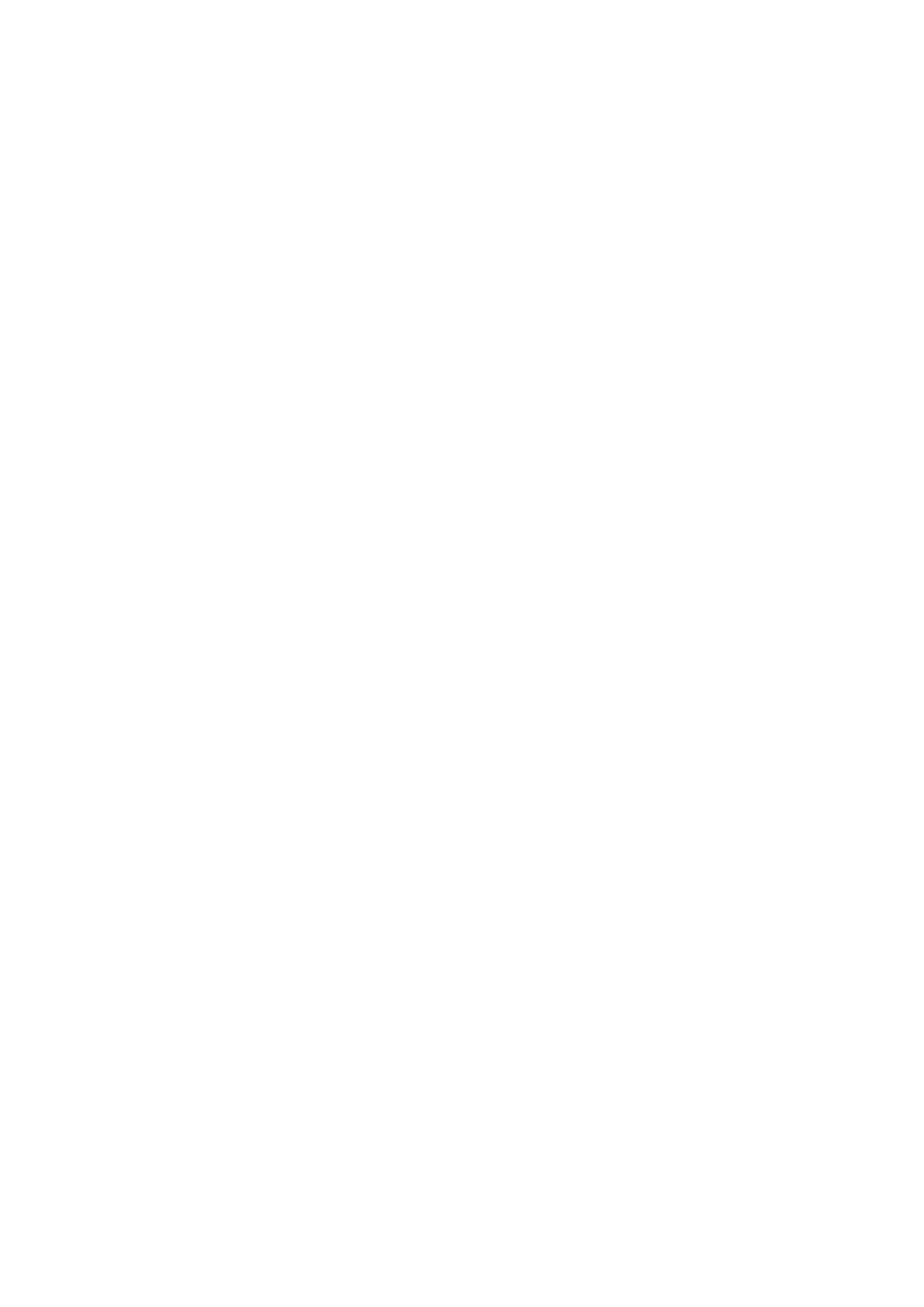# **Table of Contents**

| 1            |  |
|--------------|--|
| $\mathbf{2}$ |  |
| 3            |  |
| 4            |  |
| 5            |  |
| 6            |  |
| 7            |  |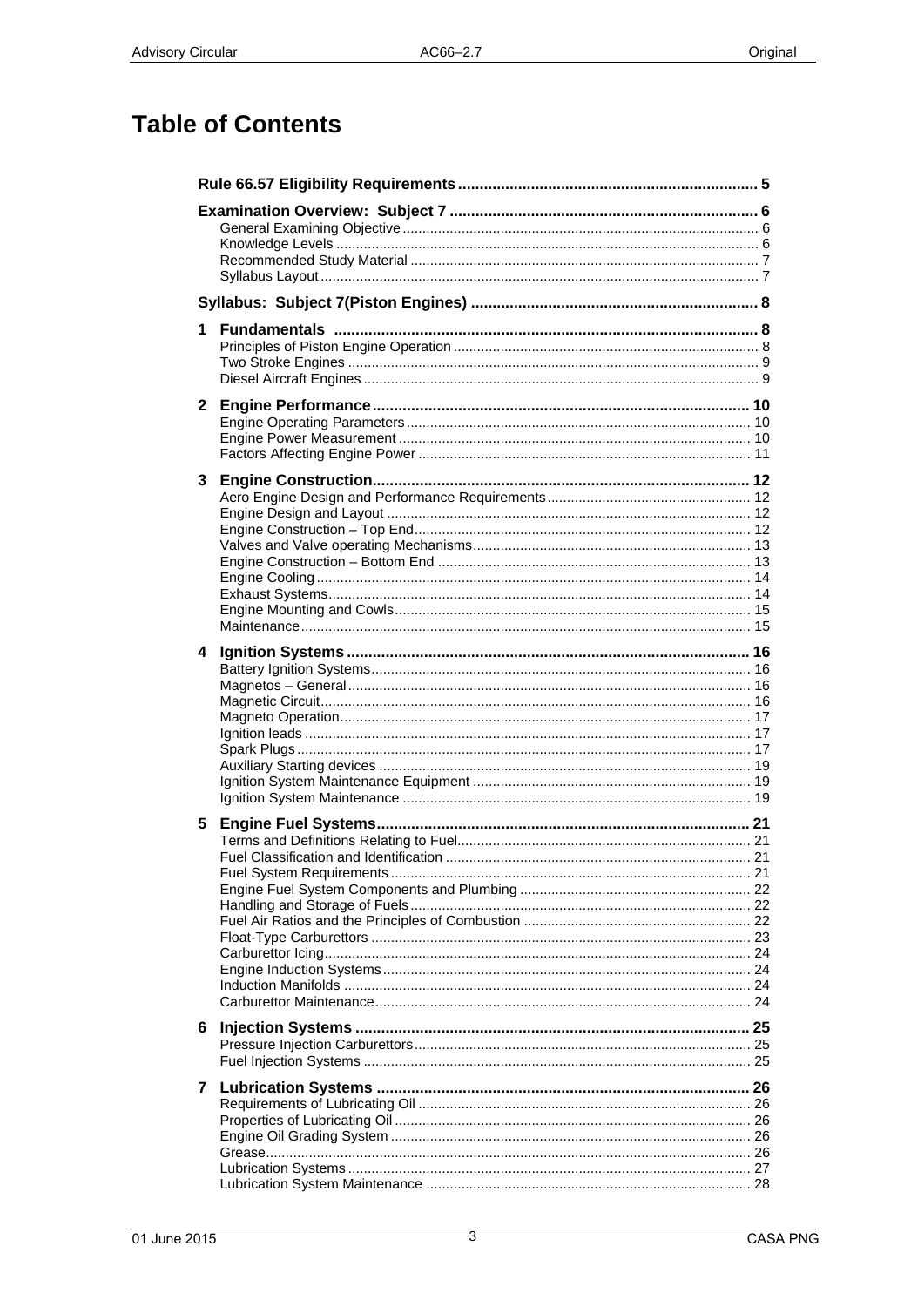| 8 |  |
|---|--|
|   |  |
|   |  |
|   |  |
|   |  |
|   |  |
| 9 |  |
|   |  |
|   |  |
|   |  |
|   |  |
|   |  |
|   |  |
|   |  |
|   |  |
|   |  |
|   |  |
|   |  |
|   |  |
|   |  |
|   |  |
|   |  |
|   |  |
|   |  |
|   |  |
|   |  |
|   |  |
|   |  |
|   |  |
|   |  |
|   |  |
|   |  |
|   |  |
|   |  |
|   |  |
|   |  |
|   |  |
|   |  |
|   |  |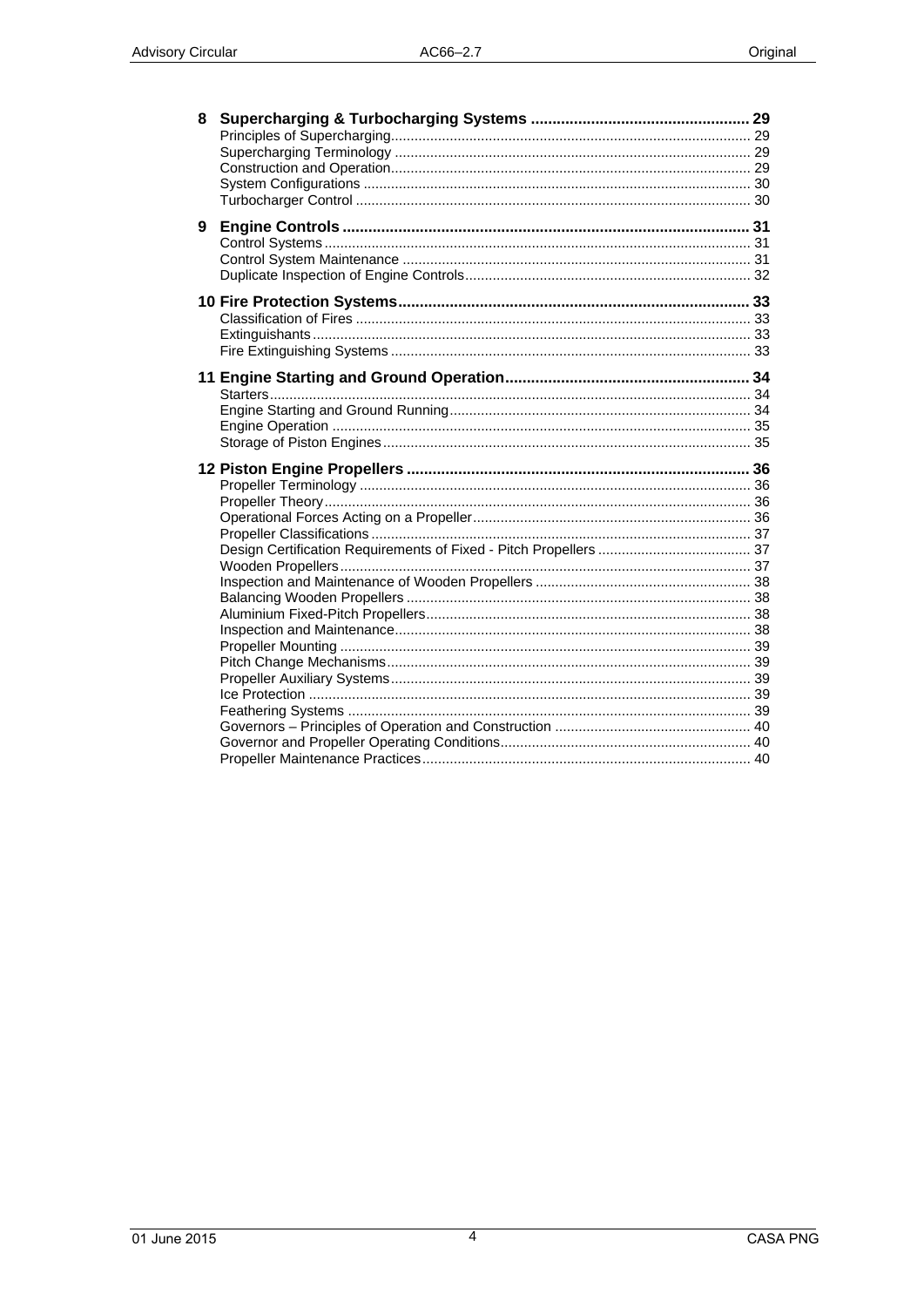# <span id="page-4-0"></span>**Rule 66.57 Eligibility Requirements**

Rule 66.57(a)(2) requires an applicant for an AMEL to have passed written examinations, that are acceptable to the Director, relevant to the duties and responsibilities of an aircraft maintenance engineer in the category of licence sought.

The written examinations acceptable to the Director for Subject 7 (Piston Engines) should comply with the syllabus contained in this Advisory Circular. Each examination will cover all topics and may sample any of the sub-topics.

The new syllabus has been developed after extensive industry consultation and the objectives reflect the knowledge required of current technology and international best work practice.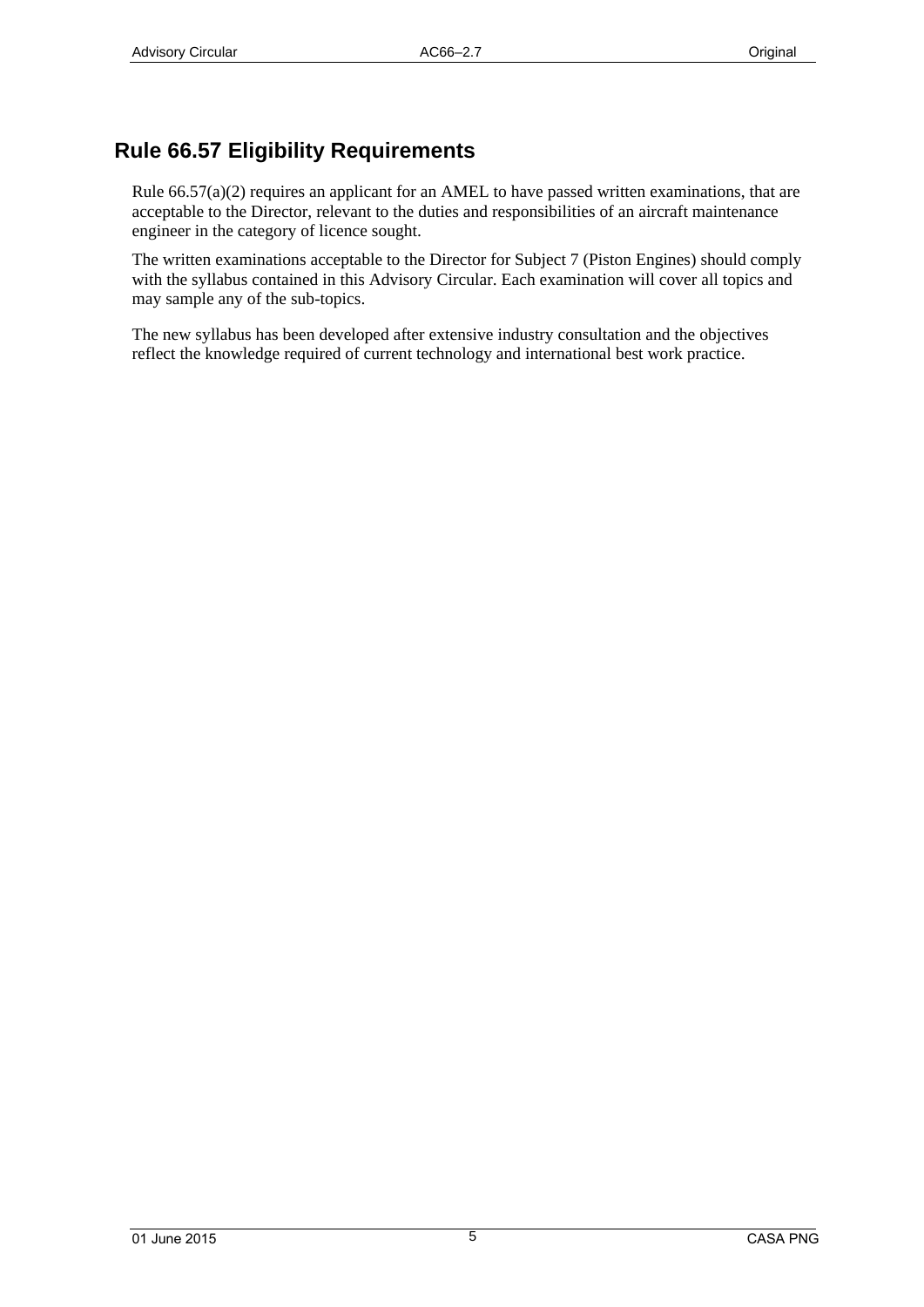# <span id="page-5-0"></span>**Examination Overview: Subject 7**

Subject 7 (Piston Engines) is a three-hour, closed book, written examination containing 100 questions. The pass mark is 75 percent.

Application to sit an examination may be made directly to Aviation Services Limited (ASL). Refer to [http://caanz.aspeqex](http://www.aviation.co.nz/)ams.com/ for examination information.

An AME sample question booklet with 15 representative questions pertaining to this subject is available for purchase from ASL.

# **General Examining Objective**

The objective of the examination is to determine that the applicant for an AMEL has adequate knowledge of Piston Engines to permit the proper performance, supervision and certification of aircraft maintenance at a level commensurate with the privileges of the various AMEL categories.

## **Knowledge Levels**

#### **LEVEL 1: A familiarisation with the principal elements of the subject.**

#### **Objectives: The applicant should:**

- 1. be familiar with the basic elements of the subject.
- 2. be able to give simple descriptions of the whole subject, using common words and examples.
- 3. be able to use typical terms.

### **LEVEL 2: A general knowledge of the theoretical and practical aspects of the subject.**  *An ability to apply the knowledge.*

#### **Objectives: The applicant should:**

- 1. be able to understand the theoretical fundamentals of the subject.
- 2. be able to give a general description of the subject using, as appropriate, typical examples.
- 3. be able to use mathematical formulae in conjunction with physical laws describing the subject.
- 4. be able to read and understand sketches, drawings and schematics describing the subject.
- 5. be able to apply his/her knowledge in a practical manner using detailed procedures.

#### **LEVEL 3: A detailed knowledge of the theoretical and practical aspects of the subject.**  *A capacity to combine and apply the separate elements of knowledge in a logical and comprehensive manner.*

#### **Objectives: The applicant should:**

- 1. know the theory of the subject and the interrelationships with other subjects.
- 2. be able to give a detailed description of the subject using theoretical fundamentals and specific examples.
- 3. understand and be able to use mathematical formulae related to the subject.
- 4. be able to read, understand and prepare sketches, simple drawings and schematics describing the subject.
- 5. be able to apply his/her knowledge in a practical manner using manufacturer's instructions.
- 6. be able to interpret results and measurements from various sources and apply corrective action where appropriate.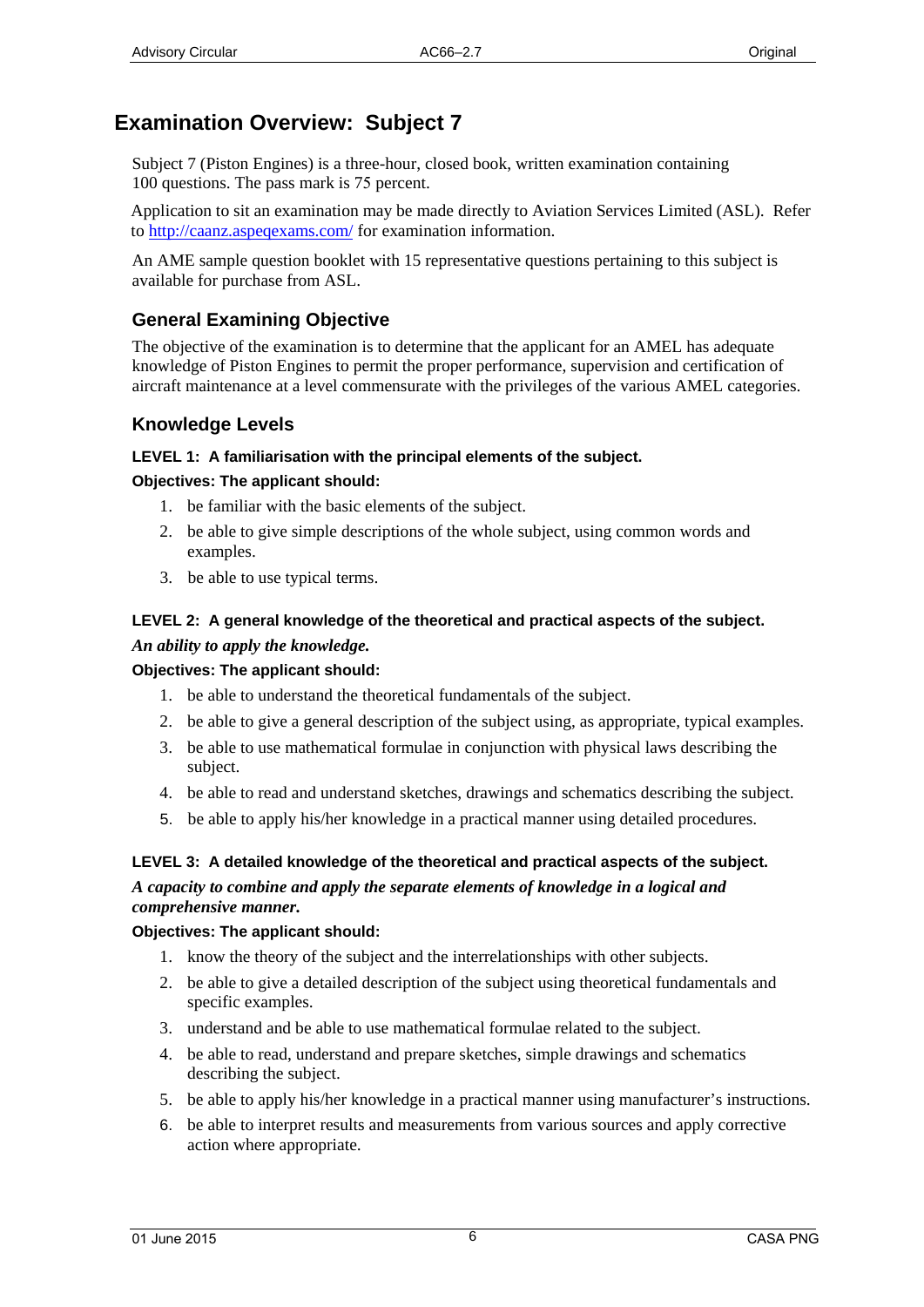# <span id="page-6-0"></span>**Recommended Study Material**

The publication list below provides guidance material for suitable study references for the overall syllabus content. However, applicants may have to conduct further research using other references or sources (including the internet) or attend a formal course in order to gain a comprehensive understanding of all sub-topics in the syllabus.

Where applicable, publication references have been placed below each main topic or sub topic heading in this syllabus.

#### **Publication List**

| <b>Study</b><br><b>Ref</b> | <b>Book Title</b>                                           | <b>Author</b>     | <b>ISBN</b>   |
|----------------------------|-------------------------------------------------------------|-------------------|---------------|
| $\mathbf 1$                | A & P Technician Powerplant Textbook                        | Jeppesen          | 0-88487-207-6 |
| 2                          | <b>Aviation Maintenance Technician Series</b><br>Powerplant | Dale Crane        | 1-56027-410-7 |
| 3                          | Aircraft Ignition and Electrical Power Systems              | Jeppesen          | 0-89100-063-1 |
| 4                          | <b>Aircraft Propellers and Controls</b>                     | <b>Frank Delp</b> | 0-89100-097-6 |
| 5                          | <b>Aircraft Reciprocating Engines</b>                       | Jeppesen          | 0-89100-075-5 |
| 6                          | <b>Aircraft Fuel Metering Systems</b>                       | Jeppesen          | 0-89100-057-7 |
| 7                          | <b>Dictionary of Aeronautical Terms</b>                     | Dale Crane        | 1-56027-287-2 |

### **Syllabus Layout**

#### **Topic Numbering – left hand column**

The syllabus is set out by topics, each of which is identified by a single-digit number. Each topic is divided into a number of sub-topics, which are identified by two-digit numbers: the first and second digits of which refer to the topic and the sub-topic respectively.

Each sub-topic is further sub-divided into one or more sub-sub-topics, which are identified by three-digit numbers. Where applicable, sub-sub-topics may be further subdivided into paragraphs that are identified by four/five digit alphanumeric sequences.

The three-digit sub-sub-topic numbers shown in the left hand column are used in the 'knowledge deficiency reports' to provide feedback on individual examinations.

#### **Objective description – middle column**

The middle column objectively describes each sub-sub-topic by stating, in plain language, its subject matter and the type of performance or activity required. The objectives are intended to be simple, unambiguous, and clearly-focussed, outcomes to aid learning.

#### **Knowledge levels – right hand column**

The right hand column specifies the knowledge level for each sub-topic heading. The three levels of knowledge used in this syllabus are described above. Note that the knowledge levels indicate the depth of knowledge required NOT its safety importance.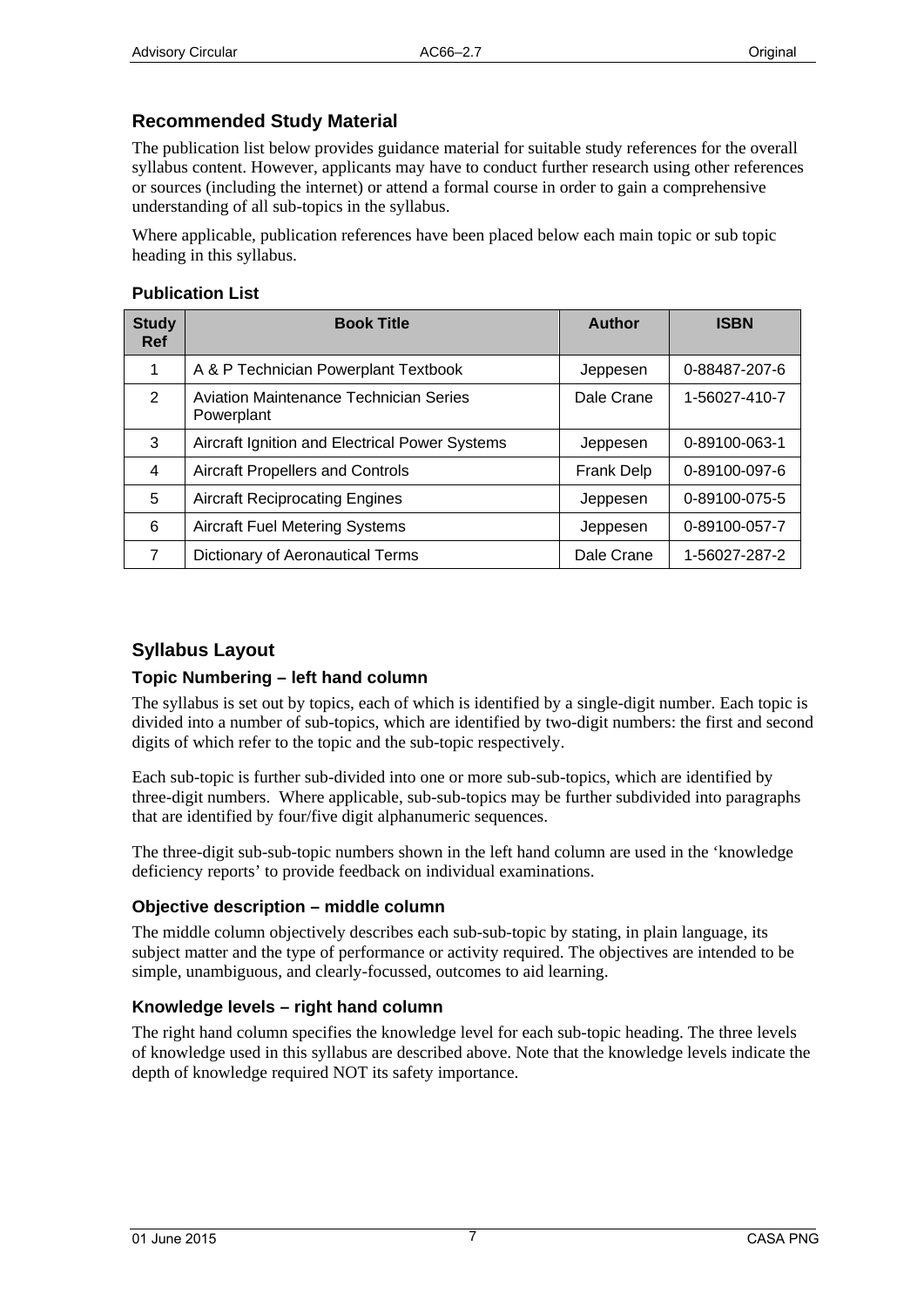# <span id="page-7-0"></span>**Syllabus: Subject 7(Piston Engines)**

| $\mathbf 1$ | <b>Fundamentals</b>                                                                                                                                                                                                                                                                                                                                                                                                |                |
|-------------|--------------------------------------------------------------------------------------------------------------------------------------------------------------------------------------------------------------------------------------------------------------------------------------------------------------------------------------------------------------------------------------------------------------------|----------------|
| 1.1         | <b>Principles of Piston Engine Operation</b>                                                                                                                                                                                                                                                                                                                                                                       |                |
| 1.1.1       | Study Ref. 1, 2 & 5<br>Define the following terms associated with piston engine design and operation:<br>a. Bottom dead centre (BDC)<br>Top dead centre (TDC)<br>b.<br>Clearance volume<br>C.<br><b>Bore</b><br>d.<br>e. Stroke<br>Swept volume<br>f.<br>g. Firing order<br>h. Ignition timing<br>Valve timing<br>i.                                                                                               | $\overline{2}$ |
| 1.1.2       | Describe what is meant by the term "heat engine".                                                                                                                                                                                                                                                                                                                                                                  | 1              |
| 1.1.3       | Compare the difference between internal and external combustion engines.                                                                                                                                                                                                                                                                                                                                           | 1              |
| 1.1.4       | Define the term reciprocating engine.                                                                                                                                                                                                                                                                                                                                                                              | 1              |
| 1.1.5       | Describe the Otto (four stroke) cycle and explain the events that take place during the<br>induction, compression, power and exhaust strokes.                                                                                                                                                                                                                                                                      | $\overline{2}$ |
| 1.1.6       | Describe how heat energy is converted into mechanical energy and the relationship<br>between volume, pressure and temperature during the Otto cycle of operation.                                                                                                                                                                                                                                                  | $\overline{2}$ |
| 1.1.7       | Reproduce an indicator diagram of the volume and pressure relationship of the Otto<br>cycle of energy release and identify on the diagram the following characteristics:<br>a. Where the intake valve opens and closes<br>b. Where the exhaust valve opens and closes<br>c. Pressure rises and falls during each stroke<br>d. Point of ignition and peak gas pressure<br>e. Where pressure falls below atmospheric | $\overline{2}$ |
| 1.1.8       | Using an indicator diagram, show how engine performance is affected by the following<br>factors:<br>a. Incorrect ignition timing<br>Pre-ignition<br>b.<br>Detonation<br>c.<br>Induction leaks<br>d.<br>Burnt exhaust valves<br>е.<br>f.<br>Incorrect mixture settings<br>The effects of boosting<br>g.<br>Overheating<br>h.<br>Magneto drops and other ignition related defects<br>i.                              | $\overline{2}$ |
| 1.1.9       | State the requirements for effective combustion.                                                                                                                                                                                                                                                                                                                                                                   | 2              |
| 1.1.10      | Define:<br>valve lead<br>a.<br>b.<br>lag<br>overlap<br>c.                                                                                                                                                                                                                                                                                                                                                          | 3              |
| 1.1.11      | Explain why these characteristics have been incorporated into the valve operating cycle.                                                                                                                                                                                                                                                                                                                           | 3              |
| 1.1.12      | Describe with a diagram the relationship between valve opening and piston position.                                                                                                                                                                                                                                                                                                                                | $\overline{2}$ |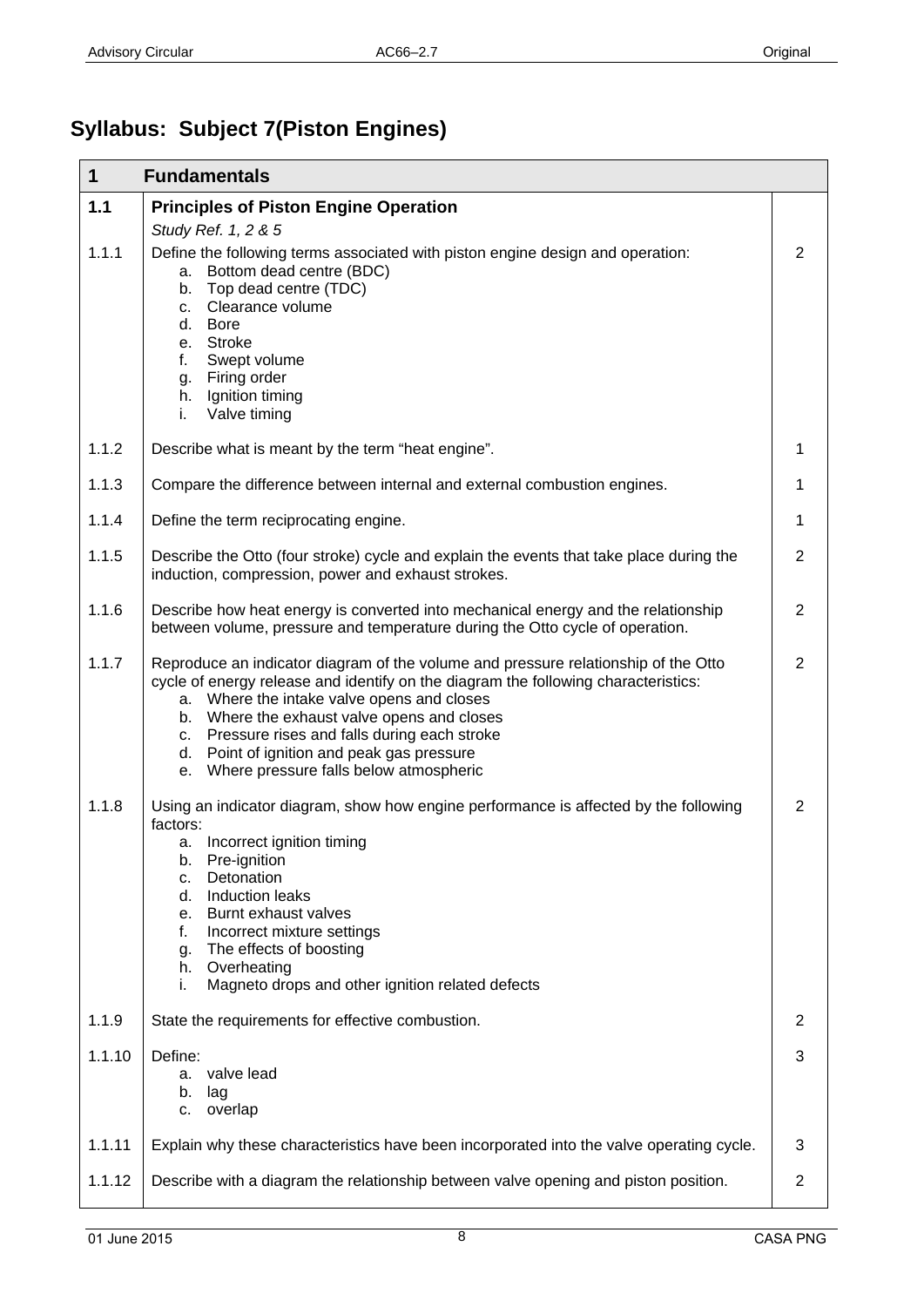<span id="page-8-0"></span>

| $1.2$ | <b>Two Stroke Engines</b>                                                                                                              |  |
|-------|----------------------------------------------------------------------------------------------------------------------------------------|--|
|       | Study Ref. 1, 2 & 5                                                                                                                    |  |
| 1.2.1 | State the limitations of two stroke piston engines for aeronautical use particularly where<br>the demand is for high power capability. |  |
| 1.2.2 | State the advantages that small two stroke engines have over similar sized four stroke<br>engines.                                     |  |
| 1.2.3 | Describe the two-stroke cycle and outline the piston displacement and compression ratio.                                               |  |
| 1.2.4 | Identify where and why there has been a resurgence of two-stroke engines in small<br>aircraft.                                         |  |
| 1.3   | <b>Diesel Aircraft Engines</b>                                                                                                         |  |
|       | Study Ref 2                                                                                                                            |  |
| 1.3.1 | Describe a diesel aircraft engine and state its advantages.                                                                            |  |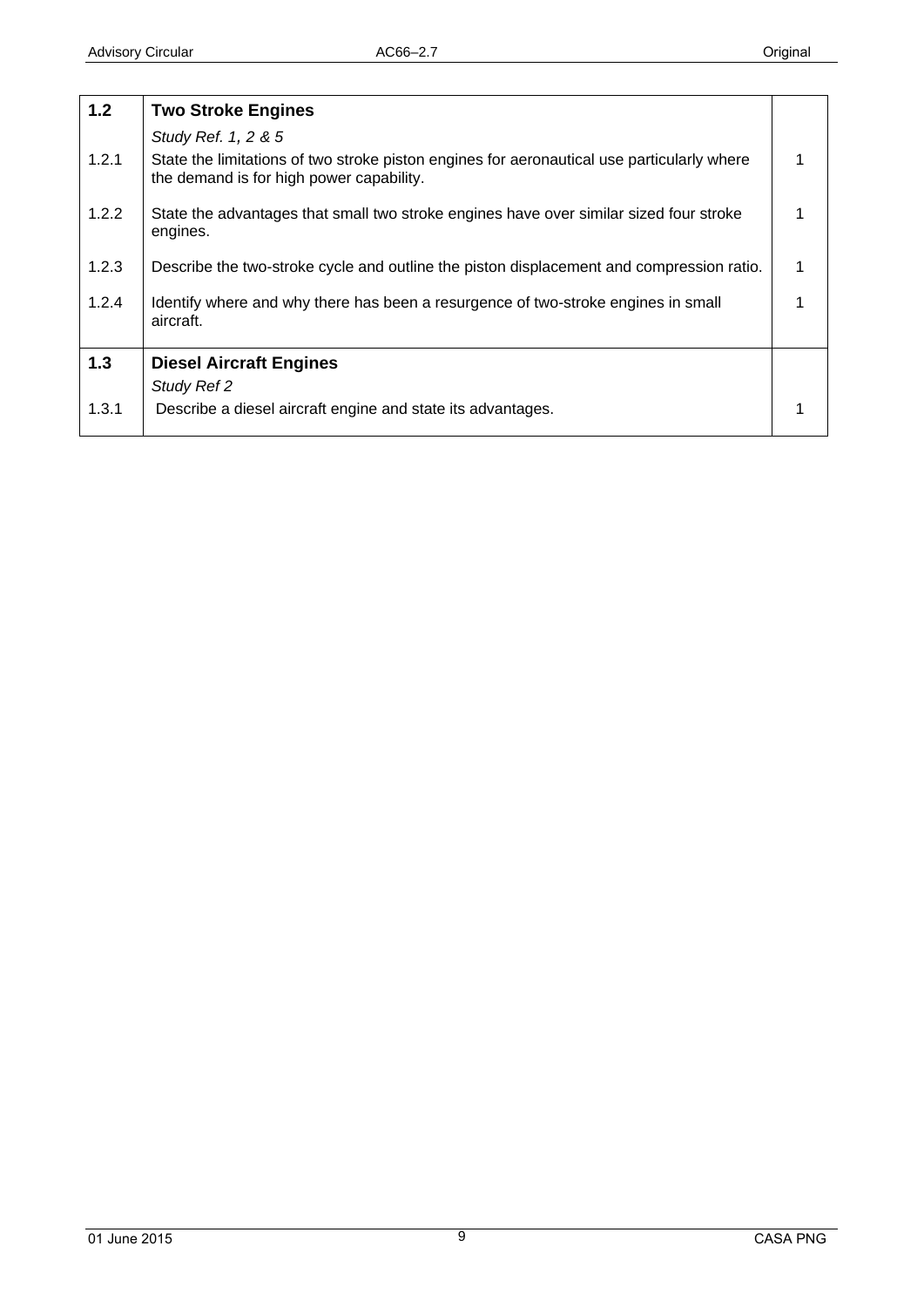<span id="page-9-0"></span>

| $\overline{2}$ | <b>Engine Performance</b>                                                                                                                                                                                                                                                                                                                                                                                                    |                |
|----------------|------------------------------------------------------------------------------------------------------------------------------------------------------------------------------------------------------------------------------------------------------------------------------------------------------------------------------------------------------------------------------------------------------------------------------|----------------|
| 2.1            | <b>Engine Operating Parameters</b>                                                                                                                                                                                                                                                                                                                                                                                           |                |
| 2.1.1          | Study Ref. 1, 2 & 5<br>Define the following terms and perform calculations from given information:<br>a. Mechanical efficiency<br>Thermal efficiency<br>b.<br>c. Volumetric efficiency                                                                                                                                                                                                                                       | 2              |
| 2.1.2          | Describe how each of the above terms relates to the performance of a piston engine.                                                                                                                                                                                                                                                                                                                                          | $\overline{2}$ |
| 2.1.3          | State in percentage terms how heat energy is utilised or lost in a piston engine.                                                                                                                                                                                                                                                                                                                                            | $\overline{2}$ |
| 2.1.4          | Describe how and where heat is dissipated or lost in a piston engine.                                                                                                                                                                                                                                                                                                                                                        | $\overline{2}$ |
| 2.1.5          | Specify the effect of compression ratio on thermal efficiency.                                                                                                                                                                                                                                                                                                                                                               | $\overline{2}$ |
| 2.1.6          | Specify the effects that the following conditions have on the volumetric efficiency of a<br>piston engine:<br>a. Incorrect valve timing<br>b. Excessive valve clearance<br>c. Part-throttle operation<br>d. Long intake pipes of small diameter<br>e. Sharp bends in the induction system<br>Excessive carburettor air temperature<br>f.<br>Excessive cylinder head temperature<br>g.<br>Incomplete exhaust scavenging<br>h. | $\overline{2}$ |
| 2.1.7          | Describe propulsive efficiency and explain the relationship of engine power output to<br>propeller thrust.                                                                                                                                                                                                                                                                                                                   | $\overline{2}$ |
| 2.1.8          | Define the following terms and state how they are measured:<br>a. Compression ratio<br>Manifold pressure<br>b.<br>c. Piston displacement                                                                                                                                                                                                                                                                                     | 2              |
| 2.1.9          | Calculate piston displacement and compression ratio from given information.                                                                                                                                                                                                                                                                                                                                                  | $\overline{2}$ |
| 2.2            | <b>Engine Power Measurement</b>                                                                                                                                                                                                                                                                                                                                                                                              |                |
| 2.2.1          | Study Ref. 1, 2 & 5<br>Define the following terms and perform relevant calculations:<br>a. Work<br>b. Force<br>c. Power                                                                                                                                                                                                                                                                                                      | 2              |
| 2.2.2          | Show the relationship of each of these terms when applied to piston engine operation.                                                                                                                                                                                                                                                                                                                                        | $\overline{2}$ |
| 2.2.3          | Define the following terms:<br>Indicated horsepower (IHP)<br>а.<br>b. Brake horsepower (BHP)<br>Brake mean effective pressure (BMEP)<br>c.<br>d. Friction Horsepower (FHP)<br>Horsepower (HP) and/or kilowatt (KW)<br>е.<br>Indicated mean effective pressure (IMEP)<br>f.                                                                                                                                                   | $\overline{2}$ |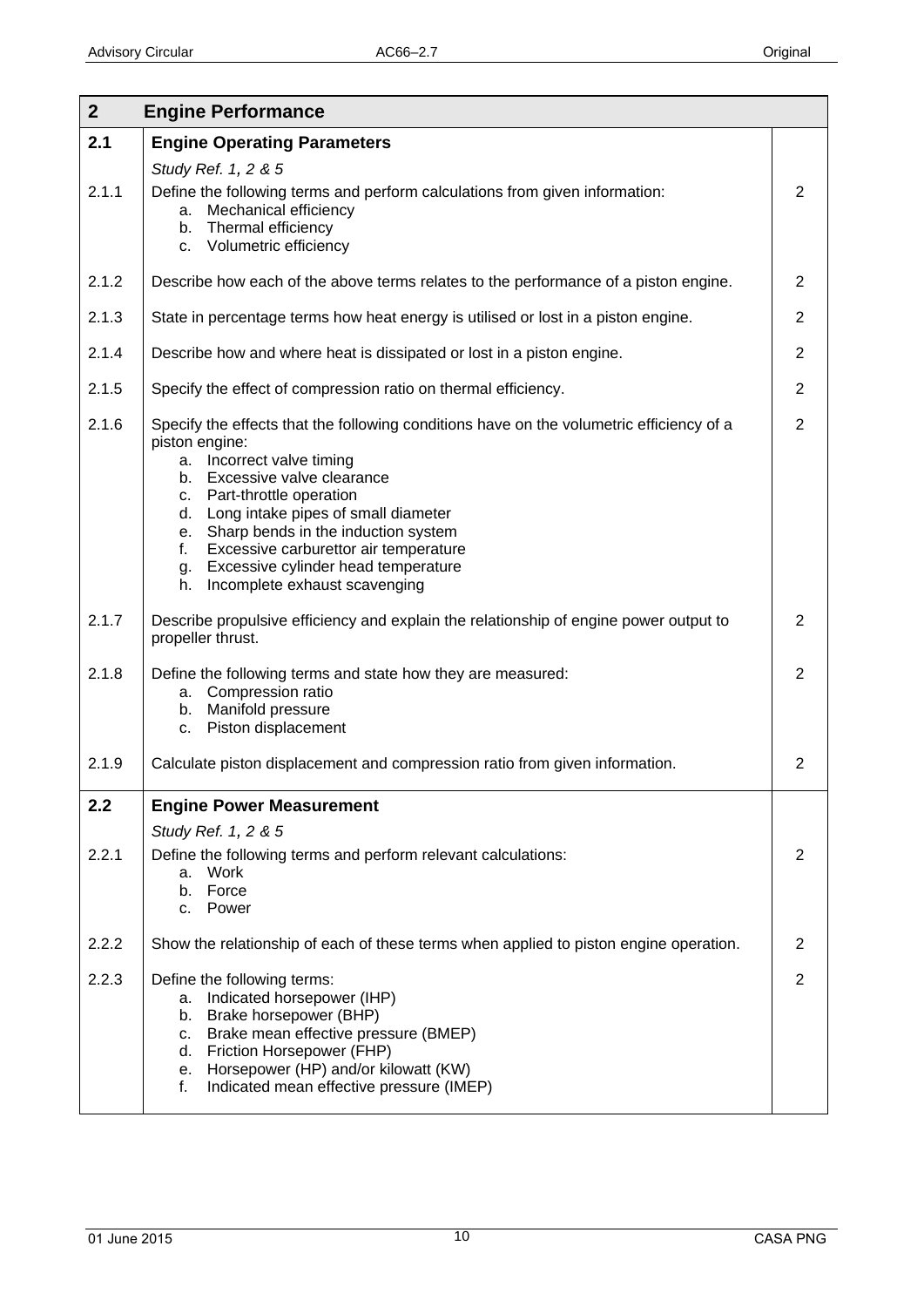<span id="page-10-0"></span>

| 2.2.4 | From given information, perform calculations in respect of the above engine performance<br>factors                                                                                                                                                                                | $\overline{2}$ |
|-------|-----------------------------------------------------------------------------------------------------------------------------------------------------------------------------------------------------------------------------------------------------------------------------------|----------------|
| 2.2.5 | Use appropriate charts and performance graphs found in manufacturer's information to<br>extract engine power and fuel consumption figures.                                                                                                                                        | $\overline{2}$ |
| 2.2.6 | Describe how engine power is measured using a dynamometer.                                                                                                                                                                                                                        | 1              |
| 2.2.7 | Describe the relationship of engine speed to power output.                                                                                                                                                                                                                        | $\overline{2}$ |
| 2.3   | <b>Factors Affecting Engine Power</b>                                                                                                                                                                                                                                             |                |
|       | Study Ref. 1, 2 & 5                                                                                                                                                                                                                                                               |                |
| 2.3.1 | Detail brake specific fuel consumption (BSFC) and calculate the BSFC of a typical<br>engine from given information.                                                                                                                                                               | 3              |
| 2.3.2 | Define the following conditions giving the approximate fuel air ratios for each:<br>a. Cruise power mixture<br>b. Lean best power<br>c. Rich best power mixture<br>d.<br>Stoichiometric mixture                                                                                   | $\overline{2}$ |
| 2.3.3 | Determine the symptoms and causes of the following conditions:<br>After firing<br>a.<br>Back firing<br>b.<br>c. Detonation<br>d. Pre-ignition                                                                                                                                     | 3              |
| 2.3.4 | Explain how rich and lean mixture burn rates affect engine performance.                                                                                                                                                                                                           | 3              |
| 2.3.5 | Explain how the following atmospheric or operating conditions affect piston engine<br>performance:<br>a. Altitude<br>b. Humidity<br>Barometric pressure<br>C.<br>Temperature<br>d.<br>Icing<br>е.<br>f.<br>Ram air<br>Manifold pressure                                           | 3              |
| 2.3.6 | Describe the following terms relating to engine power output and fuel consumption:<br>Full throttle power<br>а.<br>Normal rated power<br>b.<br>Propeller load horsepower<br>C.<br>Full throttle specific fuel consumption<br>d.<br>Propeller load specific fuel consumption<br>е. | $\overline{2}$ |
| 2.3.7 | Specify how the number of cylinders relates to an engine's smoothness of operation.                                                                                                                                                                                               | 1              |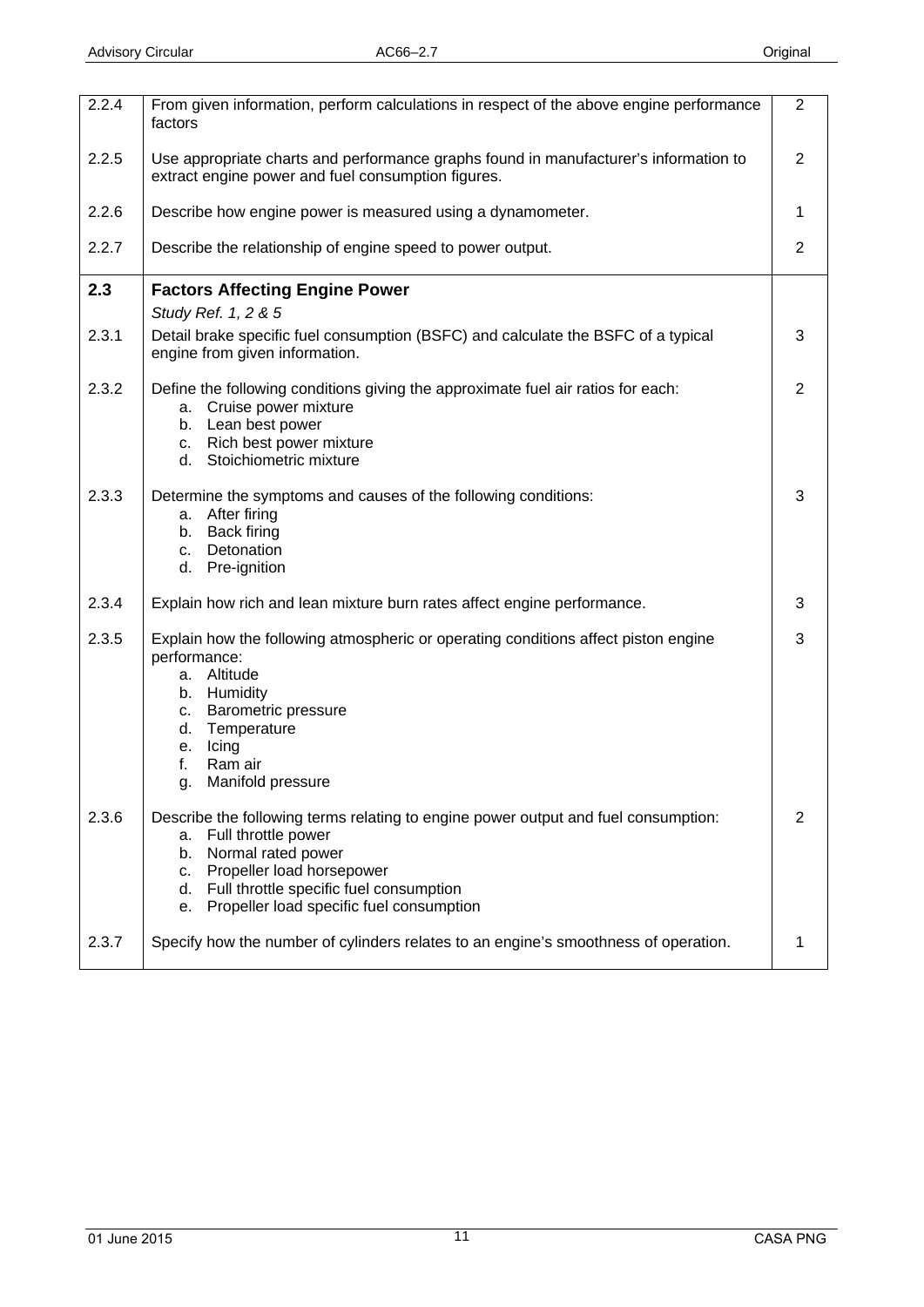<span id="page-11-0"></span>

| $\mathbf{3}$ | <b>Engine Construction</b>                                                                                                                                                                                                                                                                                                                                                                                                                                                                                      |                |
|--------------|-----------------------------------------------------------------------------------------------------------------------------------------------------------------------------------------------------------------------------------------------------------------------------------------------------------------------------------------------------------------------------------------------------------------------------------------------------------------------------------------------------------------|----------------|
|              | ATA 72(R), 75, 78                                                                                                                                                                                                                                                                                                                                                                                                                                                                                               |                |
| 3.1          | <b>Aero Engine Design and Performance Requirements</b>                                                                                                                                                                                                                                                                                                                                                                                                                                                          |                |
|              | Study Ref. 1, 2 & 5                                                                                                                                                                                                                                                                                                                                                                                                                                                                                             |                |
| 3.1.1        | Under the following headings, describe aero engine design and performance<br>requirements that make specific engines uniquely suitable for aircraft propulsion:<br>Reliability<br>a.<br>Durability<br>b.<br>Maintainability<br>c.<br>Compactness<br>d.<br>e. Power/weight ratio<br>Specific power output<br>f.<br>Fuel economy<br>g.<br>Temperature control<br>h.<br>Free from vibration<br>i.<br><b>Operating flexibility</b><br>j.<br>k. Reasonable cost<br>Growth potential<br>I.<br>m. Manufacturer support | 1              |
| 3.2          | <b>Engine Design and Layout</b>                                                                                                                                                                                                                                                                                                                                                                                                                                                                                 |                |
| 3.2.1        | Study Ref. 1, 2 & 5<br>Describe the cylinder and crankcase layout, and the firing order of the following types of                                                                                                                                                                                                                                                                                                                                                                                               | 1              |
|              | piston engine:                                                                                                                                                                                                                                                                                                                                                                                                                                                                                                  |                |
|              | a. Inline<br>Opposed<br>b.                                                                                                                                                                                                                                                                                                                                                                                                                                                                                      |                |
|              | c. Vee                                                                                                                                                                                                                                                                                                                                                                                                                                                                                                          |                |
| 3.2.2        | Describe derivatives of these engine types such as multi-row, inverted and multi-cylinder<br>arrangements.                                                                                                                                                                                                                                                                                                                                                                                                      | 1              |
| 3.2.3        | Show examples of aeroplanes where each of the above piston engine types has been<br>used during the period of aviation.                                                                                                                                                                                                                                                                                                                                                                                         | 1              |
| 3.2.4        | State how the cylinders are numbered for each of the above engines. Specify the<br>different cylinder numbering between Continental and Lycoming engines.                                                                                                                                                                                                                                                                                                                                                       | $\overline{2}$ |
| 3.3          | <b>Engine Construction - Top End</b>                                                                                                                                                                                                                                                                                                                                                                                                                                                                            |                |
|              | Study Ref. 1, 2 & 5                                                                                                                                                                                                                                                                                                                                                                                                                                                                                             |                |
| 3.3.1        | Describe the constructional features, function, classification and material composition of<br>the following engine assemblies:                                                                                                                                                                                                                                                                                                                                                                                  | $\overline{2}$ |
|              | a. Connecting rods                                                                                                                                                                                                                                                                                                                                                                                                                                                                                              |                |
|              | Cylinders<br>b.<br>Inlet and exhaust manifolds<br>C <sub>1</sub>                                                                                                                                                                                                                                                                                                                                                                                                                                                |                |
|              | d. Piston rings                                                                                                                                                                                                                                                                                                                                                                                                                                                                                                 |                |
|              | e. Piston pins (fixed and fully floating)<br>f.<br>Pistons                                                                                                                                                                                                                                                                                                                                                                                                                                                      |                |
| 3.3.2        | Describe the different types of cylinder bore surfaces and the advantages, disadvantages                                                                                                                                                                                                                                                                                                                                                                                                                        | $\overline{2}$ |
|              | and precautions when working with each. Specify the type of piston ring that would be<br>assembled with each cylinder bore surface.                                                                                                                                                                                                                                                                                                                                                                             |                |
| 3.3.3        | Specify the reason for piston ring stagger.                                                                                                                                                                                                                                                                                                                                                                                                                                                                     | $\overline{2}$ |
| 3.3.4        | State why the under surfaces of pistons are often finned.                                                                                                                                                                                                                                                                                                                                                                                                                                                       | 1              |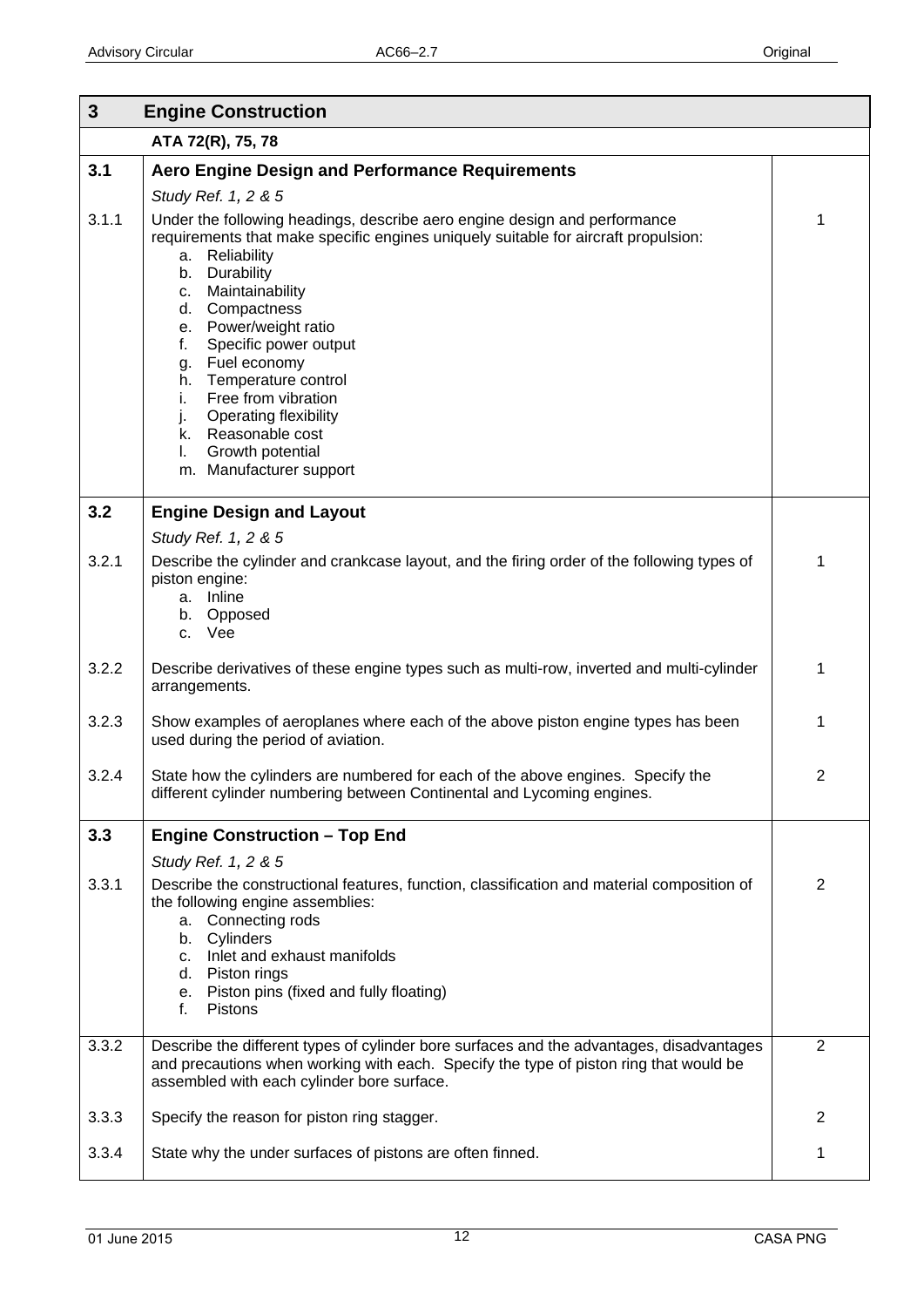<span id="page-12-0"></span>

| 3.3.5        | Identify typical defects and their cause/rectification that may be associated with the top-<br>end components.                                                                                                                                                                                                                       | $\overline{2}$ |
|--------------|--------------------------------------------------------------------------------------------------------------------------------------------------------------------------------------------------------------------------------------------------------------------------------------------------------------------------------------|----------------|
| 3.3.6        | Describe how a compression test is carried out using a compression gauge and<br>differential compression tester.                                                                                                                                                                                                                     | $\overline{2}$ |
| 3.3.7        | Interpret data obtained from compression tests.                                                                                                                                                                                                                                                                                      | 2              |
| 3.3.8        | Describe the basic practices associated with the removal and replacement of a cylinder<br>assembly.                                                                                                                                                                                                                                  | 1              |
| 3.3.9        | State how ring gaps and side clearances are measured and adjusted, where permitted.                                                                                                                                                                                                                                                  | $\overline{2}$ |
| 3.3.10       | State how cylinder heads and bores are normally attached.                                                                                                                                                                                                                                                                            | $\overline{2}$ |
| 3.4          | <b>Valves and Valve operating Mechanisms</b>                                                                                                                                                                                                                                                                                         |                |
| 3.4.1        | Study Ref. 1, 2 & 5<br>Describe the constructional features, function and material composition of the following<br>components:<br>a. Cam followers<br>b. Inlet and exhaust valves/seats/guides/springs<br>Sodium-filled exhaust valves<br>C.<br>d. Push rods<br>e. Rocker assemblies<br>f.<br>Tappets – especially hydraulic tappets | $\overline{2}$ |
| 3.4.2        | Specify why aero engines usually have two or more valve springs and how valve spring<br>binding is prevented.                                                                                                                                                                                                                        | $\overline{2}$ |
| 3.4.3        | Describe typical defects and their cause/rectification that may be associated with valves<br>and valve operating mechanisms.                                                                                                                                                                                                         | 2              |
| 3.4.4        | State how valve stems may be checked for bow.                                                                                                                                                                                                                                                                                        | 2              |
| 3.4.5        | Specify the purpose of valve clearance and the procedure for carrying out valve<br>clearance adjustments on engines with camshafts.                                                                                                                                                                                                  | $\overline{2}$ |
| 3.4.6        | Describe the effects of excessive valve clearance on valve timing and engine<br>performance.                                                                                                                                                                                                                                         | 2              |
| 3.5<br>3.5.1 | <b>Engine Construction - Bottom End</b><br>Study Ref. 1, 2 & 5<br>Describe the constructional features, function, classification, material composition and<br>special surface treatment/preparation techniques of the following bottom-end assemblies:<br>a. Accessory/reduction gear boxes<br>b. Cam shafts                         | $\overline{2}$ |
|              | c. Crankshafts<br>d. Counterweights<br>e. Vibration dampers (including torsional/dynamic)<br>Engine casings<br>f.<br>Sumps<br>g.<br>h. Ball bearings including thrust bearings<br>Typical plain and roller bearings<br>i.                                                                                                            |                |
| 3.5.2        | Identify typical defects and their cause/rectification that may be associated with bottom<br>end components. Includes defects in the various types of bearings found in piston<br>engines and their components.                                                                                                                      | $\overline{2}$ |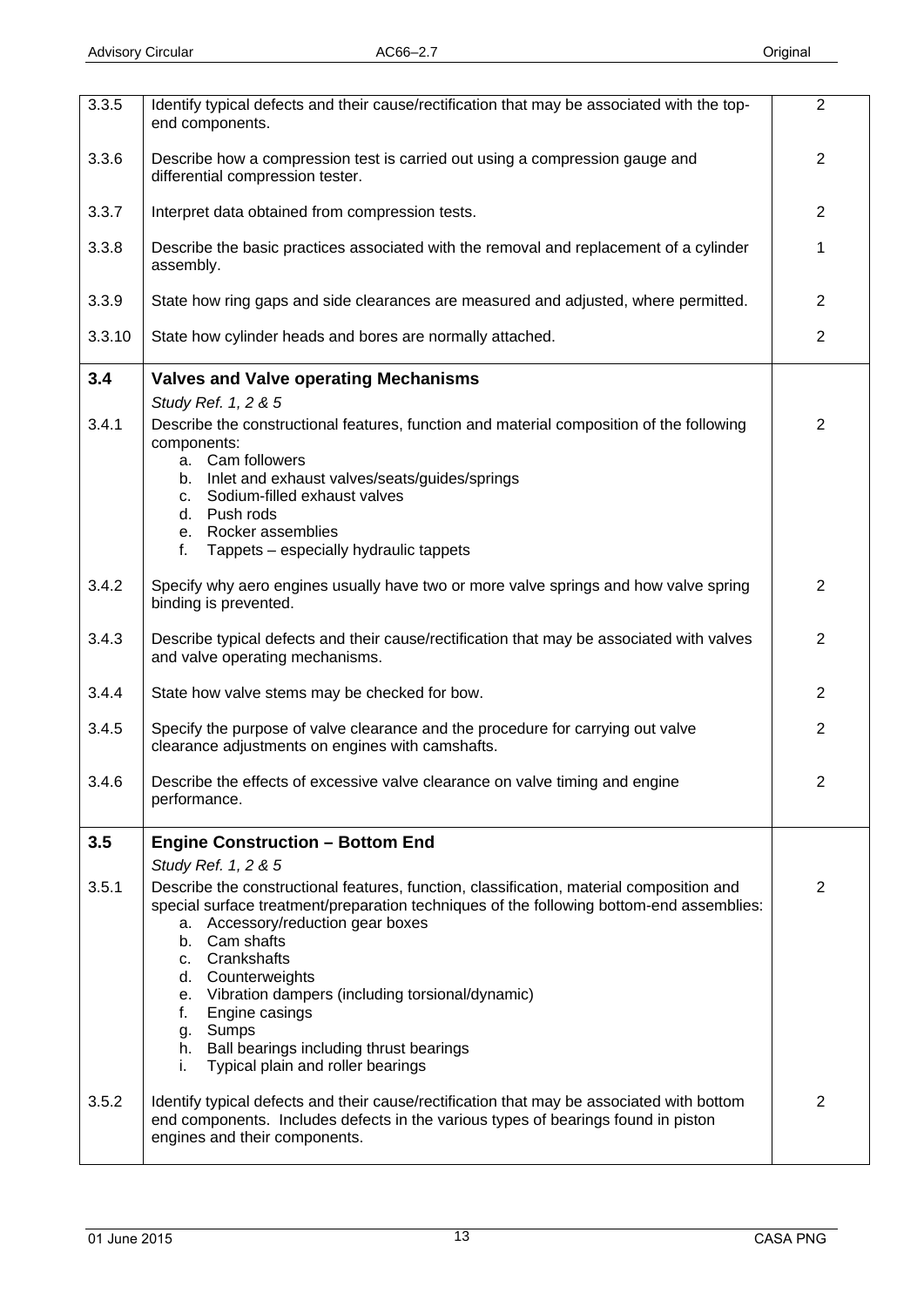<span id="page-13-0"></span>

| 3.5.3 | State how crankshaft run-out is measured and the run-out figure derived.                                                                                                                                                                                                                                                                                                                                                                                                                                                                                                                            | $\overline{2}$ |
|-------|-----------------------------------------------------------------------------------------------------------------------------------------------------------------------------------------------------------------------------------------------------------------------------------------------------------------------------------------------------------------------------------------------------------------------------------------------------------------------------------------------------------------------------------------------------------------------------------------------------|----------------|
| 3.5.4 | Describe the design and operation of dynamic dampers.                                                                                                                                                                                                                                                                                                                                                                                                                                                                                                                                               | $\overline{2}$ |
| 3.5.5 | Describe the various means of propeller attachment to the crankshaft.                                                                                                                                                                                                                                                                                                                                                                                                                                                                                                                               | 2              |
| 3.5.6 | State how oil sealing is achieved for the various crankcase components.                                                                                                                                                                                                                                                                                                                                                                                                                                                                                                                             | $\overline{2}$ |
| 3.5.7 | Specify when seals, gaskets and packings should be replaced during engine<br>maintenance.                                                                                                                                                                                                                                                                                                                                                                                                                                                                                                           | $\overline{2}$ |
| 3.5.8 | Describe the special maintenance requirements for magnesium castings.                                                                                                                                                                                                                                                                                                                                                                                                                                                                                                                               | $\overline{2}$ |
| 3.5.9 | Specify where torque values may be found for the tightening of engine hardware.                                                                                                                                                                                                                                                                                                                                                                                                                                                                                                                     | $\overline{2}$ |
| 3.6   | <b>Engine Cooling</b><br>Study Ref. 1, 2 & 5                                                                                                                                                                                                                                                                                                                                                                                                                                                                                                                                                        |                |
| 3.6.1 | Describe how cooling is effected in both a typical air and liquid -cooled engine. Special<br>consideration should be given to the following:<br>a. Arrangement and purpose of cylinder fins, baffles and deflectors<br>Air seals<br>b.<br><b>Exhaust augmenters</b><br>C.<br>Cowls, cowl flaps and gills<br>d.<br>e. Panels<br><b>Blast tubes</b><br>f.<br>Cooling properties of lubricating oil.<br>g.<br>Liquid coolants including types, characteristics and hazards<br>h.<br>Water jackets<br>i.<br>Radiators, pipes and connections<br>j.<br>Cooling efficiency<br>k.<br>Heat exchangers<br>I. | $\overline{2}$ |
| 3.6.2 | Specify typical maintenance and rectification procedures for broken or damaged cylinder<br>cooling fins.                                                                                                                                                                                                                                                                                                                                                                                                                                                                                            | $\overline{2}$ |
| 3.7   | <b>Exhaust Systems</b><br>Study Ref. 1, 2 & 5                                                                                                                                                                                                                                                                                                                                                                                                                                                                                                                                                       |                |
| 3.7.1 | State why the length of an exhaust system is important to engine operation.                                                                                                                                                                                                                                                                                                                                                                                                                                                                                                                         | $\overline{2}$ |
| 3.7.2 | Describe typical exhaust attachment hardware including gaskets and the use of anti-<br>seize compounds.                                                                                                                                                                                                                                                                                                                                                                                                                                                                                             | $\overline{2}$ |
| 3.7.3 | Describe the construction, features, material and operation of typical engine exhaust<br>systems with particular regard to corrosion resistance, expansion and fabrication<br>techniques.                                                                                                                                                                                                                                                                                                                                                                                                           | $\overline{2}$ |
| 3.7.4 | Identify typical defects and repair schemes for exhaust systems. Includes special<br>welding and treatment processes.                                                                                                                                                                                                                                                                                                                                                                                                                                                                               | $\overline{2}$ |
| 3.7.5 | Determine safety issues associated with defective or damaged exhaust systems.                                                                                                                                                                                                                                                                                                                                                                                                                                                                                                                       | 3              |
| 3.7.6 | Detail the construction, maintenance and pressure testing of exhaust heater shrouds.                                                                                                                                                                                                                                                                                                                                                                                                                                                                                                                | 3              |
| 3.7.7 | Explain typical carbon monoxide tests carried out in aircraft cockpits and cabins.                                                                                                                                                                                                                                                                                                                                                                                                                                                                                                                  | 3              |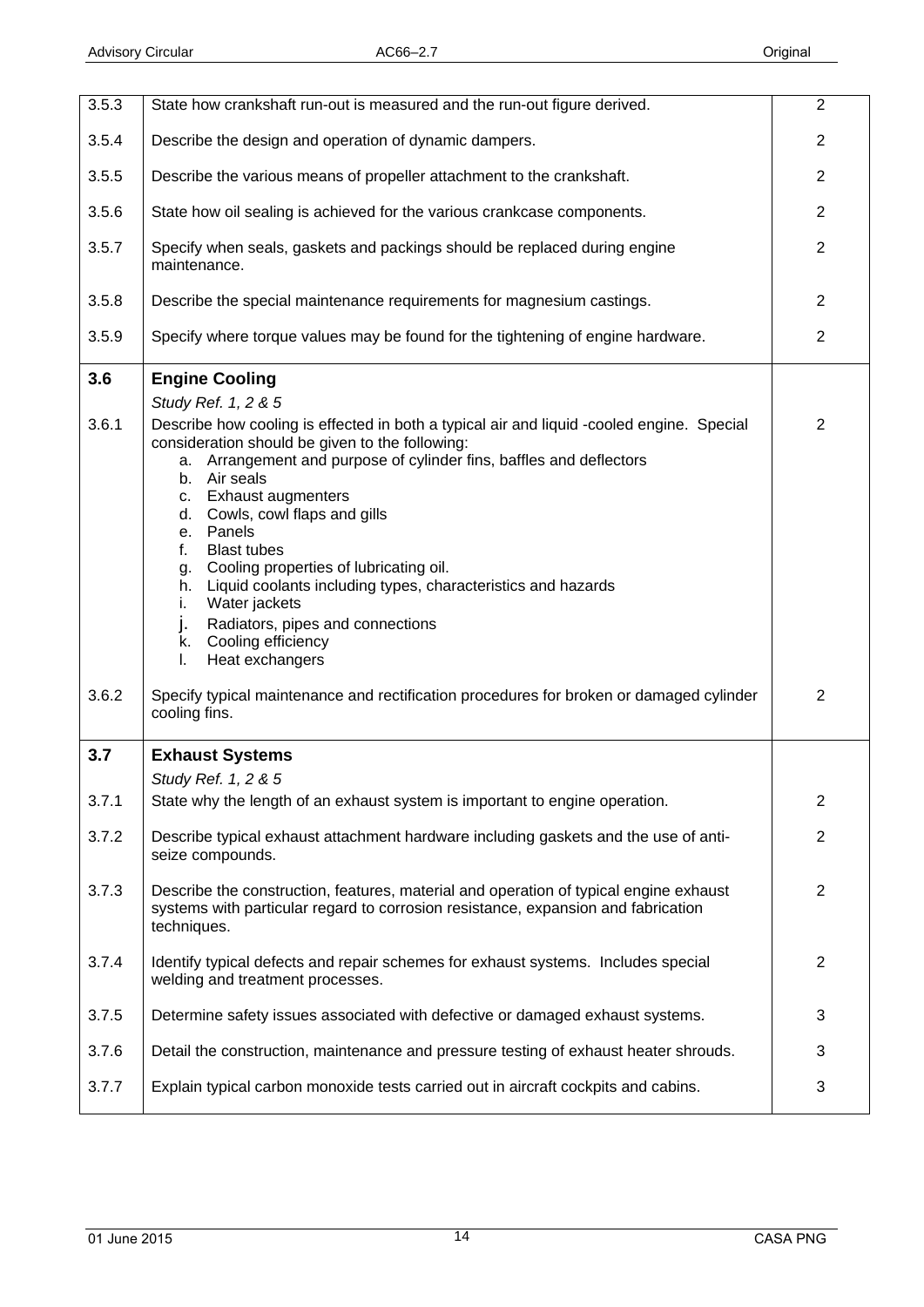<span id="page-14-0"></span>

| 3.8   | <b>Engine Mounting and Cowls</b>                                                                                                                                                                                                                                                                                                                                                                                                                                                                                                                                                                                                                                                                      |                |
|-------|-------------------------------------------------------------------------------------------------------------------------------------------------------------------------------------------------------------------------------------------------------------------------------------------------------------------------------------------------------------------------------------------------------------------------------------------------------------------------------------------------------------------------------------------------------------------------------------------------------------------------------------------------------------------------------------------------------|----------------|
|       | Study Ref. 1, 2 & 5                                                                                                                                                                                                                                                                                                                                                                                                                                                                                                                                                                                                                                                                                   |                |
| 3.8.1 | Describe the following engine mounting criteria:<br>a. Mount design and geometry<br>b. Dynamic suspension<br><b>Tangential suspension</b><br>$C_{1}$<br>d. Dynafocal mounts (Link and pedestal type)<br>e. Lord mounts<br>Shock and anti variation mounts<br>f.<br>Mounting pads<br>g.<br><b>Baskets and frames</b><br>h.<br>Mounting hardware including engine bearers and bearer mounting points<br>i.<br>Stresses in engine mounts<br>j.<br>k. Engine mounts condition assessment<br>Electrical bonding of mounts<br>L.<br>m. Corrosion treatment of mounting structure<br>n. Safety precautions associated with the installation and removal of engines<br>o. Lifting points and lifting hardware | $\overline{2}$ |
| 3.8.2 | Describe the construction, function and maintenance of the following powerplant items:<br>a. Firewalls<br>b. Cowls and associated hardware<br>c. Acoustic panels<br>d. Nacelles<br>e. Nacelle plumbing including hoses, pipes, feeders, and connections from systems<br>to the engine<br><b>Drains</b><br>f.<br>Lifting points<br>g.<br>h. Feeders<br>Connectors<br>i.<br>j.<br><b>Wiring Looms</b><br>k. Exhausts and inlets associated with engine installation                                                                                                                                                                                                                                     | 2              |
| 3.9   | <b>Maintenance</b>                                                                                                                                                                                                                                                                                                                                                                                                                                                                                                                                                                                                                                                                                    |                |
|       | Study Ref. 1, 2 & 5                                                                                                                                                                                                                                                                                                                                                                                                                                                                                                                                                                                                                                                                                   |                |
| 3.9.1 | Outline the general requirements of a top-end maintenance identifying the components<br>involved, tools and special maintenance practices and procedures used.                                                                                                                                                                                                                                                                                                                                                                                                                                                                                                                                        | $\mathbf{1}$   |
| 3.9.2 | Explain why lead pencil and other carbon containing products must not be used on<br>engine exhausts.                                                                                                                                                                                                                                                                                                                                                                                                                                                                                                                                                                                                  | 3              |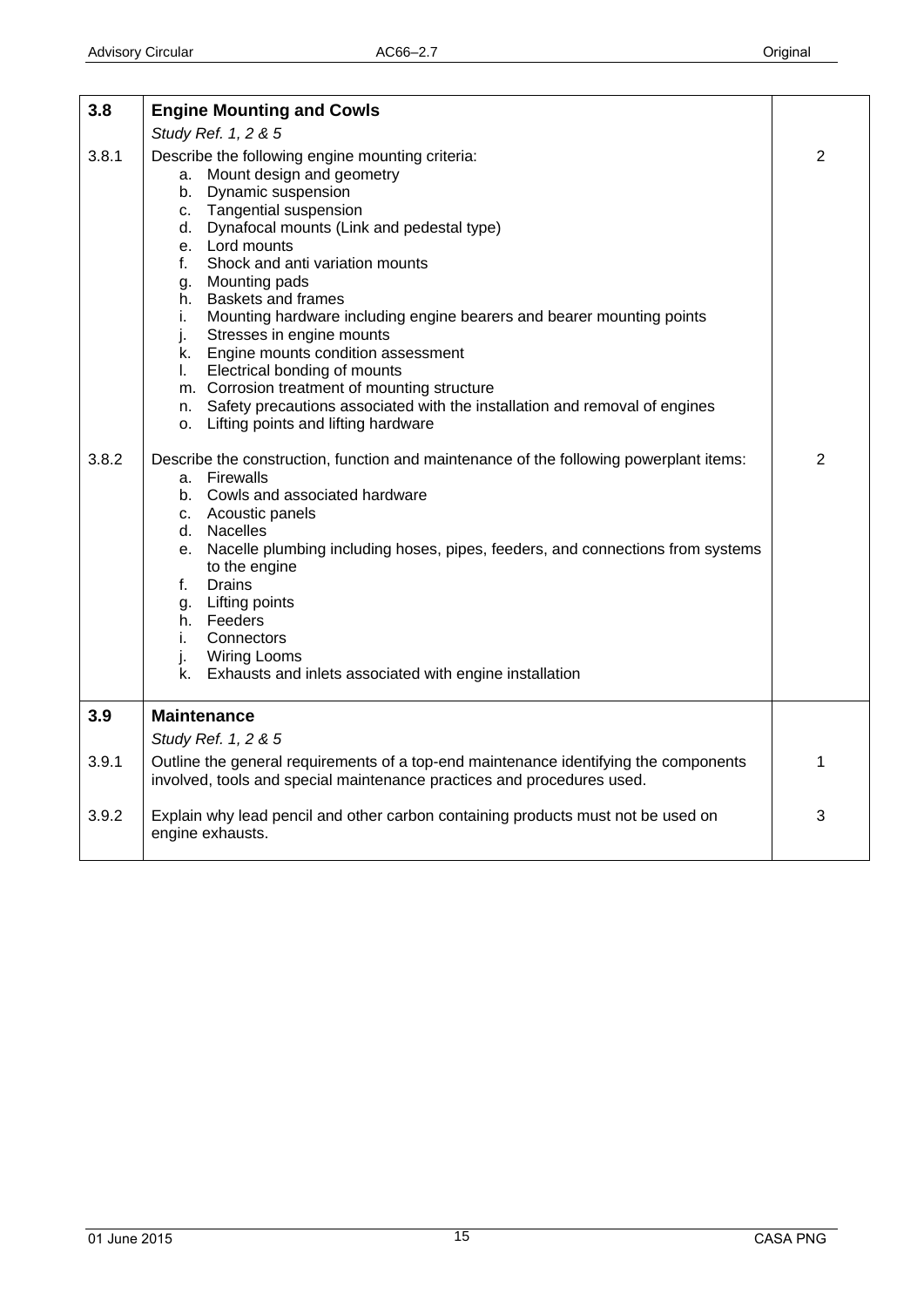<span id="page-15-0"></span>

| 4     | <b>Ignition Systems</b>                                                                                                                                                                                                                                                                                                                                                       |                |
|-------|-------------------------------------------------------------------------------------------------------------------------------------------------------------------------------------------------------------------------------------------------------------------------------------------------------------------------------------------------------------------------------|----------------|
|       | <b>ATA 74</b>                                                                                                                                                                                                                                                                                                                                                                 |                |
| 4.1   | <b>Battery Ignition Systems</b><br>Study Ref. 1, 2 & 3                                                                                                                                                                                                                                                                                                                        |                |
| 4.1.1 | Describe the circuit layout and principles of operation of a battery ignition system.                                                                                                                                                                                                                                                                                         | 1              |
| 4.1.2 | Specify the purpose of each of the following components in the system:<br>Ignition switch<br>a.<br>Capacitor<br>b.<br>Cam<br>C.<br>Points<br>d.<br><b>Distributor</b><br>e.<br><b>Battery</b><br>f.<br>Spark plugs<br>g.<br>h. Coil                                                                                                                                           | 1              |
| 4.1.3 | Explain the limitations of battery powered ignition systems for aircraft use.                                                                                                                                                                                                                                                                                                 | 1              |
| 4.2   | <b>Magnetos - General</b><br>Study Ref. 1, 2 & 3                                                                                                                                                                                                                                                                                                                              |                |
| 4.2.1 | Describe the constructional features of the following types of aircraft magneto:<br>Rotating coil<br>а.<br>b. Polar inductor<br>Rotating magnet<br>C.                                                                                                                                                                                                                         | $\overline{2}$ |
| 4.3   | <b>Magnetic Circuit</b>                                                                                                                                                                                                                                                                                                                                                       |                |
| 4.3.1 | Study Ref. 1, 2 & 3<br>Explain the following terms in relation to the magnetic circuit of a rotating magnet<br>magneto system:<br>a. Static flux<br>b. Resultant flux<br>c. Soft iron core<br>Full register<br>d.<br>Neutral<br>е.<br>f.<br>E gap angle<br>Flux reversal<br>g.<br>Pole shoes<br>h.<br>Flux flow<br>i.<br>Flux lines<br>j.<br>k. Flux eddies<br>Polarity<br>L. | 2              |
| 4.3.2 | Show by graphical representation changes in flux density as the magnet of a magneto<br>rotates through 360 degrees.                                                                                                                                                                                                                                                           | 2              |
| 4.3.3 | Specify how an electrical current is produced in the primary circuit as the magneto<br>armature is rotated.                                                                                                                                                                                                                                                                   | 2              |
| 4.3.4 | Describe the layout of the primary circuit of a rotating magnet magneto and state the<br>purpose of the following components:<br>Primary and secondary windings<br>a.<br>b. Capacitor<br>c. Breaker points<br>d. Cam<br>Magneto switch<br>е.                                                                                                                                  | $\overline{2}$ |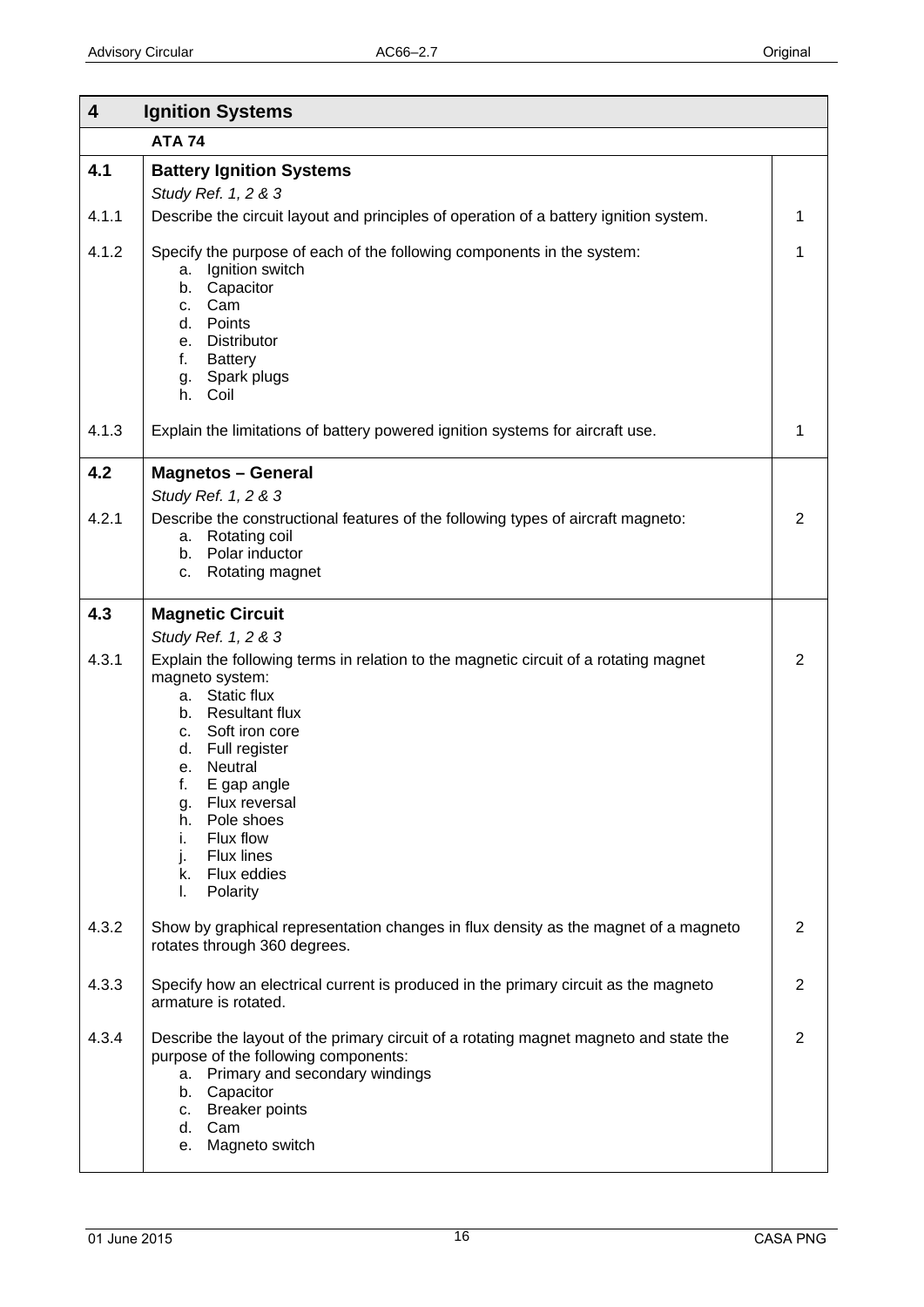<span id="page-16-0"></span>

| 4.3.5  | Describe the layout of the secondary circuit and how a high-tension spark is produced at<br>the cylinder spark plugs.                                                                                    | $\overline{2}$ |
|--------|----------------------------------------------------------------------------------------------------------------------------------------------------------------------------------------------------------|----------------|
| 4.3.6  | Specify how the secondary circuit is grounded.                                                                                                                                                           | $\overline{2}$ |
| 4.3.7  | Distinguish between high and low tension ignition systems, the advantages and<br>disadvantages, and where each system is likely to be found.                                                             | 1              |
| 4.3.8  | Describe the construction and operation of a low-tension ignition system.                                                                                                                                | 1              |
| 4.3.9  | State the purpose, construction and operation of a dual magneto incorporating two<br>ignition systems.                                                                                                   | 1              |
| 4.3.10 | Explain why most aircraft engines have twin ignition systems.                                                                                                                                            | 2              |
| 4.3.11 | Describe the internal construction of a magneto and the purpose of internal components.                                                                                                                  | $\overline{2}$ |
| 4.4    | <b>Magneto Operation</b><br>Study Ref. 1, 2 & 3                                                                                                                                                          |                |
| 4.4.1  | Specify how magneto points-gapping affects timing.                                                                                                                                                       | 2              |
| 4.4.2  | Distinguish between advance/retard ignition timing.                                                                                                                                                      | $\overline{2}$ |
| 4.4.3  | Describe the operation of magneto switches.                                                                                                                                                              | $\overline{2}$ |
| 4.4.4  | Define what is meant by the dwell angle and how it relates to magneto operation.                                                                                                                         | $\overline{2}$ |
| 4.4.5  | Describe the relationship between distributor and crankshaft speed of a reciprocating<br>engine.                                                                                                         | $\overline{2}$ |
| 4.5    | <b>Ignition leads</b>                                                                                                                                                                                    |                |
| 4.5.1  | Study Ref. 1, 2 & 3<br>Describe the construction and installation of ignition leads and attaching hardware.                                                                                              | 2              |
| 4.5.2  | Specify the reason for crossover ignition wiring.                                                                                                                                                        | $\overline{2}$ |
| 4.5.3  | State how ignition leads are tested for insulation and continuity and suggest possible<br>causes for leads to fail either of these tests.                                                                | 2              |
| 4.5.4  | Describe the operation of a modern harness tester.                                                                                                                                                       | 2              |
| 4.5.5  | State how radio interference occurs, the common sources and how interference is<br>minimised/eliminated from aircraft ignition and electrical systems.                                                   | $\overline{2}$ |
| 4.5.6  | Describe how ignition leads are cleaned and protected from deterioration. Particular<br>emphasis should be placed on the prevention of chaffing, fouling, contaminants, burning<br>and moisture ingress. | 2              |
| 4.5.7  | State typical procedures for changing an ignition lead in an ignition harness while in<br>service.                                                                                                       | 2              |
| 4.6    | <b>Spark Plugs</b>                                                                                                                                                                                       |                |
| 4.6.1  | Study Ref. 1, 2 & 3<br>Identify the following types of aero engine spark plug:<br>a. Massive<br>Fine wire<br>b.                                                                                          | 2              |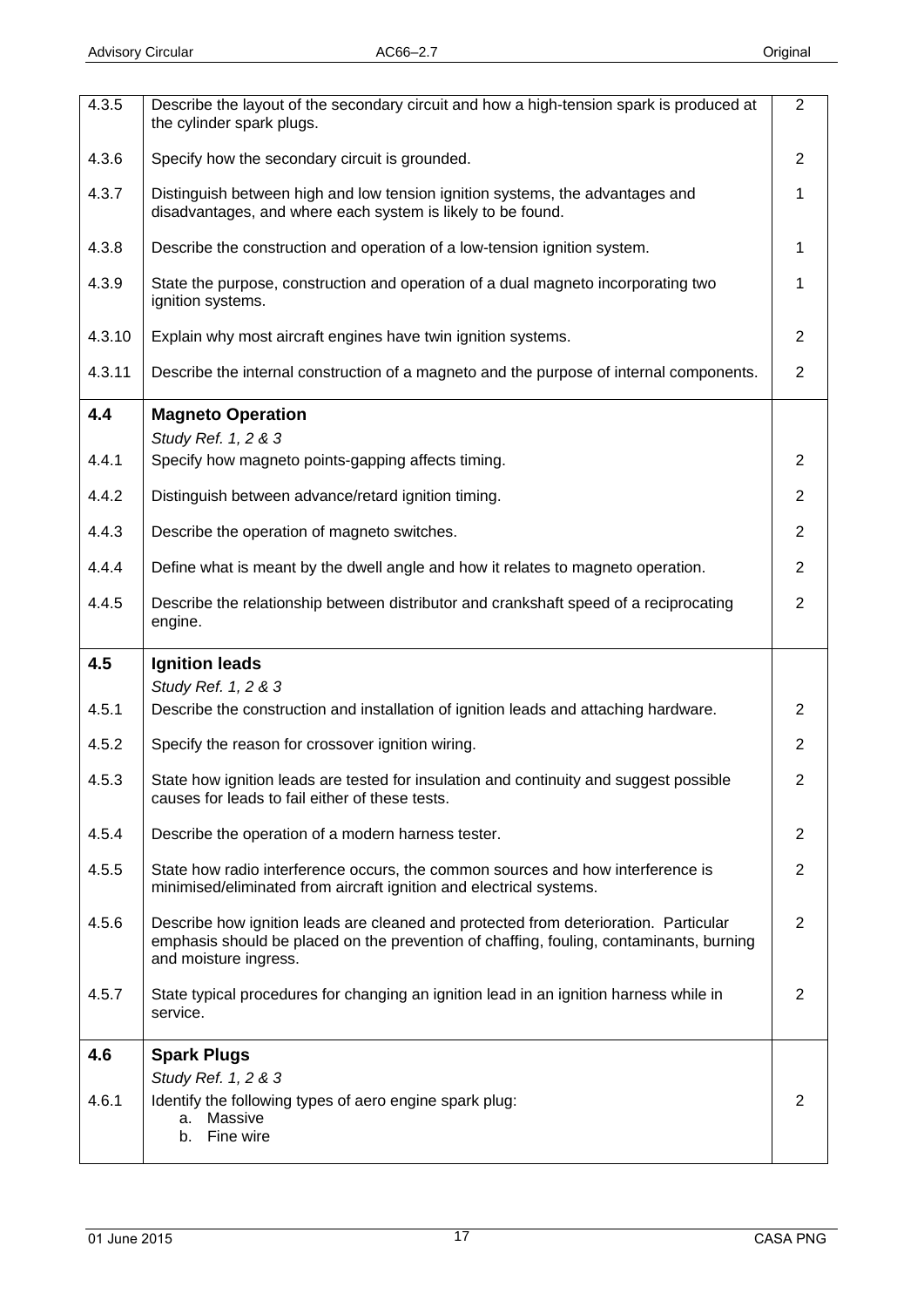| 4.6.2  | Describe the construction and functions of the following spark plug components:<br>Metal shell<br>а.<br>Ceramic insulator<br>b.<br><b>Terminal contact</b><br>c.<br>Electrode assembly including centre and ground electrodes<br>d.<br>Resistor<br>е.<br>Glass seal<br>f.                                                                        | $\overline{2}$ |
|--------|--------------------------------------------------------------------------------------------------------------------------------------------------------------------------------------------------------------------------------------------------------------------------------------------------------------------------------------------------|----------------|
|        | Washer or gasket<br>g.                                                                                                                                                                                                                                                                                                                           |                |
| 4.6.3  | Specify how the shell /cylinder thread is classified.                                                                                                                                                                                                                                                                                            | 2              |
| 4.6.4  | Describe what is meant by spark plug reach and how it is classified for aero engines.                                                                                                                                                                                                                                                            | 2              |
| 4.6.5  | Describe what is meant by heat range and how it is classified.                                                                                                                                                                                                                                                                                   | $\overline{2}$ |
| 4.6.6  | Specify how the polarity of current change affects spark plug operation.                                                                                                                                                                                                                                                                         | 1              |
| 4.6.7  | Identify cylinder combustion characteristics from the examination of a recently removed<br>spark plug.                                                                                                                                                                                                                                           | 2              |
| 4.6.8  | State how a spark plug is cleaned and tested both by hand and using proprietary<br>cleaning equipment.                                                                                                                                                                                                                                           | 2              |
| 4.6.9  | State why it is normal to exchange plugs top for bottom and next in firing order during<br>refitment.                                                                                                                                                                                                                                            | $\overline{2}$ |
| 4.6.10 | Identify the wear characteristics and limits for a spark plug.                                                                                                                                                                                                                                                                                   | 2              |
| 4.6.11 | Specify the correct gapping procedures for a spark plug using the correct tools and<br>measuring devices.                                                                                                                                                                                                                                        | $\overline{2}$ |
| 4.6.12 | Describe a spark plug that has lead fouling.                                                                                                                                                                                                                                                                                                     | 2              |
| 4.6.13 | Explain the correct installation procedures for a spark plug with particular regard to the<br>following:<br>Thread serviceability<br>а.<br><b>Thread lubricants</b><br>b.<br>Washer serviceability<br>C.<br>d.<br>Thermocouples<br>Seating of the plug<br>е.<br>Torque loading<br>f.<br>Lead (cigarette end) cleaning and installation<br>g.     | 3              |
| 4.6.14 | Describe the procedure for repairing a threaded spark plug insert in a cylinder head.                                                                                                                                                                                                                                                            | 1              |
| 4.6.15 | State the effects on engine performance of the following spark plug defects:<br>Gap too wide or too small<br>а.<br>Electrodes worn beyond limits<br>b.<br>c. Excessive carbon and lead deposits<br>d. Incorrect heat range<br>e. Incorrect thread length<br>Cracked insulator<br>f.<br>g. Burnt resistor<br>Dirty or damaged cigarette end<br>h. | 2              |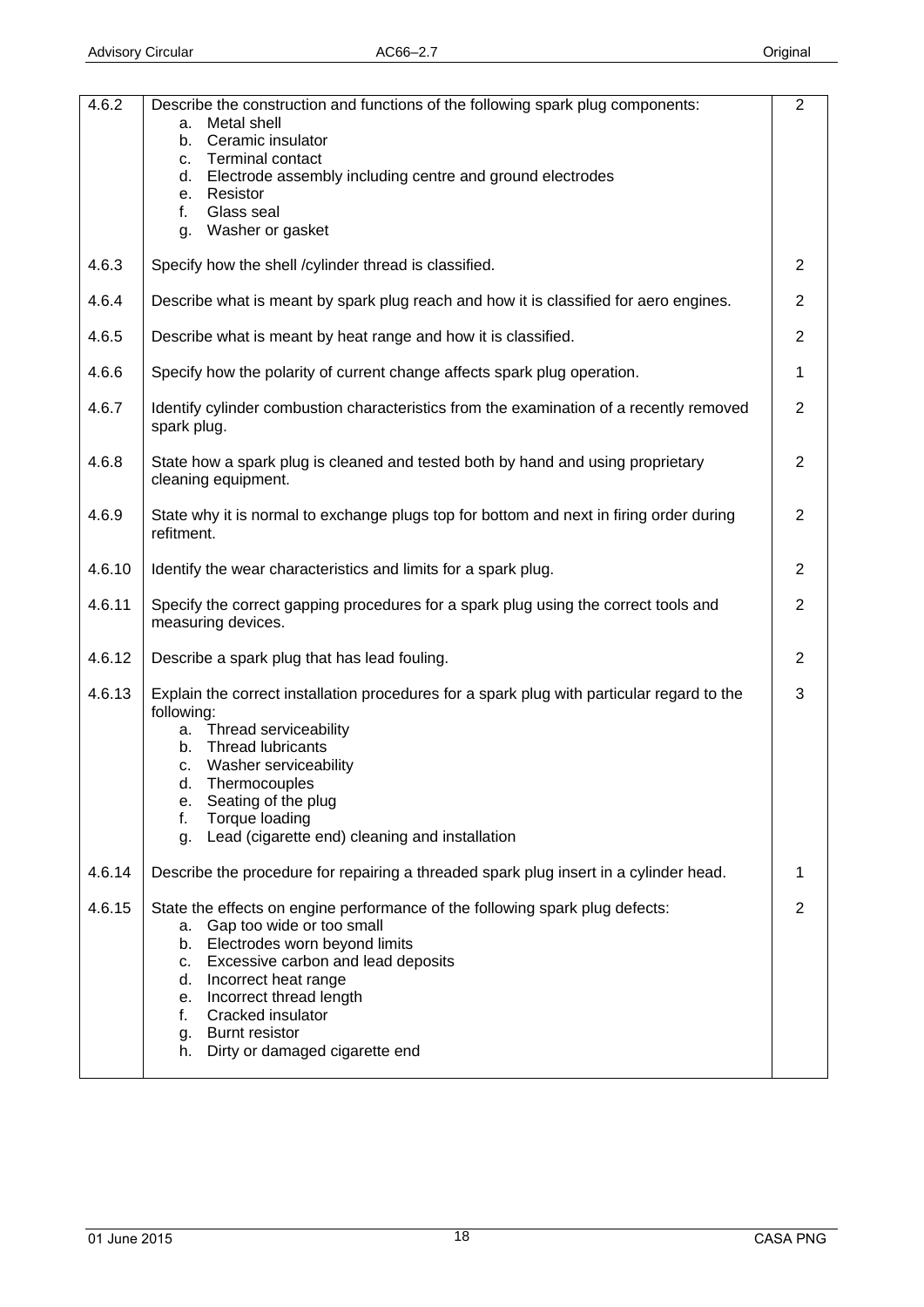<span id="page-18-0"></span>

| 4.7   | <b>Auxiliary Starting devices</b>                                                                                                                                                                                                                                                                              |                |
|-------|----------------------------------------------------------------------------------------------------------------------------------------------------------------------------------------------------------------------------------------------------------------------------------------------------------------|----------------|
| 4.7.1 | Study Ref. 1, 2 & 3<br>State the purpose, construction and principles of operation of the following devices:<br>a. Impulse coupling<br>b. Booster magneto<br>Shower of sparks (induction vibrator) system<br>$C_{\rm L}$                                                                                       | 2              |
| 4.7.2 | Describe the procedure for timing a magneto fitted with an impulse coupling.                                                                                                                                                                                                                                   | 2              |
| 4.8   | <b>Ignition System Maintenance Equipment</b>                                                                                                                                                                                                                                                                   |                |
| 4.8.1 | State the purpose, operating principles and correct usage of the follow maintenance and<br>test equipment:<br>a. Sparkplug cleaner and tester<br>b. Continuity tester<br>Megger<br>C.<br>Insulation tester<br>d.<br>e. Piston position indicator<br>Lamp and battery<br>$f_{\rm{r}}$<br>Condenser tester<br>g. | 1              |
| 4.9   | <b>Ignition System Maintenance</b>                                                                                                                                                                                                                                                                             |                |
|       | Study Ref. 1, 2 & 3                                                                                                                                                                                                                                                                                            |                |
| 4.9.1 | From given information, interpret ignition and starting system circuit diagrams and<br>determine system operation and system faults.                                                                                                                                                                           | 2              |
| 4.9.2 | Describe the procedures for magneto internal timing and magneto to engine timing.                                                                                                                                                                                                                              | $\overline{2}$ |
| 4.9.3 | Describe the following criteria associated with magneto timing:<br>a. Where engine-timing marks are normally found<br>b. The use of devices that establish the points opening position<br>Devices used to establish piston position<br>C <sub>1</sub>                                                          | $\overline{2}$ |
| 4.9.4 | Specify the purpose of magneto synchronisation and how this is achieved.                                                                                                                                                                                                                                       | 2              |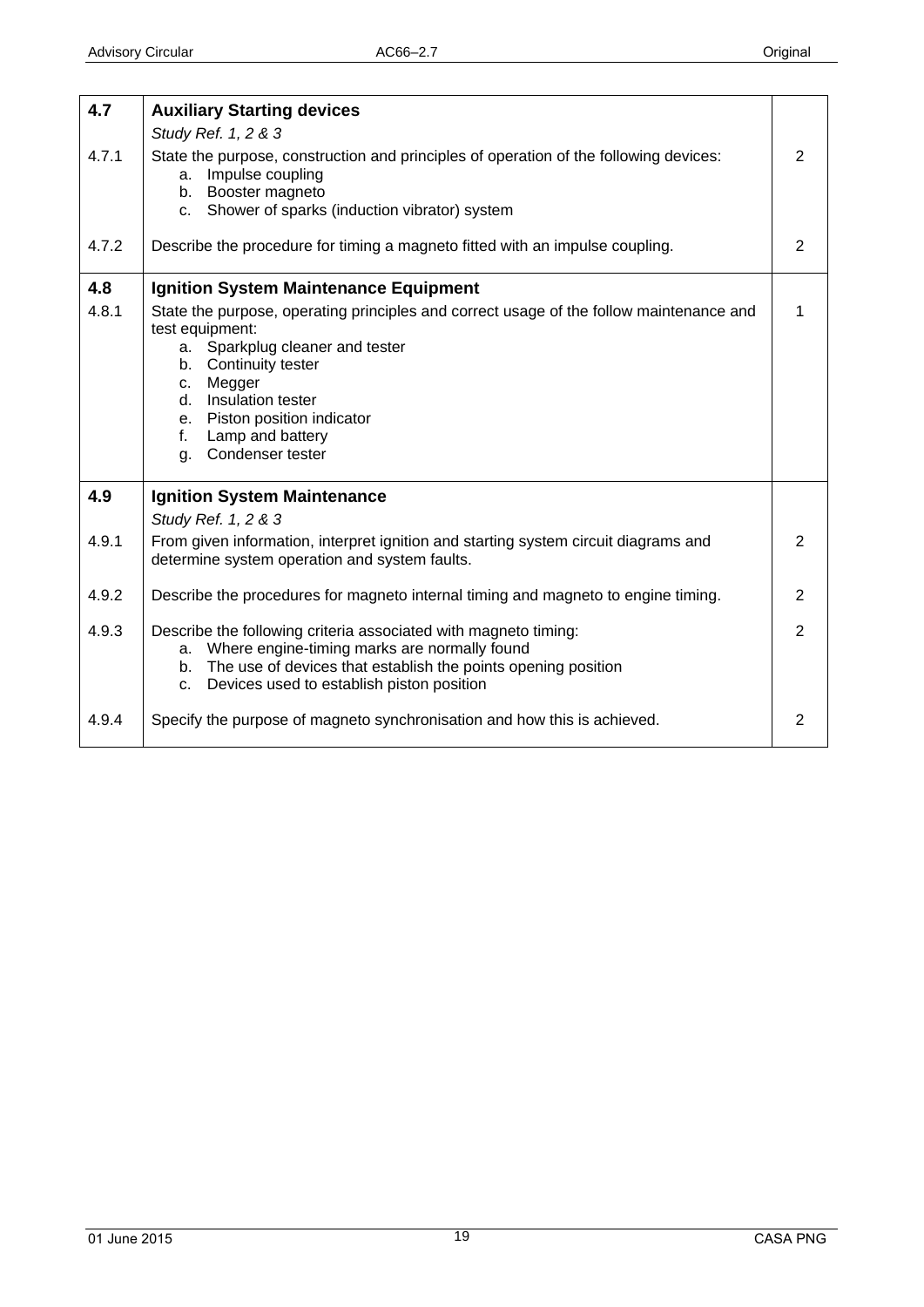| 4.9.5 | Specify how the following magneto irregularities are caused and how they affect piston                      | $\overline{2}$ |
|-------|-------------------------------------------------------------------------------------------------------------|----------------|
|       | engine operation:                                                                                           |                |
|       | Spark too far advanced or retarded (incorrect ignition timing)<br>a.                                        |                |
|       | b. Broken impulse coupling spring                                                                           |                |
|       | c. Loss of magnetism in the armature                                                                        |                |
|       | d. Incorrect internal timing                                                                                |                |
|       | e. Distributor flashover                                                                                    |                |
|       | f.<br>Distributor tracking                                                                                  |                |
|       | g. Cracked distributor rotor                                                                                |                |
|       | h. Dirty internal surfaces                                                                                  |                |
|       | Cracks in the insulations<br>i.                                                                             |                |
|       | j.<br>Unserviceable capacitor                                                                               |                |
|       | k. A "ground" or "open" in the switch circuit                                                               |                |
|       | Burnt or eroded C/B points<br>I.                                                                            |                |
|       | m. Broken or shorted coil windings                                                                          |                |
|       | <b>Blocked vents</b><br>n.                                                                                  |                |
|       | Incorrect C/B gap setting<br>0.                                                                             |                |
|       | p. Incorrect C/B spring tension                                                                             |                |
|       | q. Twisted magneto or distributor drive                                                                     |                |
|       | r. C/B cam wear                                                                                             |                |
|       | s. Armature bearing float                                                                                   |                |
|       | Loose or perished magneto/engine coupling<br>t.                                                             |                |
|       | u. Loss of magneto synchronisation                                                                          |                |
|       | Worn cam follower<br>V.                                                                                     |                |
|       | w. Lack of cam lubrication                                                                                  |                |
|       | x. Lack of insulation at the primary lead stud                                                              |                |
| 4.9.6 | Explain why a retarded spark is required for engine starting.                                               | $\overline{2}$ |
| 4.9.7 | Describe how grease or carbon tracks are cleaned from magnetos, distributors and spark<br>plug insulations. | 2              |
| 4.9.8 | Specify the safety precautions associated with ignition systems.                                            | 2              |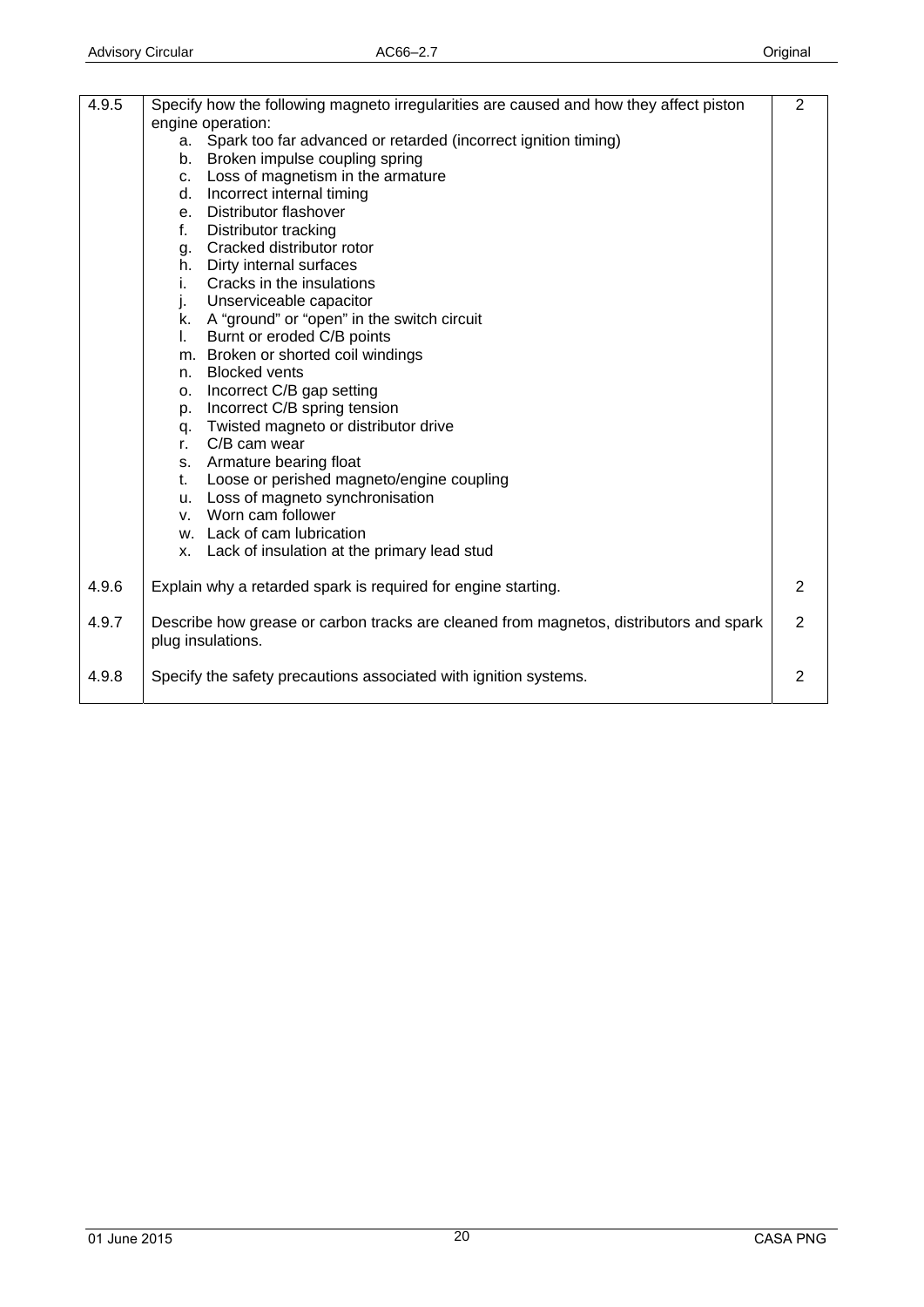<span id="page-20-0"></span>

| 5     | <b>Engine Fuel Systems</b>                                                                                                                                                                                                                                                               |                |
|-------|------------------------------------------------------------------------------------------------------------------------------------------------------------------------------------------------------------------------------------------------------------------------------------------|----------------|
|       | <b>ATA 73</b>                                                                                                                                                                                                                                                                            |                |
| 5.1   | <b>Terms and Definitions Relating to Fuel</b>                                                                                                                                                                                                                                            |                |
| 5.1.1 | Study Ref. 1, 2 & 3<br>Define the following terms in relation to piston engine fuels:<br>a. Anti-knock additive (TEL)<br>b. Octane rating<br>Performance number including lean and rich mixture ratings<br>c.<br>Reid vapour pressure test values<br>d.<br>Calorific value of fuel<br>е. | 1              |
| 5.1.2 | Specific gravity<br>f.<br>Volatility<br>g.<br>Vapour locking<br>h.<br>Describe the chemical makeup of aviation fuel with particular regard to the following<br>terms:<br>Aromatics<br>а.<br>Iso-octane<br>b.<br>Heptane<br>c.                                                            | 1              |
| 5.2   | <b>Fuel Classification and Identification</b>                                                                                                                                                                                                                                            |                |
|       | Study Ref. 1, Ref. 2, Ref. 7                                                                                                                                                                                                                                                             |                |
| 5.2.1 | State how piston engine fuels (aviation gasoline) are classified in terms of grade or<br>performance rating.                                                                                                                                                                             | 2              |
| 5.2.2 | Describe what is conveyed by fuel designations such as 80/87, 100/130 in regard to lean<br>and rich mixture operation.                                                                                                                                                                   | 1              |
| 5.2.3 | State the colour code identification for the common grades of fuel.                                                                                                                                                                                                                      | 2              |
| 5.2.4 | State the purpose of the additive ethylene dibromide in aviation gasoline.                                                                                                                                                                                                               | 1              |
| 5.3   | <b>Fuel System Requirements</b>                                                                                                                                                                                                                                                          |                |
| 5.3.1 | Study Ref. 1, 2 & 3<br>Specify the basic fuel system design requirements.                                                                                                                                                                                                                | $\mathbf{1}$   |
| 5.3.2 | Outline a basic fuel system from the tank/s to the engine with particular regard to the                                                                                                                                                                                                  | $\overline{2}$ |
|       | following:<br>a. Design, construction, materials, and location of typical fuel tanks and cells<br>Fuel cocks<br>b.<br>Fuel drains<br>C.<br><b>Filters and strainers</b><br>d.<br>Vents<br>$e_{1}$                                                                                        |                |
|       | Cross-feeds<br>f.<br>Auxiliary and engine driven pumps<br>g.<br>Differences between gravity feed and pressure-fed systems<br>h.<br>Plumbing and plumbing hardware<br>i.<br>j.<br>Pressure and quantity sensing devices                                                                   |                |
| 5.3.3 | Specify important requirements for the installation and routing of fuel lines.                                                                                                                                                                                                           | 2              |
| 5.3.4 | Describe how vapour locking is caused, detected in service and eliminated.                                                                                                                                                                                                               | $\overline{2}$ |
| 5.3.5 | Describe what is meant by the term "cylinder washing" and its cause and effect.                                                                                                                                                                                                          | $\overline{2}$ |
| 5.3.6 | Specify the effects of aromatic aviation fuels on rubber components.                                                                                                                                                                                                                     | $\mathbf{2}$   |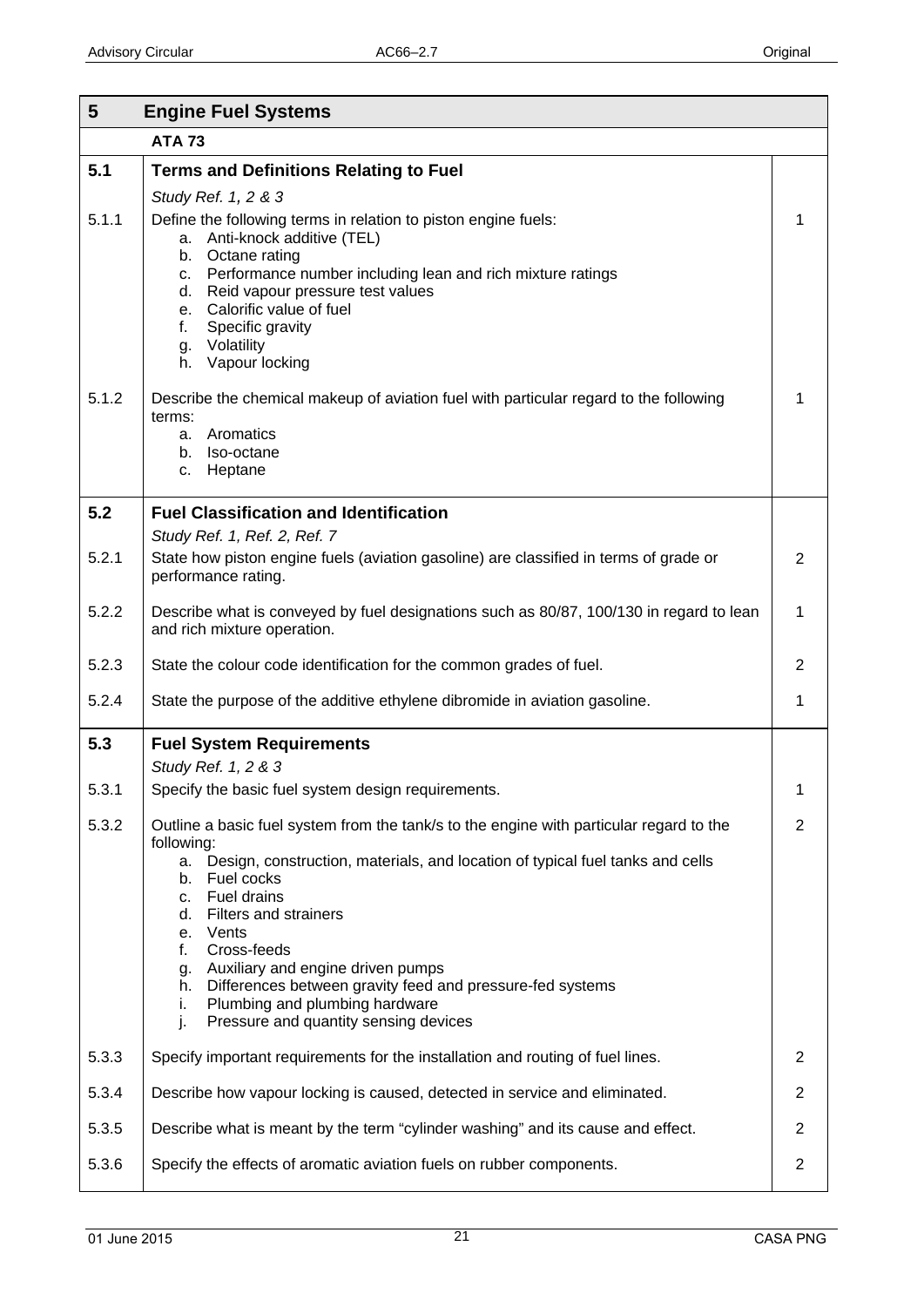<span id="page-21-0"></span>

| 5.4   | <b>Engine Fuel System Components and Plumbing</b>                                                                                                              |                |
|-------|----------------------------------------------------------------------------------------------------------------------------------------------------------------|----------------|
|       | Study Ref. 1, 2 & 3                                                                                                                                            |                |
| 5.4.1 | Describe the location, construction and operation of the following fuel system<br>components:                                                                  | 1              |
|       | Engine driven fuel pump and relief valve/bypass valve assembly<br>a.<br>b. Auxiliary fuel booster pump (centrifugal and pulsating)                             |                |
|       | Main fuel filter/strainer<br>C.                                                                                                                                |                |
|       | Hand operated pump<br>d.<br>e. Fuel drains                                                                                                                     |                |
|       | Fuel vents<br>f.                                                                                                                                               |                |
|       | <b>Fuel primers</b><br>g.<br>h. Fuel hoses and rigid pipes                                                                                                     |                |
| 5.4.2 | Describe the purpose of a diaphragm fitted to vane type fuel pumps.                                                                                            | 1              |
| 5.4.3 | State how fuel vaporisation may be enhanced by the use of oil heater jackets or pipes<br>through the oil sump.                                                 | 1              |
| 5.4.4 | Explain the effects of a leaking or unlocked fuel priming pump on engine performance.                                                                          | 3              |
| 5.5   | <b>Handling and Storage of Fuels</b><br>Study Ref. 1, 2 & 6                                                                                                    |                |
| 5.5.1 | State the ground handling requirements and the safety precautions to be observed with<br>the use of piston engine fuels including drum storage and refuelling. | $\overline{2}$ |
| 5.5.2 | Describe the various forms of fuel system contamination, including the following:                                                                              | $\overline{2}$ |
|       | a. Foreign particles<br>b. Other grades/types of fuels                                                                                                         |                |
|       | Sediment<br>C.                                                                                                                                                 |                |
|       | d. Water                                                                                                                                                       |                |
| 5.5.3 | Specify methods of fuel system contamination detection and control including the use of<br>water detection kits and paste.                                     | $\overline{2}$ |
| 5.5.4 | Describe fuel storage limitations and causes of deterioration in fuel quality.                                                                                 | $\overline{2}$ |
| 5.5.5 | Describe the effect of temperature on fuel weight.                                                                                                             | $\overline{2}$ |
| 5.6   | <b>Fuel Air Ratios and the Principles of Combustion</b><br>Study Ref. 1, 2 & 6                                                                                 |                |
| 5.6.1 | Describe the concepts relating to fuel air mixture and why it is important for combustion.                                                                     | 2              |
| 5.6.2 | State typical fuel air ratios encountered during engine operation.                                                                                             | $\overline{2}$ |
| 5.6.3 | Describe the effects of altitude on fuel air mixture.                                                                                                          | $\overline{2}$ |
| 5.6.4 | Define what is meant by the following terms.                                                                                                                   | $\overline{2}$ |
|       | Exhaust gas dilution<br>Specific fuel consumption                                                                                                              |                |
| 5.6.5 | Outline the basic requirements for a fuel metering system.                                                                                                     | 2              |
| 5.6.6 | Describe the function and information contained on fuel air mixture and SFC curves.                                                                            | $\overline{2}$ |
| 5.6.7 | Explain the effects of fuel mixture on cylinder head temperature at power.                                                                                     | 3              |
| 5.6.8 | Explain why piston engines are tuned to run rich at idle RPM.                                                                                                  | $\overline{2}$ |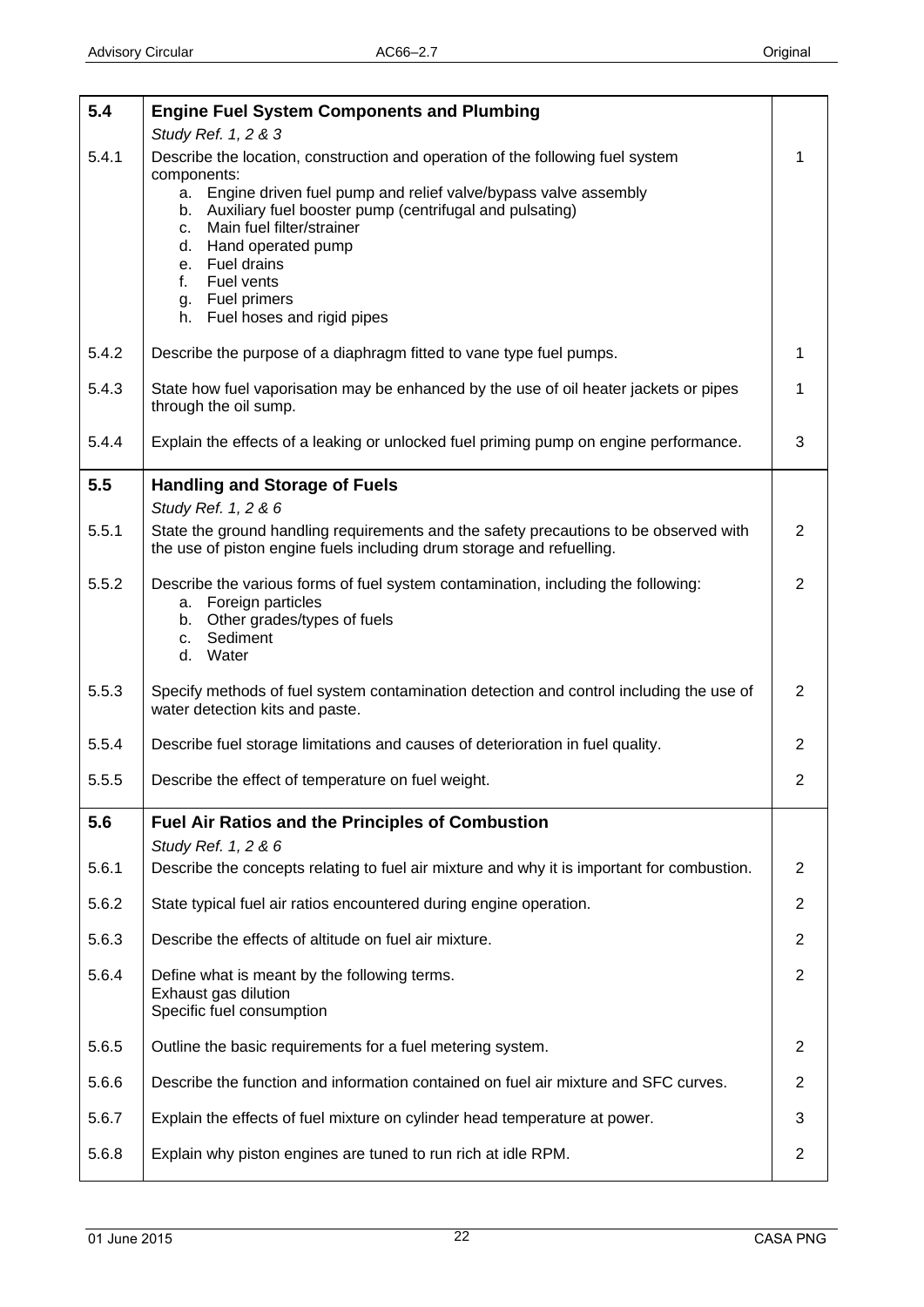<span id="page-22-0"></span>

| 5.6.9  | Identify from exhaust colour emission a lean, correct and rich mixture.                                                                                                                                                                                                                                                                                                                                                                                                                                                                                                                                                                                                                                                   | 1              |
|--------|---------------------------------------------------------------------------------------------------------------------------------------------------------------------------------------------------------------------------------------------------------------------------------------------------------------------------------------------------------------------------------------------------------------------------------------------------------------------------------------------------------------------------------------------------------------------------------------------------------------------------------------------------------------------------------------------------------------------------|----------------|
| 5.6.10 | Describe the effects of exhaust backpressure on engine performance at altitude.                                                                                                                                                                                                                                                                                                                                                                                                                                                                                                                                                                                                                                           | $\overline{2}$ |
| 5.6.11 | Specify the by-products associated with combustion and the effects these products can<br>have on the internal condition of components and aircraft structure.                                                                                                                                                                                                                                                                                                                                                                                                                                                                                                                                                             | $\overline{2}$ |
| 5.6.12 | Describe the effects of carburettor heat on mixture and subsequent engine performance.                                                                                                                                                                                                                                                                                                                                                                                                                                                                                                                                                                                                                                    | $\overline{2}$ |
| 5.7    | <b>Float-Type Carburettors</b>                                                                                                                                                                                                                                                                                                                                                                                                                                                                                                                                                                                                                                                                                            |                |
| 5.7.1  | Study Ref. 1, 2 & 6<br>Describe the principles of operation and constructional features of a typical float type<br>carburettor.                                                                                                                                                                                                                                                                                                                                                                                                                                                                                                                                                                                           | $\overline{2}$ |
| 5.7.2  | Distinguish between down draft and updraft configurations.                                                                                                                                                                                                                                                                                                                                                                                                                                                                                                                                                                                                                                                                | 1              |
| 5.7.3  | Outline the basic characteristics of airflow through a carburettor venturi and how these<br>are used in the operation of a carburettor or fuel/air-metering unit.                                                                                                                                                                                                                                                                                                                                                                                                                                                                                                                                                         | $\overline{2}$ |
| 5.7.4  | Describe the effects of venturi size on engine performance.                                                                                                                                                                                                                                                                                                                                                                                                                                                                                                                                                                                                                                                               | 1              |
| 5.7.5  | Specify how a throttle butterfly modifies venturi airflow characteristics at low and high<br>power settings.                                                                                                                                                                                                                                                                                                                                                                                                                                                                                                                                                                                                              | $\overline{2}$ |
| 5.7.6  | Describe the principles of an air-bleed system.                                                                                                                                                                                                                                                                                                                                                                                                                                                                                                                                                                                                                                                                           | $\overline{2}$ |
| 5.7.7  | Describe the purpose, construction and principles of operation of the following<br>components:<br>Accelerator pump<br>а.<br>Discharge nozzle<br>b.<br>Float chamber<br>C.<br>d.<br>Float chamber vents, drains and plugs<br>Venturi<br>е.<br>f.<br>Main/idle jets<br>Idle mixture control systems<br>g.<br>Back suction mixture control systems<br>h.<br>Back suction economiser systems<br>i.<br>Power enrichment systems<br>j.<br>Throttle valves<br>k.<br>Idle cut-off systems<br>I.<br>m. Carburettor air scoops<br>Altitude control<br>n.                                                                                                                                                                            | $\overline{2}$ |
| 5.7.8  | State the effects of the following carburettor defects on engine performance and how<br>each would be identified and rectified:<br>a. Damaged float valve seat<br>b. Blocked float chamber vent<br>c. Punctured or damaged float<br>d. Incorrect float level setting<br>e. Worn accelerator pump seals<br>Leaking throttle lay-shaft seals<br>f.<br>Leaking discharge nozzle or main jet<br>g.<br>h. Loose main or slow running jet<br>Loose carburettor mounting<br>i.<br>Small air leak in the induction system<br>j.<br>k. Leaking carburettor gaskets<br>Incorrectly adjusted fuel pressure<br>I.<br>m. Blocked strainers or finger screens<br>Incorrectly adjusted or leaking mixture control and idle cut-off<br>n. | 2              |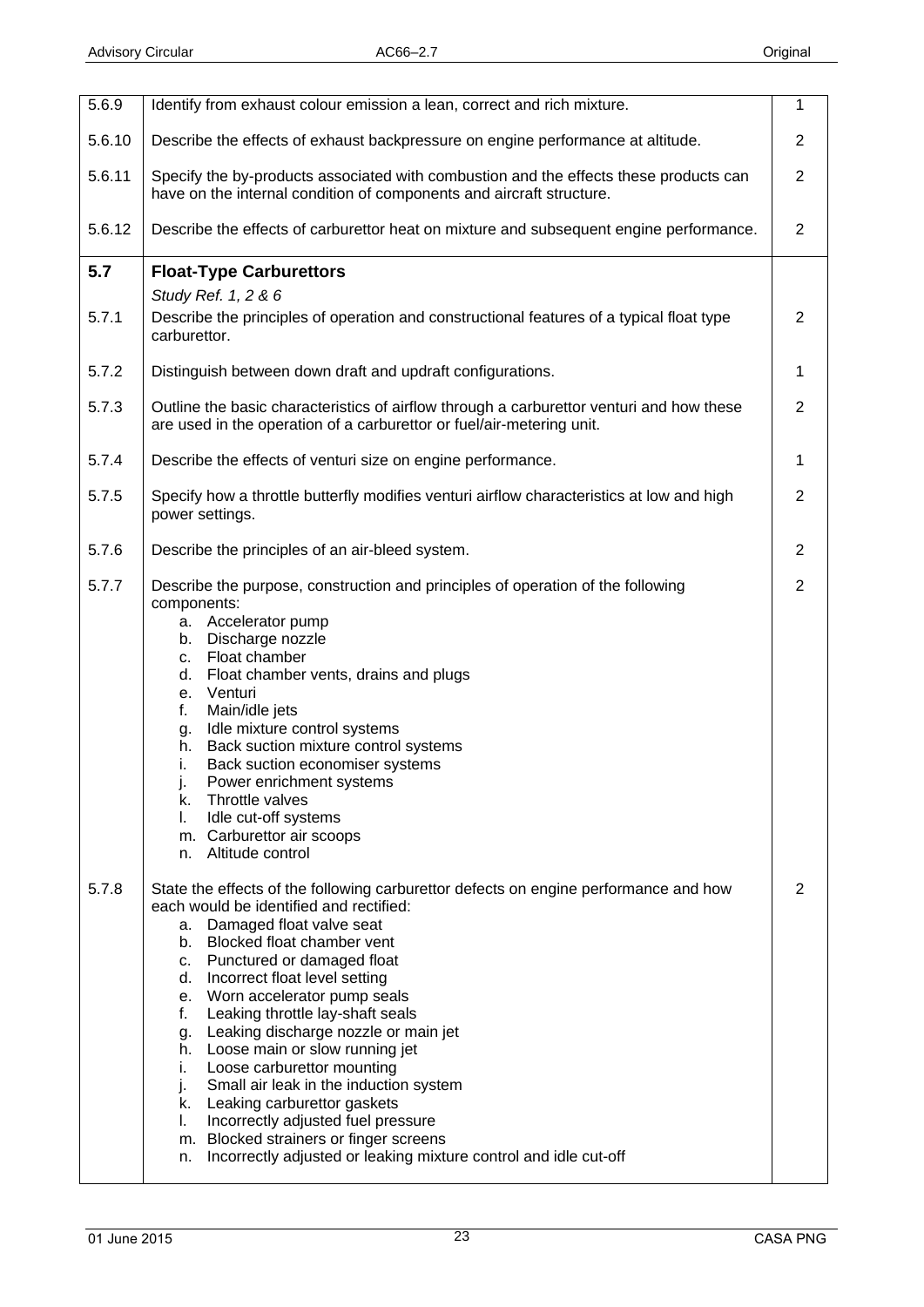<span id="page-23-0"></span>

| 5.7.9  | Specify why and how engines are shut down using an idle cut-off system.                                                                                        | $\overline{2}$ |
|--------|----------------------------------------------------------------------------------------------------------------------------------------------------------------|----------------|
| 5.8    | <b>Carburettor Icing</b>                                                                                                                                       |                |
|        | Study Ref. 1                                                                                                                                                   |                |
| 5.8.1  | Describe how the following types of carburettor icing occur and are controlled.<br>Impact<br>Throttle<br>Evaporation icing                                     | 2              |
| 5.8.2  | State the climatic conditions when carburettor icing is most prevalent.                                                                                        | $\overline{2}$ |
| 5.8.3  | Specify the conditions for use and the effects of carburettor heat on engine performance.                                                                      | $\overline{2}$ |
| 5.8.4  | State the symptoms of carburettor icing during flight.                                                                                                         | $\overline{2}$ |
| 5.9    | <b>Engine Induction Systems</b><br>Study Ref. 1, 2                                                                                                             |                |
| 5.9.1  | Describe the constructional features and operation of typical engine induction/intake and<br>alternate air supply systems.                                     | $\overline{2}$ |
| 5.9.2  | Describe the construction and maintenance of typical induction air filters.                                                                                    | $\overline{2}$ |
| 5.9.3  | State the effects on engine operation of blocked, contaminated or damaged air filter<br>elements.                                                              | $\overline{2}$ |
| 5.9.4  | Specify devices for controlling the entry of hot air into the induction system, including<br>heater shrouds and muffs.                                         | 2              |
| 5.9.5  | Describe the use and maintenance of flexible air hose (Scat hose) in induction air<br>systems.                                                                 | $\overline{2}$ |
| 5.10   | <b>Induction Manifolds</b>                                                                                                                                     |                |
|        | Study Ref. 1, 2                                                                                                                                                |                |
| 5.10.1 | Describe the construction, operation, and sealing of induction manifold assemblies.                                                                            | 2              |
| 5.10.2 | State how induction leaks are detected and their effects on engine performance at high<br>and low power settings.                                              | 2              |
| 5.10.3 | State typical manifold pressures for boosted and un-boosted engines.                                                                                           | $\overline{2}$ |
| 5.10.4 | Describe why a rich mixture is normally required to start a cold engine.                                                                                       | $\overline{2}$ |
| 5.10.5 | Explain why a manifold leak is likely to have a more pronounced affect on engine<br>operation at low RPM.                                                      | $\overline{2}$ |
| 5.11   | <b>Carburettor Maintenance</b>                                                                                                                                 |                |
| 5.11.1 | Study Ref. 1, 2 & 6<br>Outline the procedures for the installation, removal and servicing of carburettor systems<br>and system components.                     | 1              |
| 5.11.2 | Describe why carburettors should be soaked in fuel prior to installation.                                                                                      | $\overline{2}$ |
| 5.11.3 | From given information, describe procedures for the inspection, adjustment and<br>functional checks required on the carburettor systems following maintenance. | $\overline{2}$ |
| 5.11.4 | Describe why engine RPM increases when idle cut-off is selected.                                                                                               | $\overline{c}$ |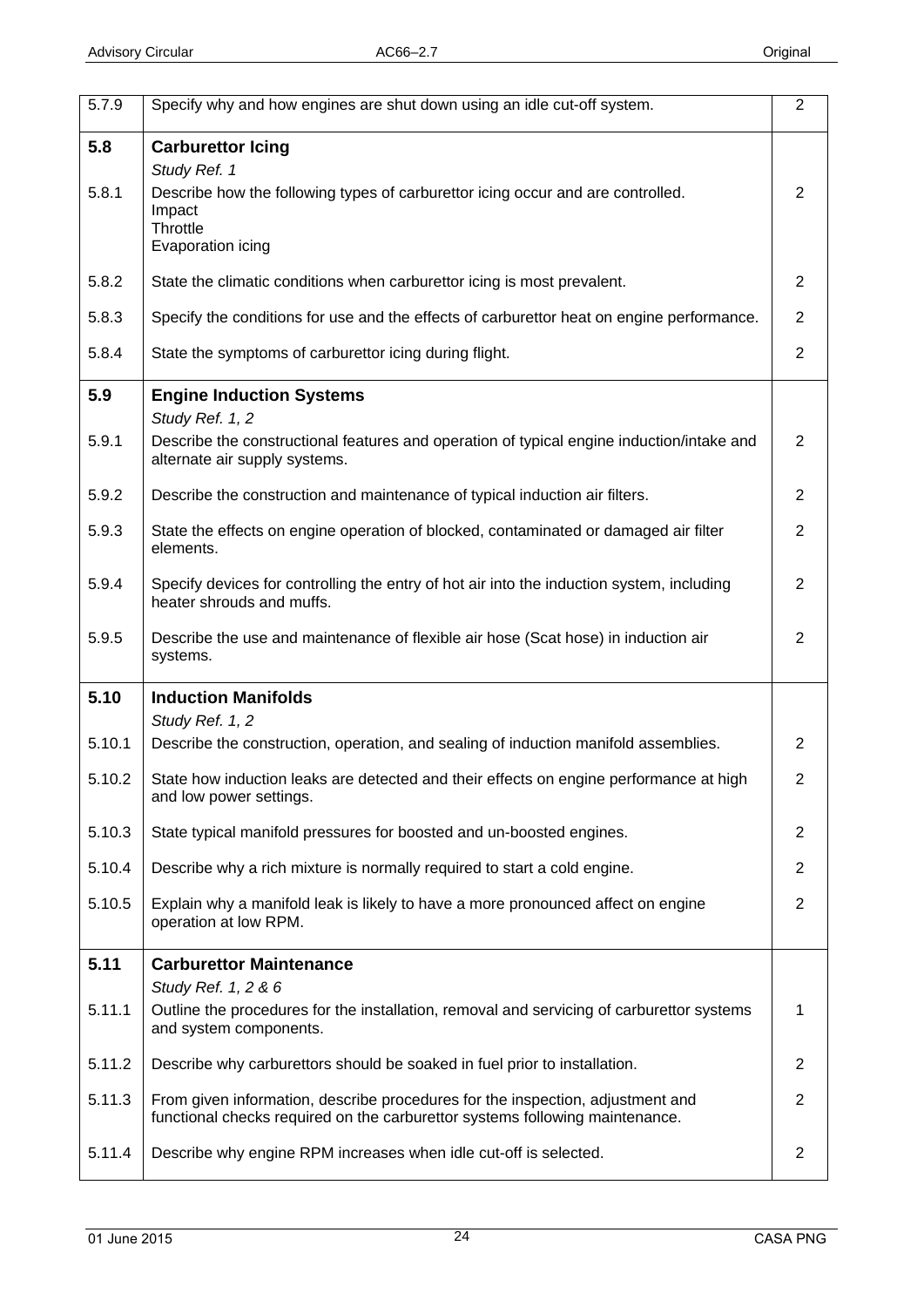<span id="page-24-0"></span>

| 6     | <b>Injection Systems</b>                                                                                                                                                                                                                                                                                                              |  |
|-------|---------------------------------------------------------------------------------------------------------------------------------------------------------------------------------------------------------------------------------------------------------------------------------------------------------------------------------------|--|
|       | <b>ATA 73</b>                                                                                                                                                                                                                                                                                                                         |  |
| 6.1   | <b>Pressure Injection Carburettors</b><br>Study Ref. 1, 2 & 6                                                                                                                                                                                                                                                                         |  |
| 6.1.1 | Describe the principles of operation of a typical pressure injection carburettor.                                                                                                                                                                                                                                                     |  |
| 6.2   | <b>Fuel Injection Systems</b>                                                                                                                                                                                                                                                                                                         |  |
|       | Study Ref. 1, Ref. 7                                                                                                                                                                                                                                                                                                                  |  |
| 6.2.1 | Outline a typical fuel injection system.                                                                                                                                                                                                                                                                                              |  |
| 6.2.2 | Describe the function and operation of the following injection system components:<br>a. Altitude mixture control<br>b. Fuel control unit<br>c. Fuel injection pump<br>Injector nozzles<br>d.<br>e. Manifold valve<br>f.<br>Venturis<br>g. Flow dividers<br>h. Fuel air metering forces<br>Impact tubes<br>i.<br>Throttle valves<br>i. |  |
| 6.2.3 | Describe the procedure for the installation, removal, inspection and servicing of fuel<br>injection systems and system components.                                                                                                                                                                                                    |  |
| 6.2.4 | From given information, describe the procedures for the inspection, adjustment and<br>functional checks required of the fuel injection system and components following<br>maintenance.                                                                                                                                                |  |
| 6.2.5 | Identify the effects of faults in components on the fuel injection system and determine the<br>rectification requirements of system faults.                                                                                                                                                                                           |  |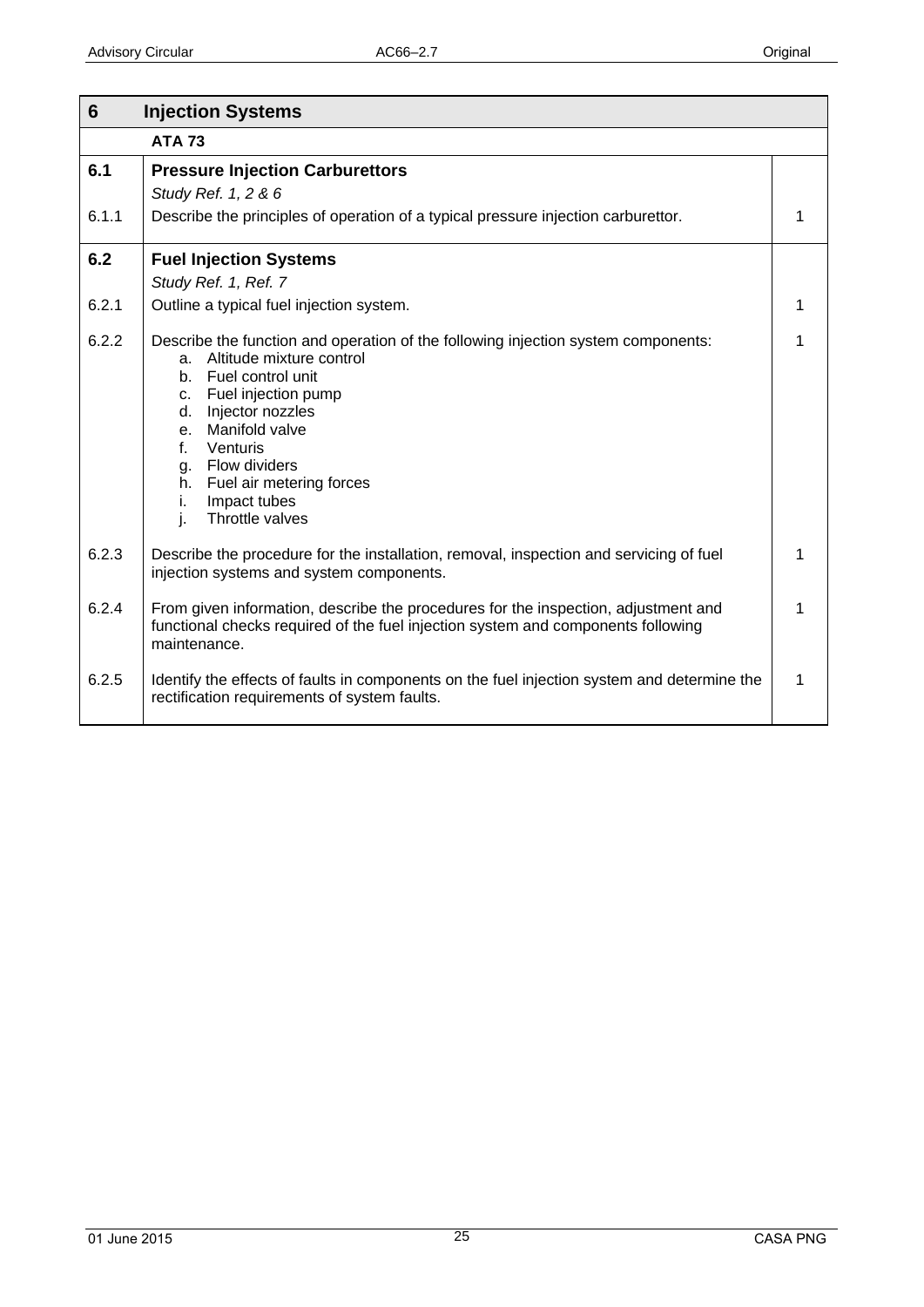<span id="page-25-0"></span>

| $\overline{7}$ | <b>Lubrication Systems</b>                                                                                                                                                                                                                                                                                                                                           |                |
|----------------|----------------------------------------------------------------------------------------------------------------------------------------------------------------------------------------------------------------------------------------------------------------------------------------------------------------------------------------------------------------------|----------------|
|                | <b>ATA 79</b>                                                                                                                                                                                                                                                                                                                                                        |                |
| 7.1<br>7.1.1   | <b>Requirements of Lubricating Oil</b><br>Study Ref. 1, 2 & 5<br>Describe the characteristics of piston engine lubrication oil with particular reference to the<br>following requirements:<br>Friction reduction<br>a.<br>b. Heat absorption<br>Sealing of moving components<br>C.<br>d. Cushioning against shock loads<br>e. Cleaning<br>Corrosion protection<br>f. | $\overline{2}$ |
| 7.2            | <b>Properties of Lubricating Oil</b>                                                                                                                                                                                                                                                                                                                                 |                |
| 7.2.1          | Study Ref. 1, 2 & 5<br>State the properties and specific uses of the following oils and additives:<br>Ashless dispersant<br>a.<br>Detergent<br>b.<br>Hypoid and extreme pressure lubricants<br>С.<br>Mineral<br>d.<br>e. Multi viscosity<br>f.<br>Synthetic                                                                                                          | 1              |
| 7.2.2          | Define the following engine oil rating terms and state their affects on piston engine<br>operation:<br>a. Cloud point<br>b. Flash point<br>Pour point<br>C.<br>d. Viscosity and viscosity index<br>Kinematic viscosity rating (centistokes)<br>е.                                                                                                                    | 1              |
| 7.2.3          | Describe the engine design and operating factors that determine the grade of oil to be<br>used in a particular engine.                                                                                                                                                                                                                                               | 2              |
| 7.3            | <b>Engine Oil Grading System</b>                                                                                                                                                                                                                                                                                                                                     |                |
| 7.3.1          | Study Ref. 1, 2 & 5<br>Describe the SAE grading system and give examples of where the SAE grades may be<br>used throughout the range of climatic temperatures.                                                                                                                                                                                                       | 1              |
| 7.3.2          | Specify conditions, limitations and precautions when mixing types and grades of oil.                                                                                                                                                                                                                                                                                 | $\overline{2}$ |
| 7.4            | <b>Grease</b><br>Study Ref. Manufacturer's Information                                                                                                                                                                                                                                                                                                               |                |
| 7.4.1          | Describe the types, characteristics and uses of common aircraft greases.                                                                                                                                                                                                                                                                                             | 1              |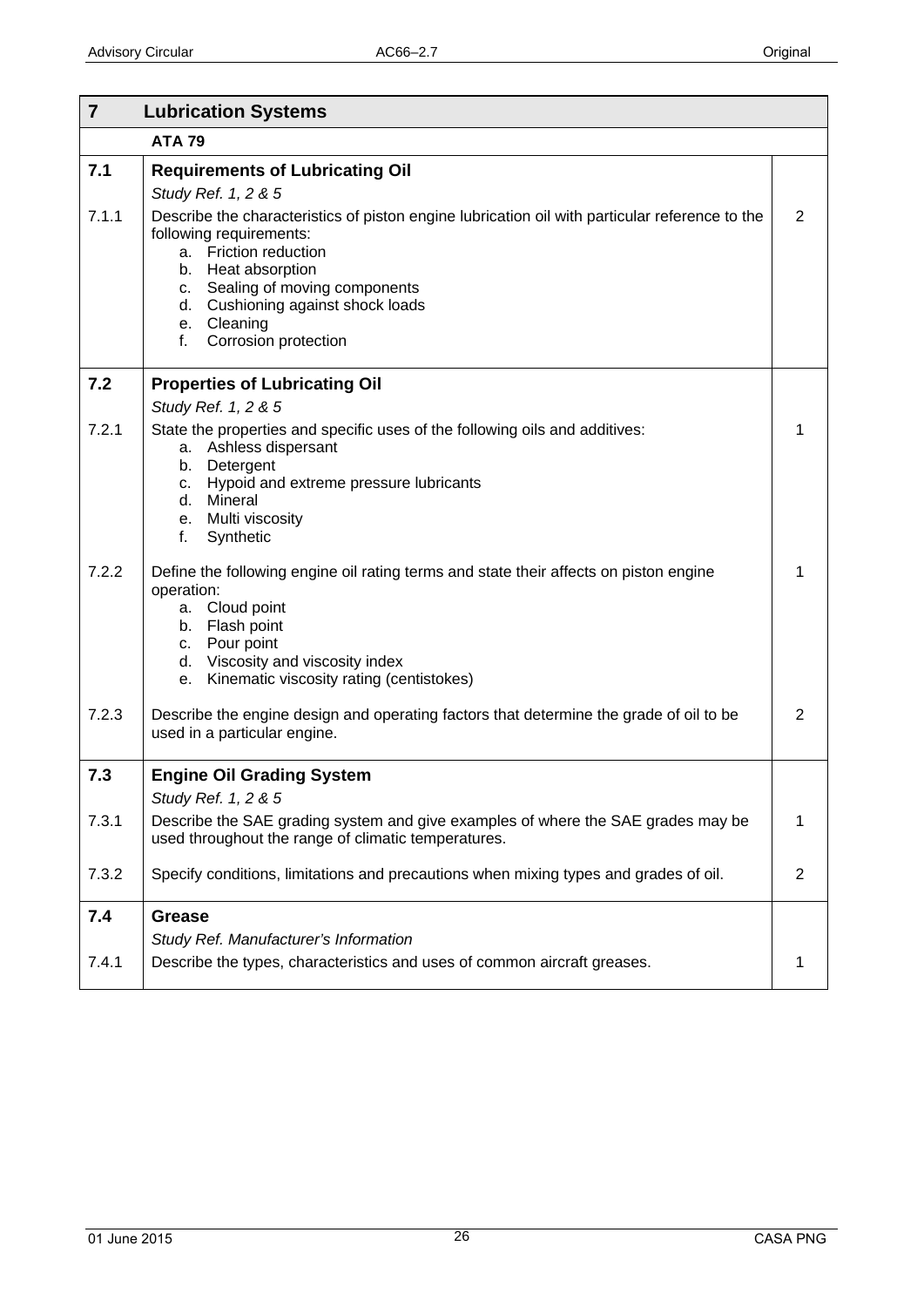<span id="page-26-0"></span>

| 7.5   | <b>Lubrication Systems</b>                                                                                                                                                                                                                                                                                                                                                                                                                                                                                                                                                                                                                                                                                                                                 |   |
|-------|------------------------------------------------------------------------------------------------------------------------------------------------------------------------------------------------------------------------------------------------------------------------------------------------------------------------------------------------------------------------------------------------------------------------------------------------------------------------------------------------------------------------------------------------------------------------------------------------------------------------------------------------------------------------------------------------------------------------------------------------------------|---|
| 7.5.1 | Study Ref. 1, 2 & 5<br>Describe the operating principles, construction and layout of wet and dry sump<br>lubrication systems.                                                                                                                                                                                                                                                                                                                                                                                                                                                                                                                                                                                                                              | 1 |
| 7.5.2 | State the suitability for each type of engine and how compensation may be made for<br>aerobatic manoeuvres.                                                                                                                                                                                                                                                                                                                                                                                                                                                                                                                                                                                                                                                | 1 |
| 7.5.3 | Describe the following types of lubrication system, their characteristics and the<br>advantages and disadvantages of each:<br>a. Pressure lubrication<br>b. Splash lubrication<br>c. Spray lubrication<br>d. Combination system                                                                                                                                                                                                                                                                                                                                                                                                                                                                                                                            | 1 |
| 7.5.4 | Describe the constructional features and operation of the following lubrication system<br>components and state where they may be located within the lubrication system:<br>a. Check valves<br>b. Oil galleries<br>c. Oil spray jets<br>d. Oil cooler regulators and Vernatherm valves<br>e. Oil coolers<br>Oil cooler surge protection devices<br>f.<br>Oil dilution subsystems<br>g.<br>h. Oil filters<br>Filter elements providing depth, semi-depth, surface and edge filtration<br>i.<br>Cono filters<br>j.<br>k. Filter bypass systems<br>Oil tanks/hoppers<br>L.<br>m. Oil pressure regulation including relief valves<br>n. Pressure pumps (gear and gerotor)<br>o. Scavenge pumps<br>p. Oil separators<br>q. Cooler flaps<br>Sludge chambers<br>r. | 1 |
| 7.5.5 | Specify the lubrication method normally applied to the following parts of an engine:<br>a. Valve gear<br>Pistons and cylinders<br>b.<br>Crankshaft and camshaft bearings<br>C.<br>d. Cam followers<br>e. Hydraulic tappets<br>Accessory drive gears and bushes/bearings<br>f.<br>Propeller<br>g.<br>Turbocharger or supercharger<br>h.                                                                                                                                                                                                                                                                                                                                                                                                                     | 2 |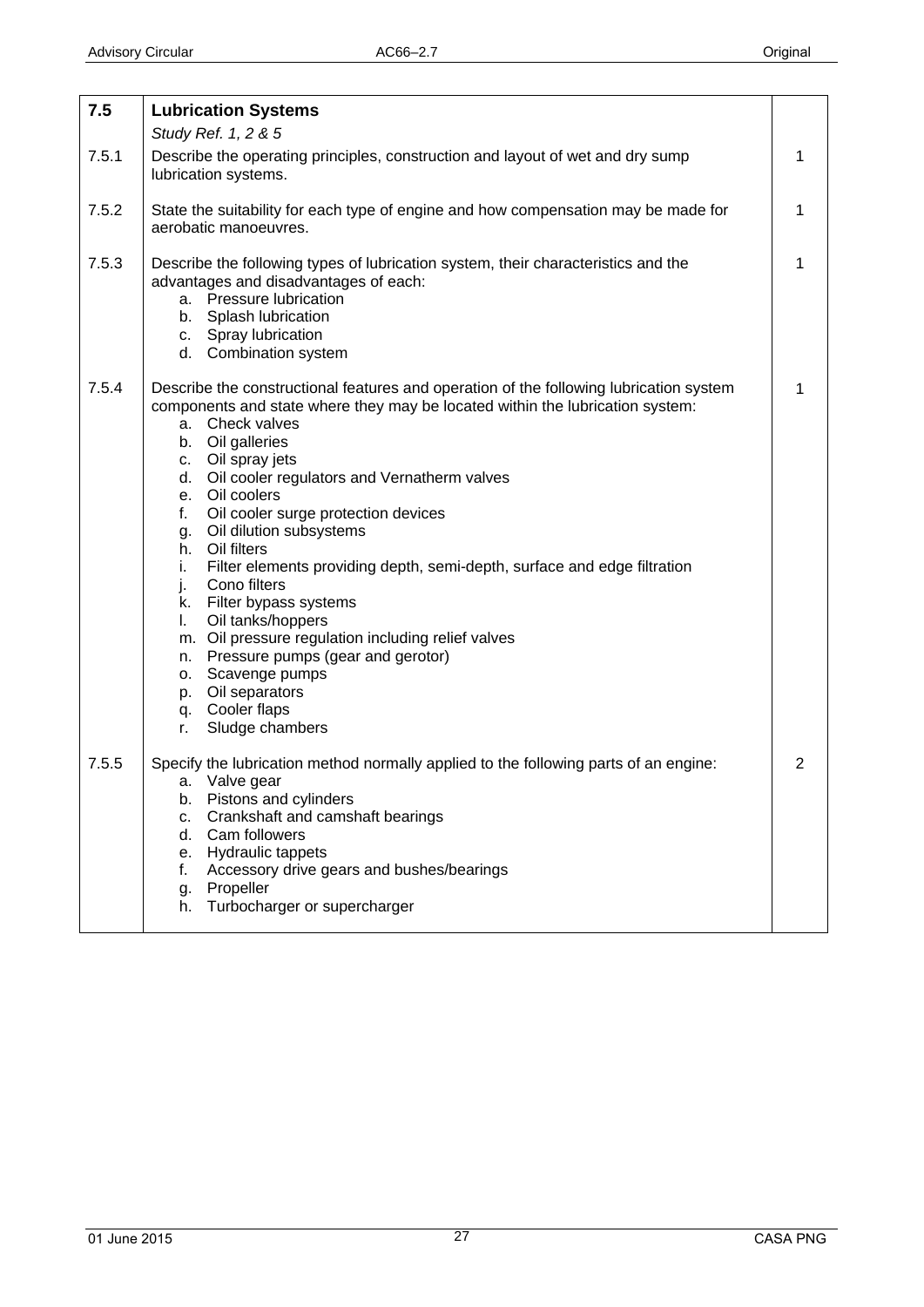<span id="page-27-0"></span>

| 7.6    | <b>Lubrication System Maintenance</b>                                                                                                                                                                                                                                                                                                                                                                                                                                                                                                                         |                |
|--------|---------------------------------------------------------------------------------------------------------------------------------------------------------------------------------------------------------------------------------------------------------------------------------------------------------------------------------------------------------------------------------------------------------------------------------------------------------------------------------------------------------------------------------------------------------------|----------------|
|        | Study Ref. 1, 2 & 5                                                                                                                                                                                                                                                                                                                                                                                                                                                                                                                                           |                |
| 7.6.1  | Describe the procedures for the inspection and servicing of engine oil systems.                                                                                                                                                                                                                                                                                                                                                                                                                                                                               | $\overline{2}$ |
| 7.6.2  | Specify the procedures for the inspection and servicing of the lubrication oil cooling,<br>temperature control and temperature/pressure measurement systems.                                                                                                                                                                                                                                                                                                                                                                                                  | $\overline{2}$ |
| 7.6.3  | Describe the procedures for the inspection and servicing of engine lubrication system<br>filters and screens.                                                                                                                                                                                                                                                                                                                                                                                                                                                 | 2              |
| 7.6.4  | Identify the effects of faults in components in lubrication systems and determine<br>rectification requirements.                                                                                                                                                                                                                                                                                                                                                                                                                                              | $\overline{2}$ |
| 7.6.5  | Identify the causes, effects and rectification actions of the following common lubrication<br>system abnormalities:<br>a. Low or high oil pressure<br>High oil temperature<br>b.<br>c. Wear debris found in oil filters<br>Sludging<br>d.<br>e. Frothing and foaming<br>Water contamination<br>f.<br>Coking<br>g.<br>High oil consumption<br>h.<br>Excessive smoking<br>i.<br>Excessive crankcase breathing or venting<br>j.<br>k. Oils leakage and seeping<br>Glazing of moving components<br>I.<br>m. Engine oil discolouration<br>Oil system surging<br>n. | $\overline{2}$ |
| 7.6.6  | State the requirements and procedures for engine oil priming and oil dilution.                                                                                                                                                                                                                                                                                                                                                                                                                                                                                | 1              |
| 7.6.7  | State why some engines must be run-in on mineral oil.                                                                                                                                                                                                                                                                                                                                                                                                                                                                                                         | $\mathbf 1$    |
| 7.6.8  | Describe the primary sources of oil system contamination and how contaminants may be<br>used to determine component failures.                                                                                                                                                                                                                                                                                                                                                                                                                                 | $\overline{2}$ |
| 7.6.9  | State why oil changes at predetermined periods are essential to maintaining the good<br>health of an engine.                                                                                                                                                                                                                                                                                                                                                                                                                                                  | 2              |
| 7.6.10 | Describe procedures for flushing oil systems.                                                                                                                                                                                                                                                                                                                                                                                                                                                                                                                 | 2              |
| 7.6.11 | Specify procedures for flushing and pressure testing oil coolers.                                                                                                                                                                                                                                                                                                                                                                                                                                                                                             | $\overline{2}$ |
| 7.6.12 | Describe the construction, installation, bonding and pressure testing of plain hose joints,<br>rigid pipes and pre fabricated hose assemblies.                                                                                                                                                                                                                                                                                                                                                                                                                | $\overline{2}$ |
| 7.6.13 | Describe oil system replenishment procedures with particular regard to when<br>replenishment should take place after shut down.                                                                                                                                                                                                                                                                                                                                                                                                                               | 2              |
| 7.6.14 | State how and when oil pressure relief valves would normally be adjusted.                                                                                                                                                                                                                                                                                                                                                                                                                                                                                     | $\overline{2}$ |
| 7.6.15 | Describe the causes and effects of changes to oil pressure and temperature during all<br>aircraft operating profiles.                                                                                                                                                                                                                                                                                                                                                                                                                                         | $\overline{2}$ |
| 7.6.16 | Specify the design, installation and maintenance requirements of a full-flow oil filter<br>including filter bypass arrangements.                                                                                                                                                                                                                                                                                                                                                                                                                              | 2              |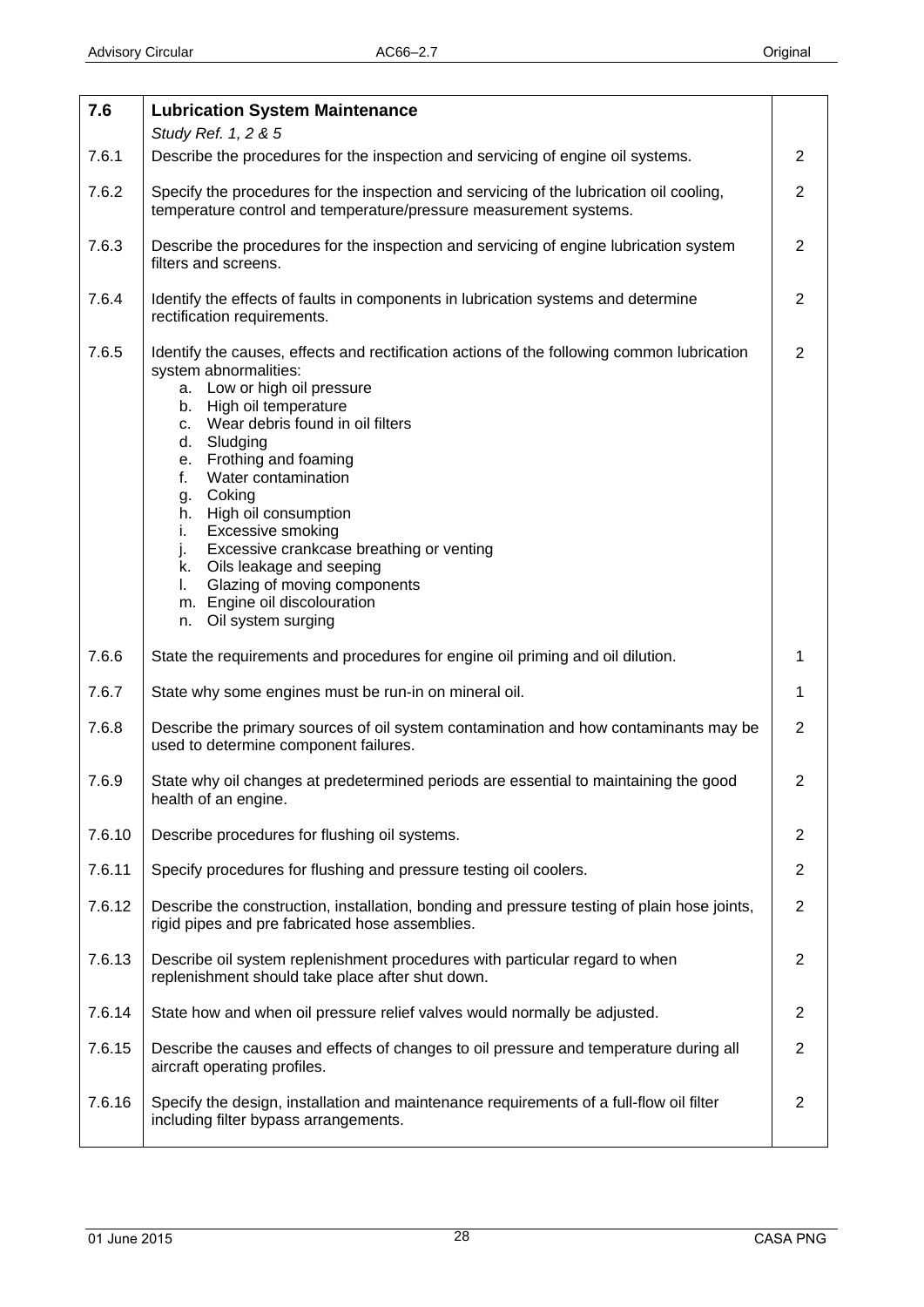<span id="page-28-0"></span>

| 8            | <b>Supercharging &amp; Turbocharging Systems</b>                                                                                                                                                                                                                                                                                                                                                                                         |   |
|--------------|------------------------------------------------------------------------------------------------------------------------------------------------------------------------------------------------------------------------------------------------------------------------------------------------------------------------------------------------------------------------------------------------------------------------------------------|---|
|              | <b>ATA 72(R)</b>                                                                                                                                                                                                                                                                                                                                                                                                                         |   |
| 8.1<br>8.1.1 | <b>Principles of Supercharging</b><br>Study Ref. 1 & 2<br>State the purpose and principles of supercharging and its effects on the following<br>performance factors:<br>Brake horsepower (BHP)<br>a.<br>Charge density and temperature<br>b.<br>c. Detonation<br>d. Fuel consumption<br>e. Manifold absolute pressure (MAP)<br>Revolutions per minute (RPM)<br>f.<br>g. Volumetric efficiency<br>h. Sea level to high altitude operation | 2 |
| 8.2          | <b>Supercharging Terminology</b><br>Study Ref. 1 & 2                                                                                                                                                                                                                                                                                                                                                                                     |   |
| 8.2.1        | Define the following terms:<br>Boot-strapping<br>а.<br><b>Critical altitude</b><br>b.<br>c. Ambient pressure<br>Boost manifold pressure<br>d.<br>Deck/upper deck pressure<br>е.<br>Density altitude<br>f.<br>Over-boost<br>g.<br>Overshoot<br>h.<br>Rated altitude<br>i.<br>j.<br>Service ceiling<br>Rated power<br>k.                                                                                                                   |   |
| 8.3          | <b>Construction and Operation</b><br>Study Ref. 1 & 2                                                                                                                                                                                                                                                                                                                                                                                    |   |
| 8.3.1        | Describe the construction and operating principles of a geared supercharger.                                                                                                                                                                                                                                                                                                                                                             | 2 |
| 8.3.2        | Describe the construction, location and function of the following components:<br>Diffuser and vanes<br>а.<br>Engine gear drive<br>b.<br>Impellor<br>c.<br>Intercooler<br>d.<br>Turbine<br>e.                                                                                                                                                                                                                                             |   |
| 8.3.3        | Describe the construction and operation of a turbo charger with particular regard to the<br>following components and systems:<br>a. Housings<br>Rotating assemblies<br>b.<br><b>Bearings</b><br>C.<br>d. Back plates<br>e. Lubrication system and protective devices                                                                                                                                                                     | 2 |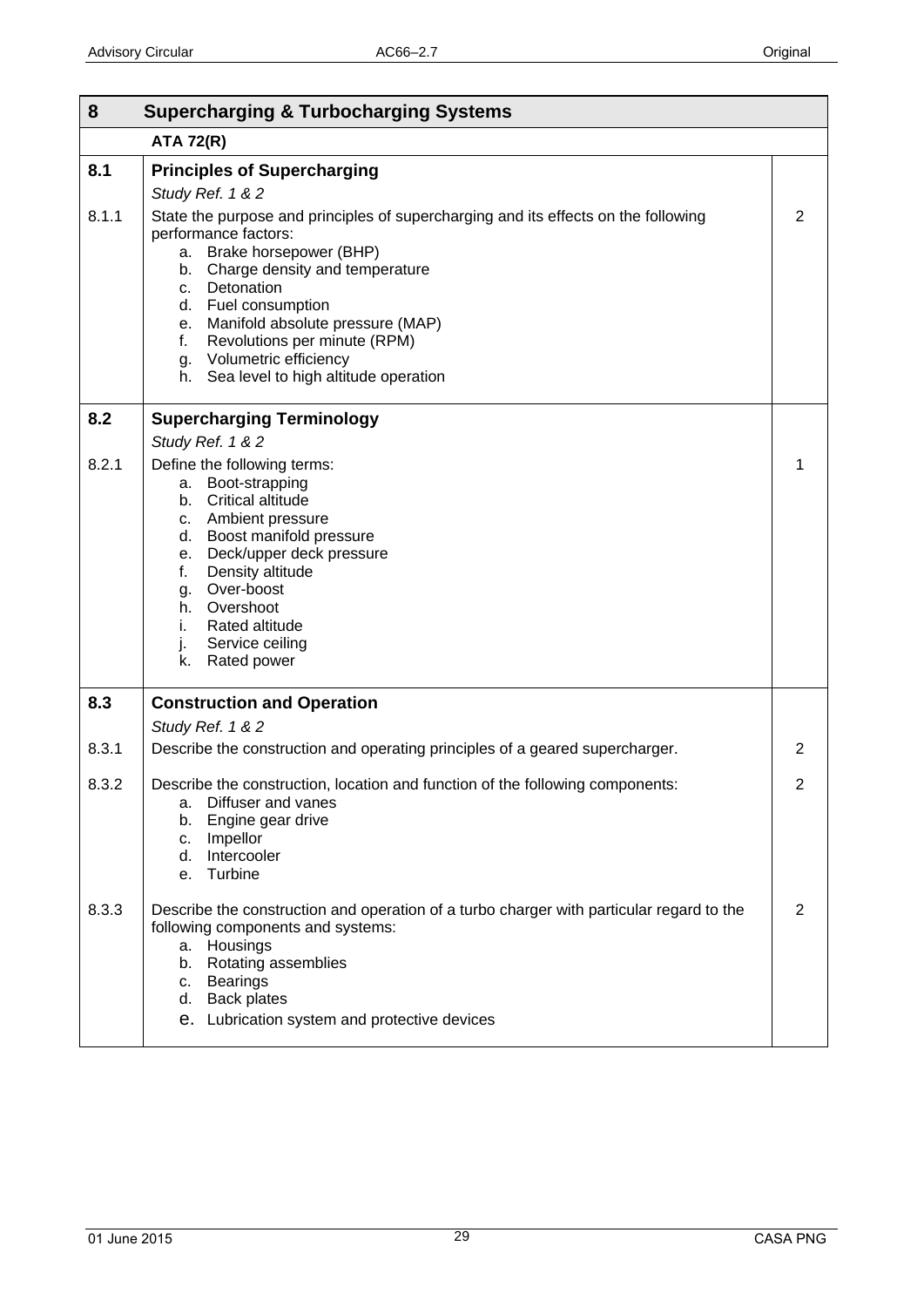<span id="page-29-0"></span>

| 8.4   | <b>System Configurations</b>                                                                                                                                                                                                                            |                |
|-------|---------------------------------------------------------------------------------------------------------------------------------------------------------------------------------------------------------------------------------------------------------|----------------|
|       | Study Ref. 1 & 2                                                                                                                                                                                                                                        |                |
| 8.4.1 | Distinguish between the following systems:<br>a. External (turbo supercharger)<br>b. Internal (supercharger)<br>c. Multi-speed<br>d. Multi-stage<br>e. Ground and altitude boosted                                                                      |                |
| 8.5   | <b>Turbocharger Control</b>                                                                                                                                                                                                                             |                |
|       | Study Ref. 1 & 2                                                                                                                                                                                                                                        |                |
| 8.5.1 | Specify the operation and layout of a system consisting of the following:<br>a. Absolute pressure controller<br>b. Variable absolute pressure controller<br>c. Manifold pressure relief valve<br>d. Ratio controller<br>e. Waste gate assembly          | 2              |
| 8.5.2 | Describe the operation and construction of all system components and installation<br>requirements.                                                                                                                                                      | 2              |
| 8.5.3 | Specify the operation and layout of a system consisting of the following:<br>a. Density controller<br>b. Differential pressure controller<br>c. Waste gate assembly<br>d. Ground adjusted waste gate valve<br>e. Pressure relief valve                  | $\overline{2}$ |
| 8.5.4 | Describe the operation construction and adjustment of all system components and<br>describe their installation requirements.                                                                                                                            | 2              |
| 8.5.5 | Describe the operation of a turbocharger control system over the parameters from engine<br>start to rated altitude.                                                                                                                                     | 2              |
| 8.5.6 | State the effects on engine performance of defects associated with the failure of turbo-<br>charger components.                                                                                                                                         | 2              |
| 8.5.7 | Identify the following supercharger or turbocharger faults and determine how each may<br>be rectified:<br>Low power<br>a.<br>Surging<br>b.<br>Low deck pressure<br>C.<br>High deck pressure<br>d.<br>e. Low critical altitude<br>Low oil pressure<br>f. | $\overline{2}$ |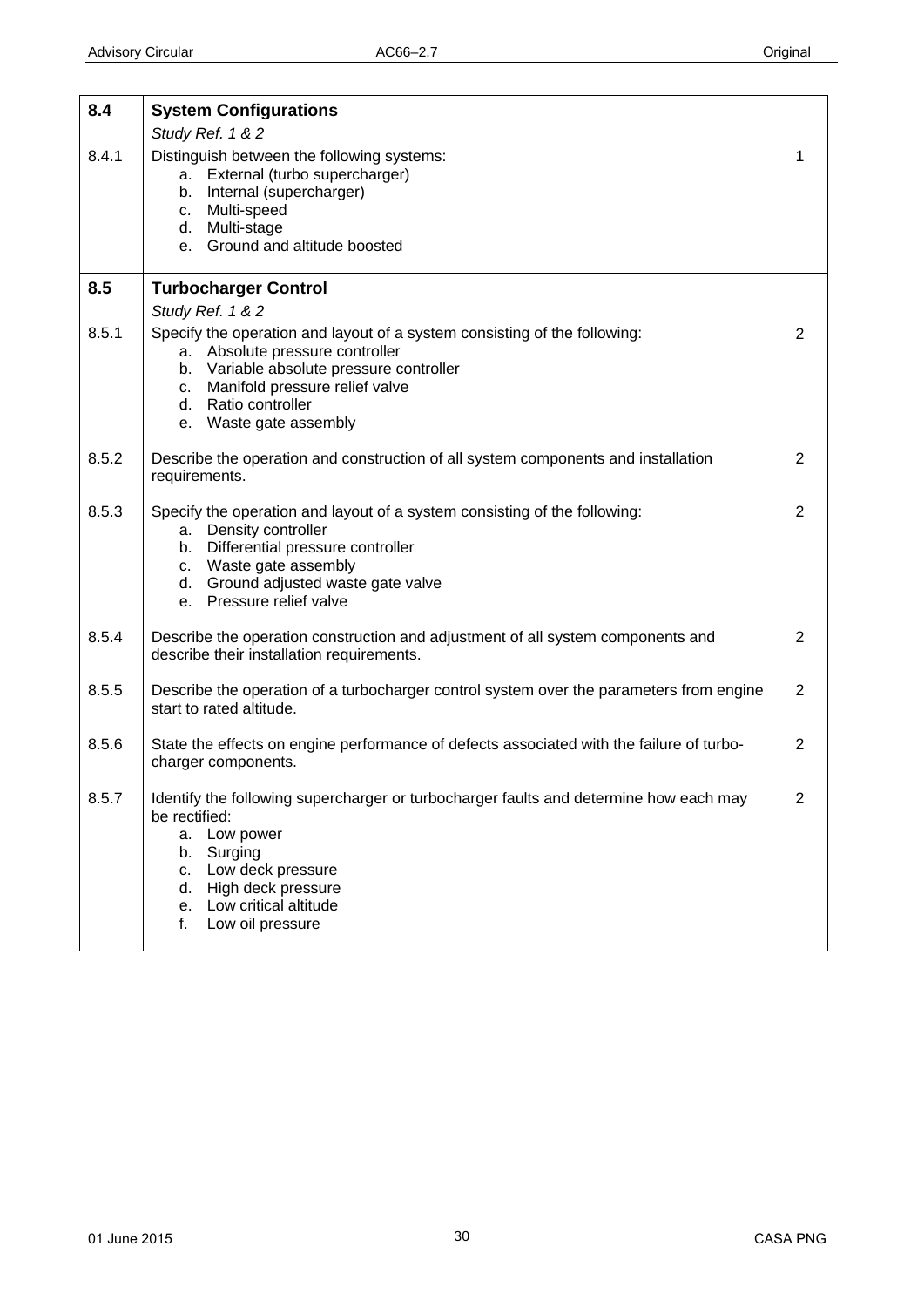<span id="page-30-0"></span>

| 9     | <b>Engine Controls</b>                                                                                                                                                                                                                                                                                      |                |
|-------|-------------------------------------------------------------------------------------------------------------------------------------------------------------------------------------------------------------------------------------------------------------------------------------------------------------|----------------|
|       | <b>ATA 76</b>                                                                                                                                                                                                                                                                                               |                |
| 9.1   | <b>Control Systems</b><br>Study Ref. 1 & 2                                                                                                                                                                                                                                                                  |                |
| 9.1.1 | Describe the construction, layout and principles of operation of a typical light aircraft<br>engine control system with particular regard to the following controls:<br>Throttle<br>a.<br>Pitch<br>b.<br>c. Mixture<br>d. Carburettor heat<br>e. Cooler flaps<br>f.<br>Turbo-charger<br>Alternate air<br>g. | 2              |
| 9.1.2 | Describe the following control system components:<br>Pushrod assemblies<br>а.<br>Control stops<br>b.<br>Cable assemblies<br>C.<br>Flexible cable systems (e.g. Teleflex)<br>d.<br>Quadrants<br>e.<br>Panel attachment devices<br>f.<br>Levers<br>g.                                                         | 2              |
| 9.2   | <b>Control System Maintenance</b><br>Study Ref. 1 & 2                                                                                                                                                                                                                                                       |                |
| 9.2.1 | From given information, describe the procedures for the adjustment and rigging of each<br>of the controls that govern engine operation.                                                                                                                                                                     | 2              |
| 9.2.2 | Specify the effects on engine operation of making adjustments to the various control<br>stops.                                                                                                                                                                                                              | $\overline{2}$ |
| 9.2.3 | Describe the importance of spring-back and cushion.                                                                                                                                                                                                                                                         | 2              |
| 9.2.4 | State the correct sequence of control stop contact and how this is correctly determined.                                                                                                                                                                                                                    | 2              |
| 9.2.5 | Identify the effects of faults, control maladjustment and rigging problems on the engine<br>controls and determine the rectification action requirements of these problems or faults.                                                                                                                       | 2              |
| 9.2.6 | Specify typical procedures for the inspection and lubrication of control rod ball ends.                                                                                                                                                                                                                     | 2              |
| 9.2.7 | Describe the installation, adjustment and tensioning of control cable runs.                                                                                                                                                                                                                                 | $\overline{2}$ |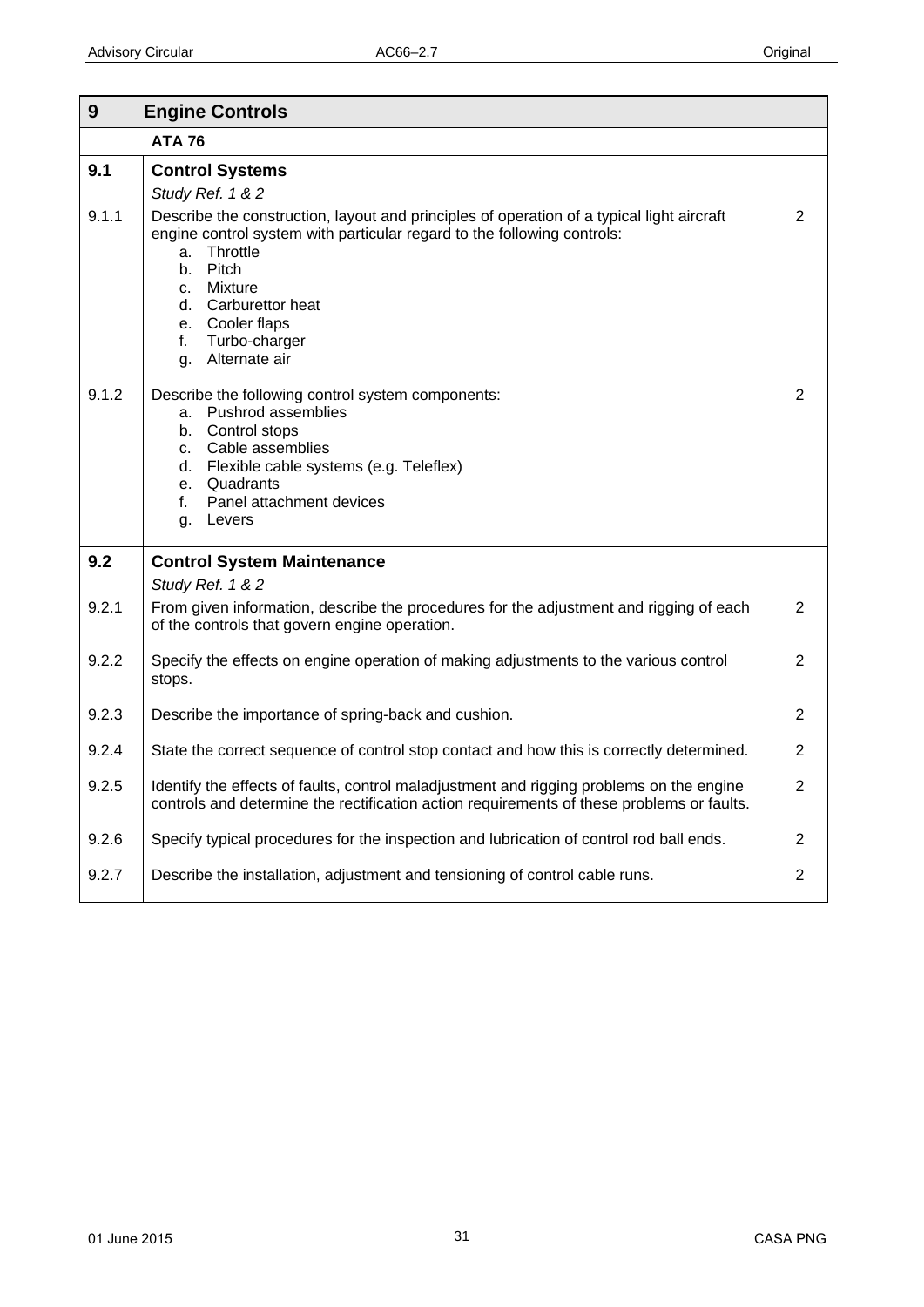<span id="page-31-0"></span>

| 9.3   | <b>Duplicate Inspection of Engine Controls</b>                                                                                                                                                      |               |
|-------|-----------------------------------------------------------------------------------------------------------------------------------------------------------------------------------------------------|---------------|
|       | Study Ref. 1, 2 & AC43                                                                                                                                                                              |               |
| 9.3.1 | Detail the requirements for a duplicate inspection of flying controls with particular respect<br>to the following:<br>a. By definition, know what constitutes a control system that would require a | $\mathcal{P}$ |
|       | duplicate inspection                                                                                                                                                                                |               |
|       | b. Selection and training of persons to perform second inspections<br>c. Determining the extent of the inspection                                                                                   |               |
|       | d. Determining correct assembly, functioning, sense, freedom of operation and<br>locking of all engine control systems.                                                                             |               |
| 9.3.2 | Describe the following maintenance activities relating to engine controls and give details<br>of safety inspections you would carry out:                                                            | $\mathcal{P}$ |
|       | a. Correct assembly of control components                                                                                                                                                           |               |
|       | b. Checking the safety of threaded end fittings                                                                                                                                                     |               |
|       | c. The use of jam or lock nuts                                                                                                                                                                      |               |
|       | Safety wiring of control system components and stops<br>d.                                                                                                                                          |               |
|       | e. Determining the range of movement of controls<br>Setting spring back or cushion                                                                                                                  |               |
|       | f.<br>Checking assembly and installation of Teleflex or conduit type controls<br>g.                                                                                                                 |               |
|       | h. Checking function and sense of controls                                                                                                                                                          |               |
|       | Checking control clearances<br>i.                                                                                                                                                                   |               |
|       | Checking adjustment and locking of primary and secondary control stops<br>j.                                                                                                                        |               |
|       |                                                                                                                                                                                                     |               |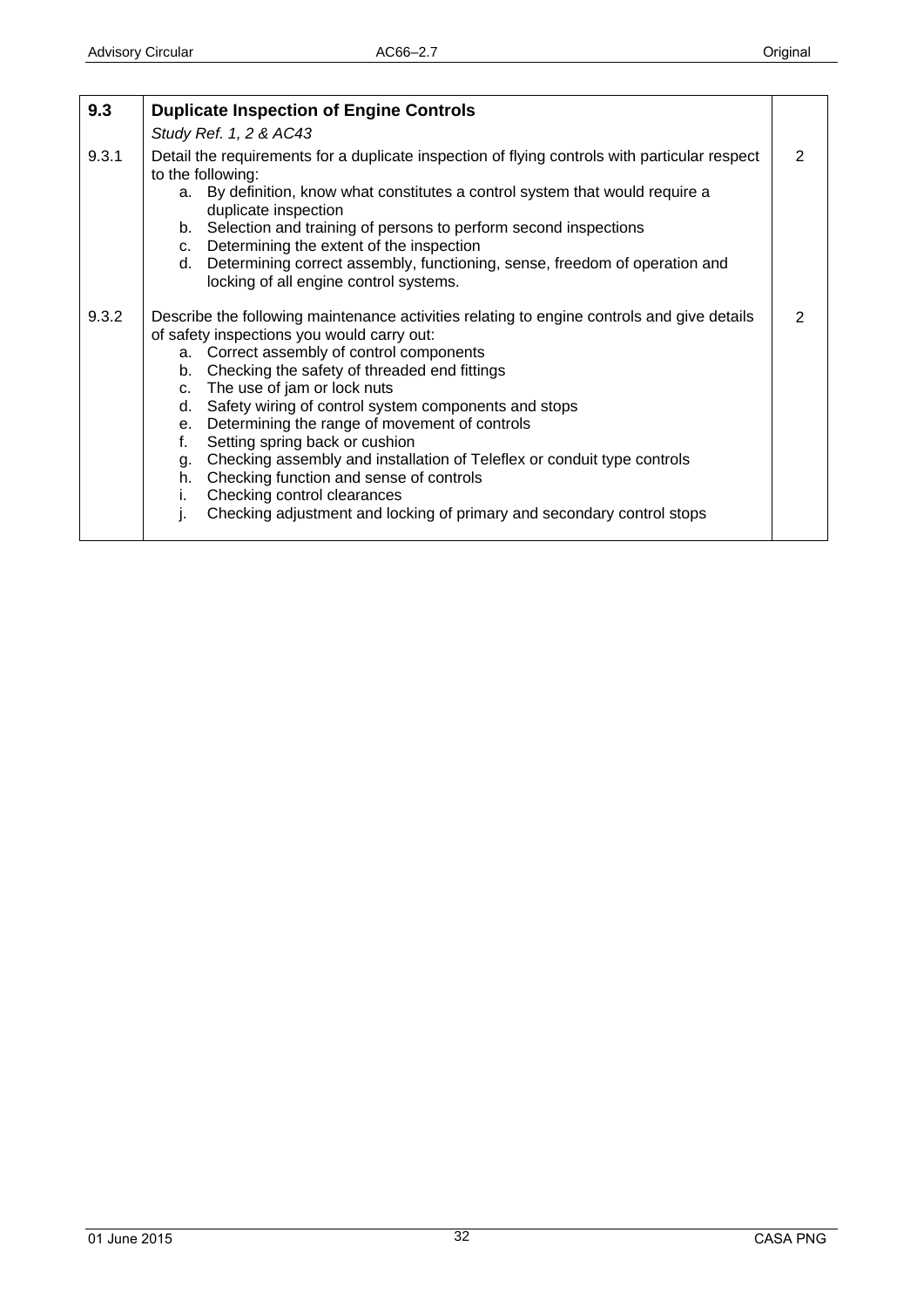<span id="page-32-0"></span>

| 10             | <b>Fire Protection Systems</b>                                                                                                                                                                                                                                                                                                                                                                                                               |                |
|----------------|----------------------------------------------------------------------------------------------------------------------------------------------------------------------------------------------------------------------------------------------------------------------------------------------------------------------------------------------------------------------------------------------------------------------------------------------|----------------|
|                | <b>ATA 71</b>                                                                                                                                                                                                                                                                                                                                                                                                                                |                |
| 10.1           | <b>Classification of Fires</b><br>Study Ref. 1 & 2                                                                                                                                                                                                                                                                                                                                                                                           |                |
| 10.1.1         | State the three elements required to make a fire burn.                                                                                                                                                                                                                                                                                                                                                                                       | 1              |
| 10.1.2         | Describe how a fire extinguisher system puts out a fire.                                                                                                                                                                                                                                                                                                                                                                                     | 1              |
| 10.1.3         | State how fires are classified and give examples of each type.                                                                                                                                                                                                                                                                                                                                                                               | 1              |
| 10.1.4         | State how engine fire zones are classified and give examples of each.                                                                                                                                                                                                                                                                                                                                                                        | 1              |
| 10.1.5         | Specify how induction fires are extinguished during engine start or ground operation.                                                                                                                                                                                                                                                                                                                                                        | 1              |
| 10.1.6         | Describe decontamination procedures after a fire bottle has been discharged.                                                                                                                                                                                                                                                                                                                                                                 | $\overline{2}$ |
| 10.2<br>10.2.1 | <b>Extinguishants</b><br>Study Ref. 1 & 2<br>Describe the chemical composition, uses, advantages and disadvantages of the following<br>piston engine extinguishants:<br>a. Carbon dioxide<br>Halongenated hydrocarbons<br>b.                                                                                                                                                                                                                 | $\overline{2}$ |
| 10.3           | <b>Fire Extinguishing Systems</b><br>Study Ref. 1 & 2                                                                                                                                                                                                                                                                                                                                                                                        |                |
| 10.3.1         | Describe the layout and principles of operation of typical fire detection and extinguishing<br>systems fitted to a piston engine aircraft with particular emphasis on the following:<br>Thermocouple systems<br>a.<br>Continuous-loop detector systems such as the Kidde and Fenwal systems<br>b.<br>Spot detector systems<br>c.                                                                                                             | $\overline{2}$ |
| 10.3.2         | Describe the construction, principles of operation, precautions, maintenance and testing<br>requirements of the following fire system components:<br>Cylinders and bottles<br>а.<br>b. Spray and discharge rings<br>Detector elements<br>с.<br>Explosive squibs and cartridges (including life limitations and special handling<br>d.<br>requirements)<br>Frangible discs<br>е.<br>Fusible plugs<br>f.<br><b>Electrical connectors</b><br>g. | $\overline{2}$ |
| 10.3.3         | Describe fire extinguisher system operational tests.                                                                                                                                                                                                                                                                                                                                                                                         | 2              |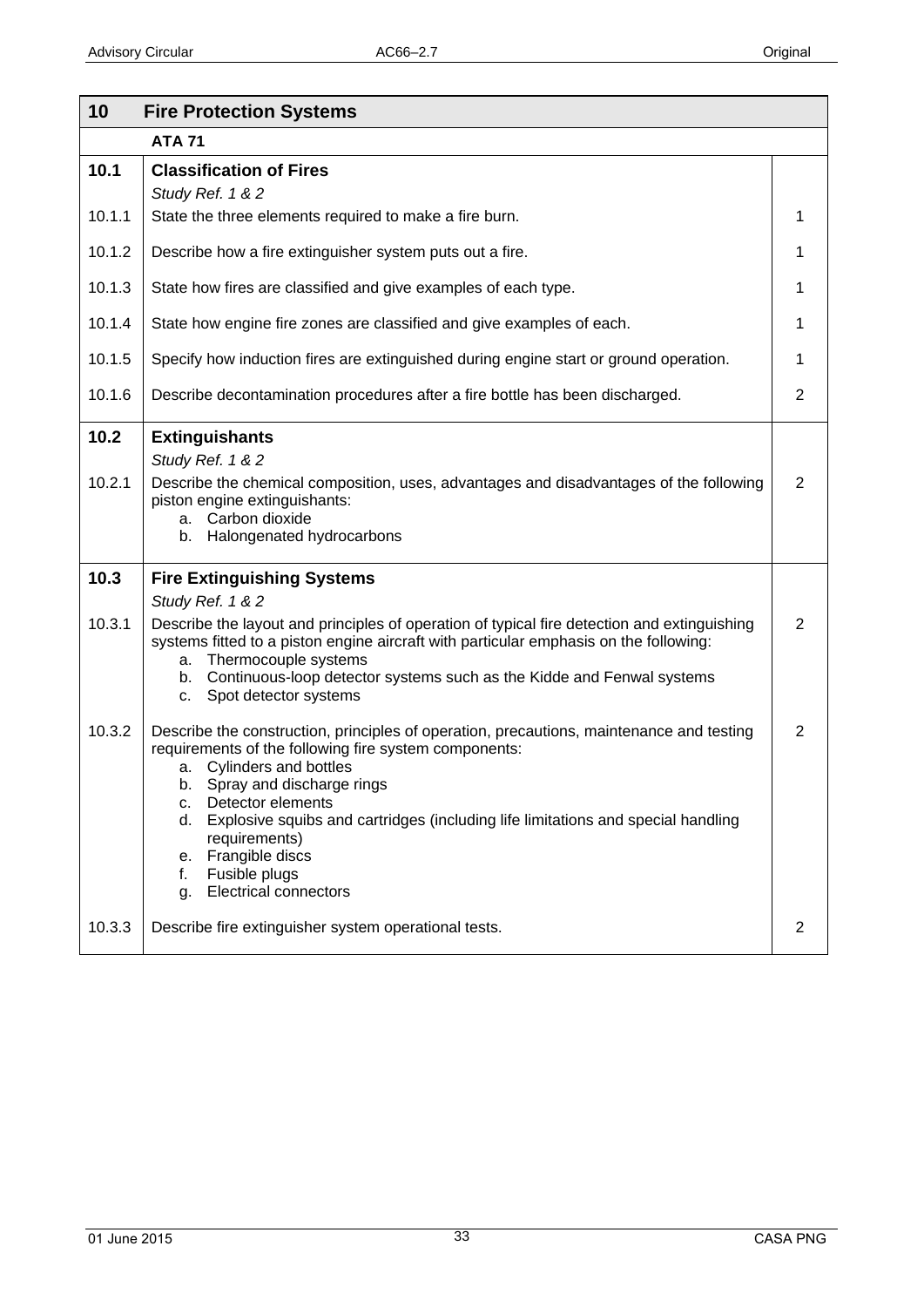<span id="page-33-0"></span>

| 11<br><b>Engine Starting and Ground Operation</b> |                                                                                                                                                                                                                                                                                                                                                                                                                                                                                                                                                                                                                                                                                                                                                                                                                                                                                                                                                           |   |
|---------------------------------------------------|-----------------------------------------------------------------------------------------------------------------------------------------------------------------------------------------------------------------------------------------------------------------------------------------------------------------------------------------------------------------------------------------------------------------------------------------------------------------------------------------------------------------------------------------------------------------------------------------------------------------------------------------------------------------------------------------------------------------------------------------------------------------------------------------------------------------------------------------------------------------------------------------------------------------------------------------------------------|---|
|                                                   | <b>ATA 80</b>                                                                                                                                                                                                                                                                                                                                                                                                                                                                                                                                                                                                                                                                                                                                                                                                                                                                                                                                             |   |
| 11.1                                              | <b>Starters</b><br>Study Ref. 1 & 2                                                                                                                                                                                                                                                                                                                                                                                                                                                                                                                                                                                                                                                                                                                                                                                                                                                                                                                       |   |
| 11.1.1                                            | Specify the principles of operation of the following types of starter:<br>Electric inertia<br>a.<br>Direct-cranking electric<br>b.                                                                                                                                                                                                                                                                                                                                                                                                                                                                                                                                                                                                                                                                                                                                                                                                                        | 1 |
| 11.1.2                                            | Describe the type, and operating characteristics of a common piston engine starter<br>motor.                                                                                                                                                                                                                                                                                                                                                                                                                                                                                                                                                                                                                                                                                                                                                                                                                                                              | 2 |
| 11.1.3                                            | Identify the following starter engagement methods:<br>Manual<br>a.<br>b. Bendix<br>c. Solenoid                                                                                                                                                                                                                                                                                                                                                                                                                                                                                                                                                                                                                                                                                                                                                                                                                                                            | 1 |
| 11.1.4                                            | State the following starting system components:<br>a. Ring gear<br>b. Clutches and torque overload release devices<br>c. Starter gear mechanisms<br>d. Inertia assemblies                                                                                                                                                                                                                                                                                                                                                                                                                                                                                                                                                                                                                                                                                                                                                                                 | 2 |
| 11.1.5                                            | Describe an engine starting electrical schematic for both a light single and twin-engine<br>aircraft and be able to describe how tests are carried out for circuit and component<br>serviceability.                                                                                                                                                                                                                                                                                                                                                                                                                                                                                                                                                                                                                                                                                                                                                       | 1 |
| 11.1.6                                            | Describe typical starter motor defects and their rectification requirements.                                                                                                                                                                                                                                                                                                                                                                                                                                                                                                                                                                                                                                                                                                                                                                                                                                                                              | 2 |
| 11.2                                              | <b>Engine Starting and Ground Running</b>                                                                                                                                                                                                                                                                                                                                                                                                                                                                                                                                                                                                                                                                                                                                                                                                                                                                                                                 |   |
| 11.2.1                                            | Study Ref. 1 & 2<br>Detail typical ground running procedures for a single and light twin-engine aircraft, with<br>particular regard to the following:<br>a. Positioning of the aircraft<br>Safety of ground personnel<br>b.<br>c. Chocking<br>Hand-swinging<br>d.<br>Ground inspection and fluid checks<br>е.<br>f.<br>Internal and external security<br>Pre-starting checks<br>g.<br>h. Electrical power<br>Instruments and comms equipment<br>i.<br>j.<br>Fuel management<br>k. Engine priming<br><b>Hydraulicing checks</b><br>I.<br>m. Control settings (throttle, mixture, pitch, carb heat, etc)<br><b>Brake operation</b><br>n.<br>Magneto switches<br>0.<br>p. Starter operation<br>q. Post start checks<br>Post shut-down checks<br>r.<br>s. Idle cut-off operation<br>Switches and power<br>t.<br>u. Power checks<br>v. Reference (static) RPM checks<br>w. Clearing an over-primed engine (radial and others)<br>x. Ground running precautions | 3 |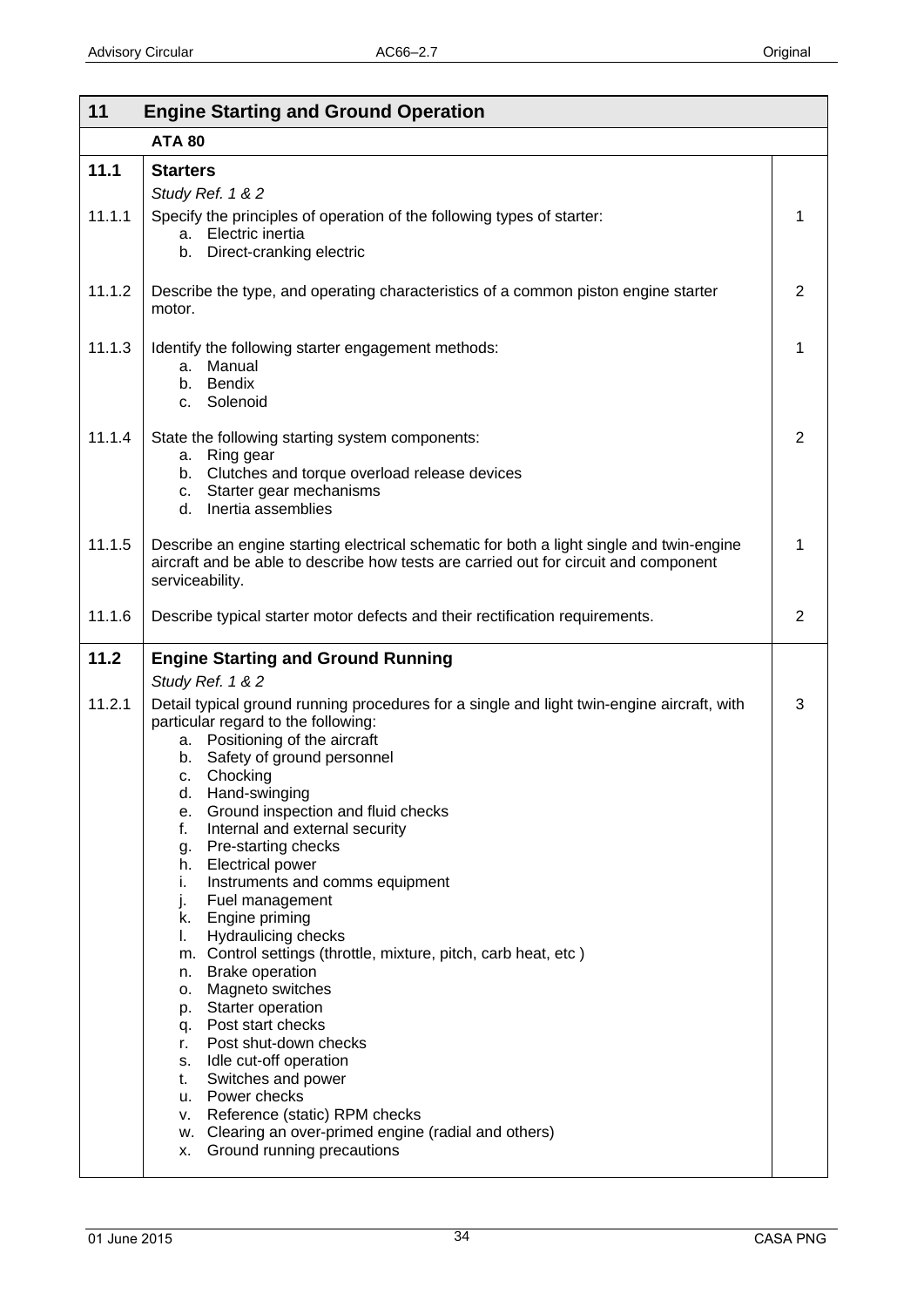<span id="page-34-0"></span>

| 11.2.2 | Determine how the ignition system is checked for correct operation with particular regard<br>to identifying a live or faulty magneto or faulty spark plug. State expected performance<br>figures.                                                                                                                                                                                                                                                                                                                                                                                                                                     | 3              |
|--------|---------------------------------------------------------------------------------------------------------------------------------------------------------------------------------------------------------------------------------------------------------------------------------------------------------------------------------------------------------------------------------------------------------------------------------------------------------------------------------------------------------------------------------------------------------------------------------------------------------------------------------------|----------------|
| 11.2.3 | Explain why an RPM drop naturally occurs when one magneto is isolated.                                                                                                                                                                                                                                                                                                                                                                                                                                                                                                                                                                | 3              |
| 11.3   | <b>Engine Operation</b>                                                                                                                                                                                                                                                                                                                                                                                                                                                                                                                                                                                                               |                |
|        | Study Ref. 1, 2 & 5                                                                                                                                                                                                                                                                                                                                                                                                                                                                                                                                                                                                                   |                |
| 11.3.1 | Explain the requirements and procedures for a cold cylinder check.                                                                                                                                                                                                                                                                                                                                                                                                                                                                                                                                                                    | 3              |
| 11.3.2 | From given information, diagnose faults encountered during engine starting and ground<br>running and determine the rectification actions required.                                                                                                                                                                                                                                                                                                                                                                                                                                                                                    | $\overline{2}$ |
| 11.3.3 | Determine typical engine power output parameters and limitations by interpretation of<br>given power charts or graphs.                                                                                                                                                                                                                                                                                                                                                                                                                                                                                                                | 3              |
| 11.3.4 | From given information, diagnose faults and defects encountered during flight operations<br>and determine the necessary rectification actions required.                                                                                                                                                                                                                                                                                                                                                                                                                                                                               | $\overline{2}$ |
| 11.3.5 | Interpret performance data such as fuel pressure, oil pressure, manifold pressure and<br>RPM. Describe adjustment procedures to correct abnormalities.                                                                                                                                                                                                                                                                                                                                                                                                                                                                                | $\overline{2}$ |
| 11.3.6 | Describe the sequence of increasing and reducing RPM and manifold pressure on an<br>engine fitted with a variable pitch propeller.                                                                                                                                                                                                                                                                                                                                                                                                                                                                                                    | $\overline{2}$ |
| 11.4   | <b>Storage of Piston Engines</b>                                                                                                                                                                                                                                                                                                                                                                                                                                                                                                                                                                                                      |                |
| 11.4.1 | Describe the following criteria for placing engines in long and short-term storage:<br>a. Corrosion-prevention materials<br>b. Corrosion-prevention compounds<br>Dehydrating agents<br>C.<br>d. Corrosion-prevention treatments<br>e. Fluid draining<br>Internal preservation of crankcases and cylinders<br>f.<br>Prevention of crankshaft rotation after preservation<br>g.<br>Sealing and blanking<br>h.<br>Inspection of stored engines<br>i.<br>Ground-running periods for engines in short term or temporary storage<br>j.<br>k. Storage in containers<br>Preservation of accessories and components<br>I.<br>m. Depreservation |                |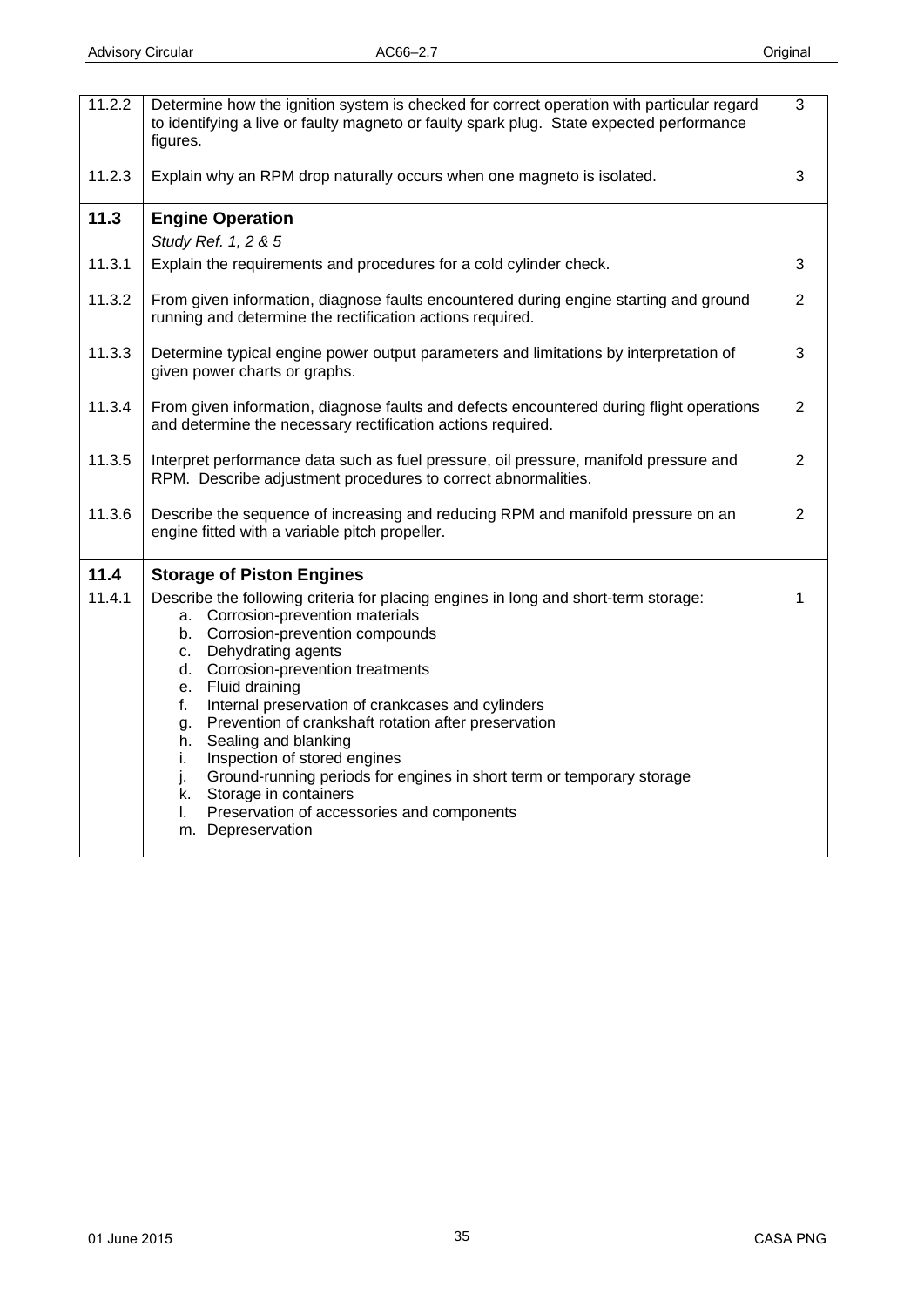<span id="page-35-0"></span>

| 12     | <b>Piston Engine Propellers</b>                                                                                                                                                                                                                                                                                                                                                                                                                                                                          |                |
|--------|----------------------------------------------------------------------------------------------------------------------------------------------------------------------------------------------------------------------------------------------------------------------------------------------------------------------------------------------------------------------------------------------------------------------------------------------------------------------------------------------------------|----------------|
|        | <b>ATA 61</b>                                                                                                                                                                                                                                                                                                                                                                                                                                                                                            |                |
| 12.1   | <b>Propeller Terminology</b>                                                                                                                                                                                                                                                                                                                                                                                                                                                                             |                |
|        | Study Ref. 1, 2 & 4                                                                                                                                                                                                                                                                                                                                                                                                                                                                                      |                |
| 12.1.1 | Define and explain the following terms relating to propellers:<br>Leading edge<br>a.<br><b>Blade face</b><br>b.<br><b>Blade back</b><br>C.<br>d. Chord line<br>e. Solidity ratio<br>Leading edge<br>f.<br>Trailing edge<br>g.<br>Plane of rotation<br>h.<br>i.<br>Hub assembly<br>j.<br>Hub bore<br>Boss (wood Propellers)<br>k.<br><b>Blade Shank</b><br>L.<br>m. Blade<br>Tip<br>n.<br><b>Blade curvature</b><br>0.<br>p. Blade cross section<br>q. Blade stations<br>Pitch distribution (twist)<br>r. | $\overline{2}$ |
| 12.2   | <b>Propeller Theory</b>                                                                                                                                                                                                                                                                                                                                                                                                                                                                                  |                |
|        | Study Ref. 1, Ref. 2, Ref. 4                                                                                                                                                                                                                                                                                                                                                                                                                                                                             |                |
| 12.2.1 | Define, giving practical explanations, the following terms relating to the operation of a<br>propeller:<br>Angle of attack<br>а.<br>b. Relative wind<br>High/low blade angle and reverse angle<br>c.<br>d. Axis of rotation<br>e. Forward velocity<br>Propeller pitch<br>f.<br>Geometric pitch<br>g.<br>Effective pitch<br>h.<br>Slip<br>i.<br>j.<br><b>Static RPM</b><br>Rotational speed<br>k.                                                                                                         | $\overline{2}$ |
| 12.2.2 | Describe the primary purpose of a propeller with respect to engine power and thrust.                                                                                                                                                                                                                                                                                                                                                                                                                     | $\overline{2}$ |
| 12.2.3 | Specify the effects of changes in the direction of the relative airflow on blade angle of<br>attack.                                                                                                                                                                                                                                                                                                                                                                                                     | $\overline{2}$ |
| 12.3   | <b>Operational Forces Acting on a Propeller</b>                                                                                                                                                                                                                                                                                                                                                                                                                                                          |                |
| 12.3.1 | Study Ref. 1, 2 & 4<br>Describe the cause and effects of the following forces acting on a propeller:<br>a. Centrifugal force<br>Thrust bending force<br>b.<br>Torque bending force<br>c.<br>d. Aerodynamic twisting moment<br>e. Centrifugal twisting moment<br>Vibrational force and critical range<br>f.                                                                                                                                                                                               | 1              |
|        |                                                                                                                                                                                                                                                                                                                                                                                                                                                                                                          |                |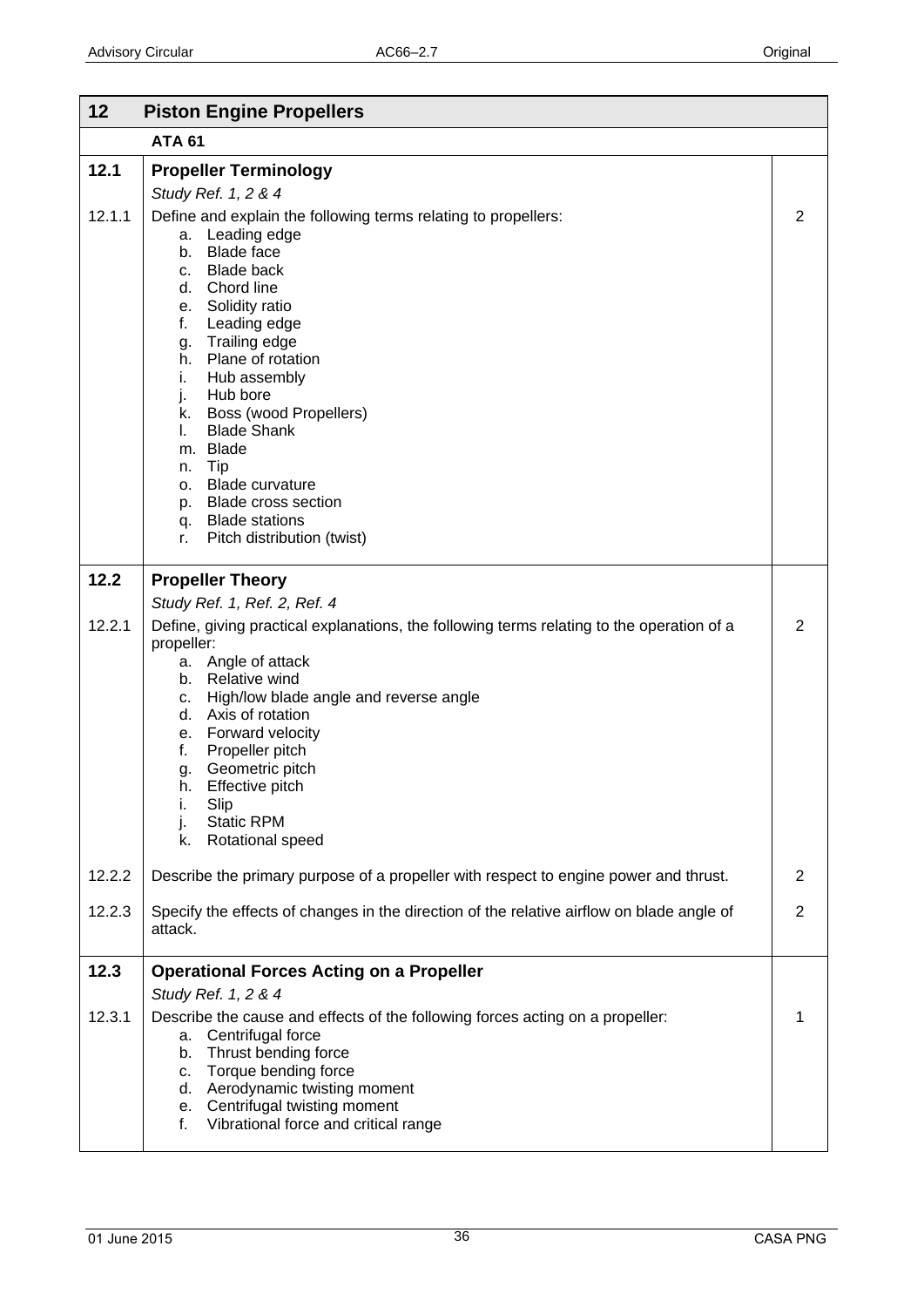<span id="page-36-0"></span>

| 12.4   | <b>Propeller Classifications</b>                                                                                                                                                                                                                                                                                                                                                                                                            |                |
|--------|---------------------------------------------------------------------------------------------------------------------------------------------------------------------------------------------------------------------------------------------------------------------------------------------------------------------------------------------------------------------------------------------------------------------------------------------|----------------|
|        | Study Ref. 1, 2 & 4                                                                                                                                                                                                                                                                                                                                                                                                                         |                |
| 12.4.1 | Describe the following classifications of propellers. Compare advantages and<br>disadvantages and give examples where each may be used on aircraft:<br><b>Tractor propellers</b><br>a.<br>b. Pusher-type propellers<br>c. Fixed pitch including, standard, climb and cruise propellers<br>d. Ground adjustable<br>e. Controllable pitch<br>Constant speed (automatic propellers)<br>$f_{\rm{max}}$<br>g. Reversible pitch<br>h. Featherable |                |
| 12.5   | <b>Design Certification Requirements of Fixed - Pitch Propellers</b>                                                                                                                                                                                                                                                                                                                                                                        |                |
|        | Study Ref. 1, 2 & 4                                                                                                                                                                                                                                                                                                                                                                                                                         |                |
| 12.5.1 | Specify the effect a particular propeller type has on engine performance/operation.                                                                                                                                                                                                                                                                                                                                                         | 1              |
| 12.5.2 | Describe the general design and matching limitations relevant to the installation of a fixed<br>pitch propeller on a piston engine with particular regard to the following:<br>a. Static RPM<br>b. RPM limitations at full power<br>c. best rate of climb conditions<br>d. Over-speed limitation in a dive (VNE)                                                                                                                            | $\overline{2}$ |
|        | e. Critical RPM range                                                                                                                                                                                                                                                                                                                                                                                                                       |                |
| 12.5.3 | Explain why static RPM at full power on the ground is less than tacho red line RPM.                                                                                                                                                                                                                                                                                                                                                         | 2              |
| 12.6   | <b>Wooden Propellers</b>                                                                                                                                                                                                                                                                                                                                                                                                                    |                |
|        | Study Ref. 1, 2 & 4                                                                                                                                                                                                                                                                                                                                                                                                                         |                |
| 12.6.1 | Describe the relative merits of each type of wood used in propeller construction and<br>identify the most commonly used types:<br>a. Mahogany<br>b. Cherry<br>c. Black walnut<br>d. Oak<br>e. Birch                                                                                                                                                                                                                                         |                |
| 12.6.2 | Describe the construction of wooden propellers with particular regard to the following:<br>Fabrication of the blank<br>a.<br>Bonding materials and processes<br>b.<br>Number of wood layers<br>c.<br>Distribution of moisture<br>d.<br>e. Profiling (the "White")<br>Bore and bolt holes<br>f.<br>Tip fabric<br>g.<br>Metal tipping<br>h.<br>Drain holes<br>i.<br>Varnishing<br>j.                                                          |                |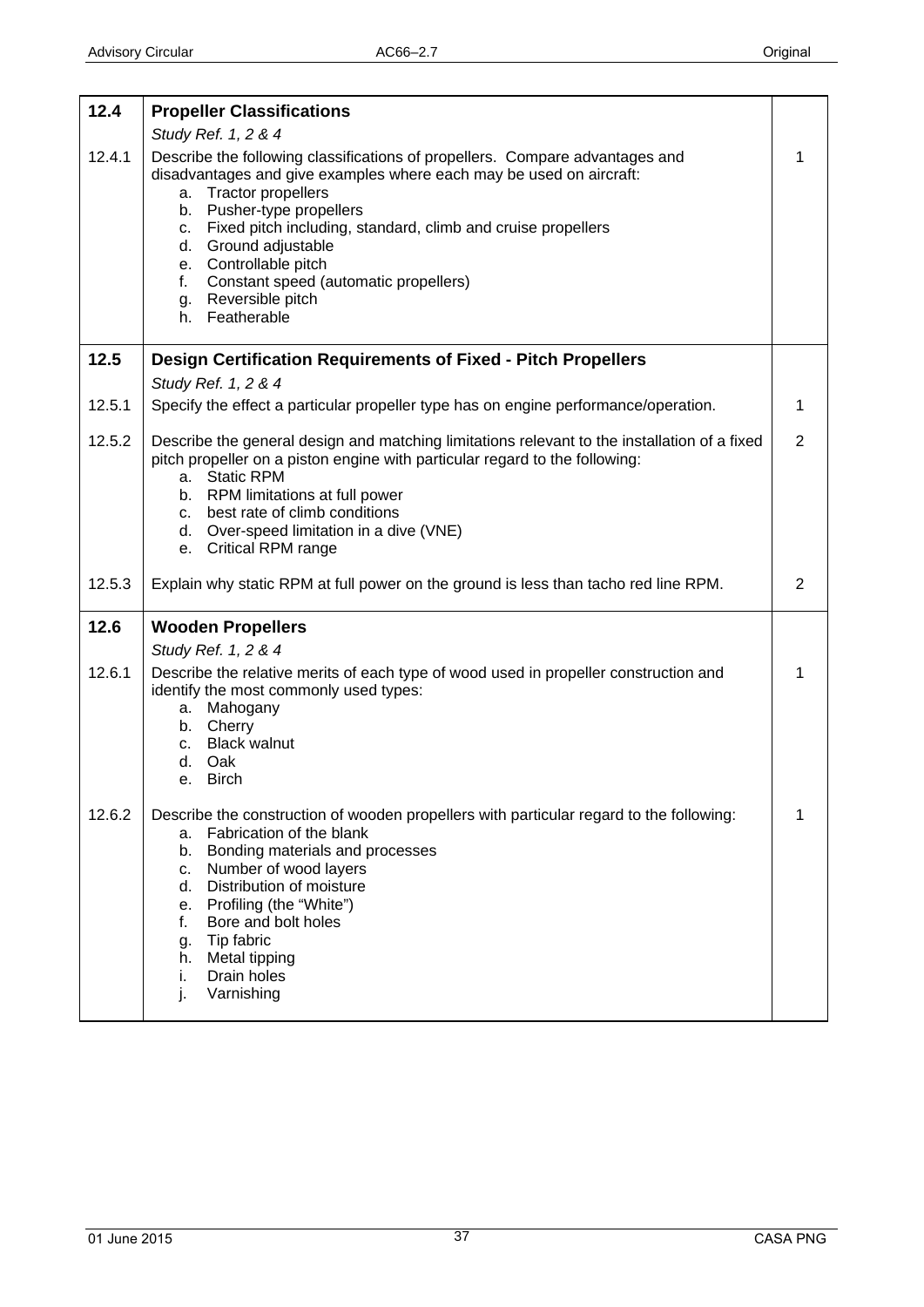<span id="page-37-0"></span>

| 12.7    | <b>Inspection and Maintenance of Wooden Propellers</b>                                                                                                             |                |
|---------|--------------------------------------------------------------------------------------------------------------------------------------------------------------------|----------------|
| 12.7.1  | Study Ref. 1, 2 & 4<br>Identify the following defects, their cause and rectification:                                                                              | 1              |
|         | Separation of laminations\dents<br>а.<br><b>Bruises</b>                                                                                                            |                |
|         | b.<br>Scars across the blade surfaces<br>C.                                                                                                                        |                |
|         | <b>Broken sections</b><br>d.<br>Warping<br>е.                                                                                                                      |                |
|         | Worn or oversize centre or bolt holes<br>f.<br>Small cracks parallel to the grain<br>g.                                                                            |                |
|         | h. Cracks or bubbles in the tip fabric                                                                                                                             |                |
|         | Metal tipping defects such as cracks, slipping, looseness, loose rivets or screws<br>i.<br>j.<br>Peeling of varnish                                                |                |
| 12.7.2  | Describe how the moisture of wooden propeller blades is equalised.                                                                                                 | $\overline{2}$ |
| 12.8    | <b>Balancing Wooden Propellers</b>                                                                                                                                 |                |
| 12.8.1  | Study Ref. 1, Ref. 2, Ref. 4<br>Describe the following procedures associated with balancing wooden propellers:                                                     | 1              |
|         | Operation of balancing equipment<br>а.<br>b. Vertical balance check                                                                                                |                |
|         | c. Horizontal balance check                                                                                                                                        |                |
|         | d. Adjusting tip weight using solder<br>e. Attachment of balance plates to the boss                                                                                |                |
|         |                                                                                                                                                                    |                |
| 12.9    | <b>Aluminium Fixed-Pitch Propellers</b><br>Study Ref. 1, 2 & 4                                                                                                     |                |
| 12.9.1  | Describe the basic construction of an aluminium fixed-pitch propeller.                                                                                             | 1              |
| 12.9.2  | Compare the advantages and disadvantages of aluminium over wooden propellers.                                                                                      | 1              |
| 12.10   | <b>Inspection and Maintenance</b>                                                                                                                                  |                |
|         | Study Ref. 1, 2 & 4                                                                                                                                                |                |
| 12.10.1 | Describe using diagrams how the following blade defects may be rectified including<br>surface treatment processes involved:<br>Pitting<br>а.<br><b>Nicks</b><br>b. | $\overline{2}$ |
|         | Dents<br>c.<br>Cracks<br>d.                                                                                                                                        |                |
|         | Corrosion<br>е.                                                                                                                                                    |                |
|         | Erosion<br>f.<br>Delamination<br>g.                                                                                                                                |                |
| 12.10.2 | Describe common treatment and repair schemes for metal and wooden propellers<br>including the identification of damage critical areas of a propeller blade.        | $\overline{2}$ |
| 12.10.3 | Specify how the blade profile is maintained after leading edge repairs.                                                                                            | $\overline{2}$ |
| 12.10.4 | State how blade bend angle may be measured with a protractor.                                                                                                      | $\overline{2}$ |
| 12.10.5 | Describe the general requirements for tracking a propeller including methods of<br>adjustment.                                                                     | $\mathbf{2}$   |
| 12.10.6 | State the probable cause of grease streaking on a propeller blade after greasing.                                                                                  | 1              |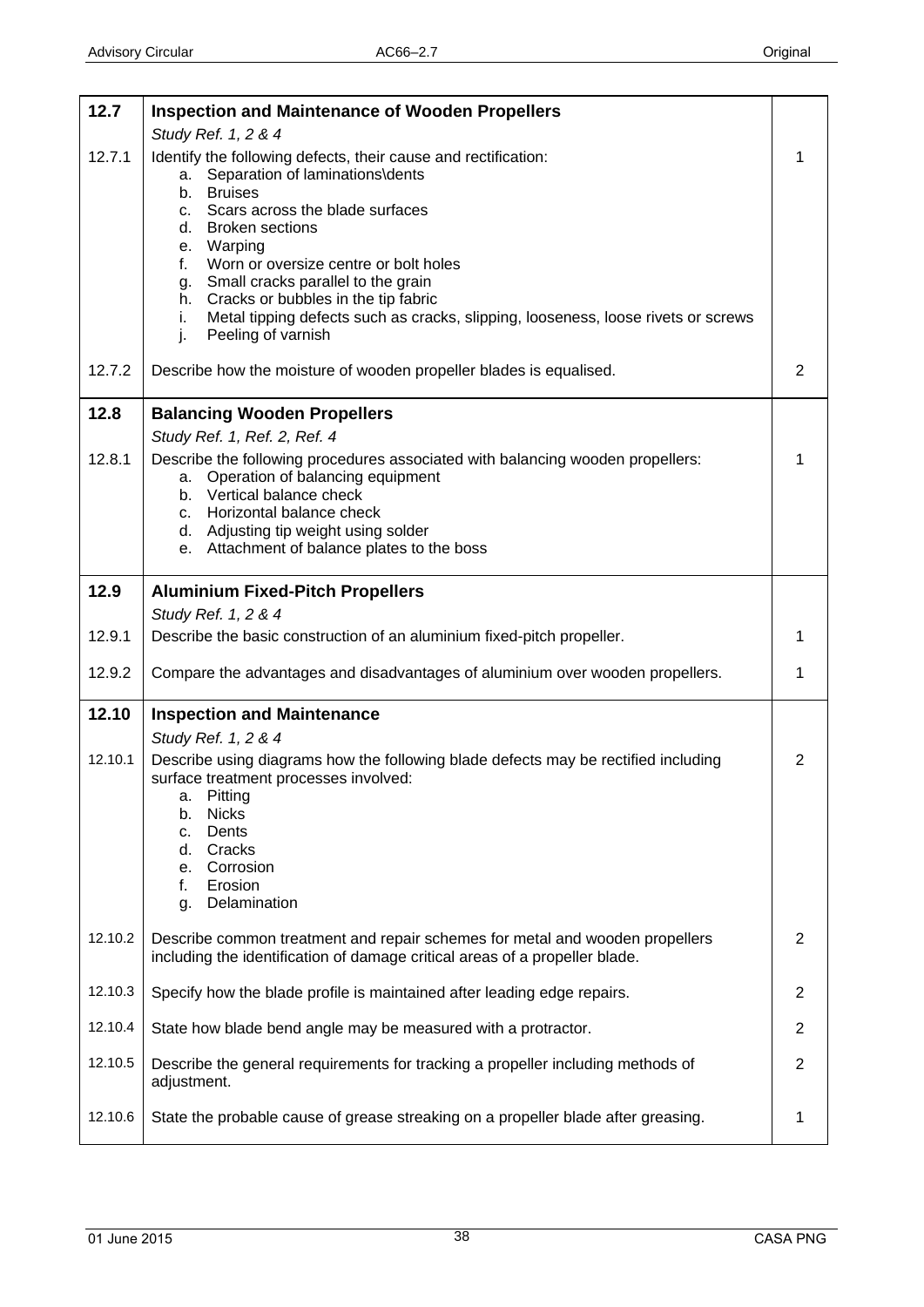<span id="page-38-0"></span>

| 12.11   | <b>Propeller Mounting</b>                                                                              |   |
|---------|--------------------------------------------------------------------------------------------------------|---|
|         | Study Ref. 1, 2 & 4                                                                                    |   |
| 12.11.1 | Describe following propeller mounting arrangements:<br>Flange with dowel pin holes<br>a.               | 2 |
|         | b. Flange with threaded inserts                                                                        |   |
|         | c. Tapered shafts<br>d. Bolted mounts                                                                  |   |
|         | e. Splined mounts                                                                                      |   |
| 12.11.2 | Describe the construction and function of the following propeller mounting components:                 | 1 |
|         | Spacers and extensions<br>а.<br>b. Faceplates                                                          |   |
|         | c. Front and rear cones and cone matching                                                              |   |
|         | d. Snap rings<br>e. Keys and keyways                                                                   |   |
|         | f.<br>Retaining nuts                                                                                   |   |
| 12.12   | <b>Pitch Change Mechanisms</b>                                                                         |   |
|         | Study Ref. 1, 2 & 4                                                                                    |   |
| 12.12.1 | Describe the operation of the following pitch change mechanisms:                                       | 1 |
|         | Aerodynamic<br>а.<br>b. Aerodynamic and hydraulic combination                                          |   |
|         | c. Hydraulic<br>d. Mechanical (counterweights)                                                         |   |
|         | e. Electrical                                                                                          |   |
| 12.12.2 | Specify the blade pitch angles that would optimise propeller performance over the                      | 1 |
|         | operating envelope of an aircraft.                                                                     |   |
| 12.13   | <b>Propeller Auxiliary Systems</b>                                                                     |   |
|         | Study Ref. 1, 2 & 4                                                                                    |   |
| 12.13.1 | Specify the configuration and operation of the following typical auxiliary systems:<br>a. Auto feather | 2 |
|         | Feather (non auto)<br>b.                                                                               |   |
|         | c. Ice protection/elimination<br>d.<br>Synchronising                                                   |   |
|         | Synchrophasing<br>е.                                                                                   |   |
|         | f.<br>Unfeathering accumulators                                                                        |   |
| 12.13.2 | Describe the operation of a propeller de-ice system including the fluid used.                          | 1 |
| 12.13.3 | Outline the features and operating principles of electrical cyclic de-icing systems over               | 1 |
|         | other types.                                                                                           |   |
| 12.13.4 | State how power is transferred from the engine to the propeller hub.                                   | 1 |
| 12.14   | <b>Ice Protection</b>                                                                                  |   |
|         | Study Ref. 1, 2 & 4                                                                                    |   |
| 12.14.1 | Describe the following types of propeller ice protection systems:<br>Fluid<br>a.                       | 2 |
|         | Electrical<br>b.                                                                                       |   |
| 12.15   | <b>Feathering Systems</b>                                                                              |   |
|         | Study Ref. 1, 2 & 4                                                                                    |   |
| 12.15.1 | Describe a typical feathering system for a light twin piston engine aeroplane.                         | 2 |